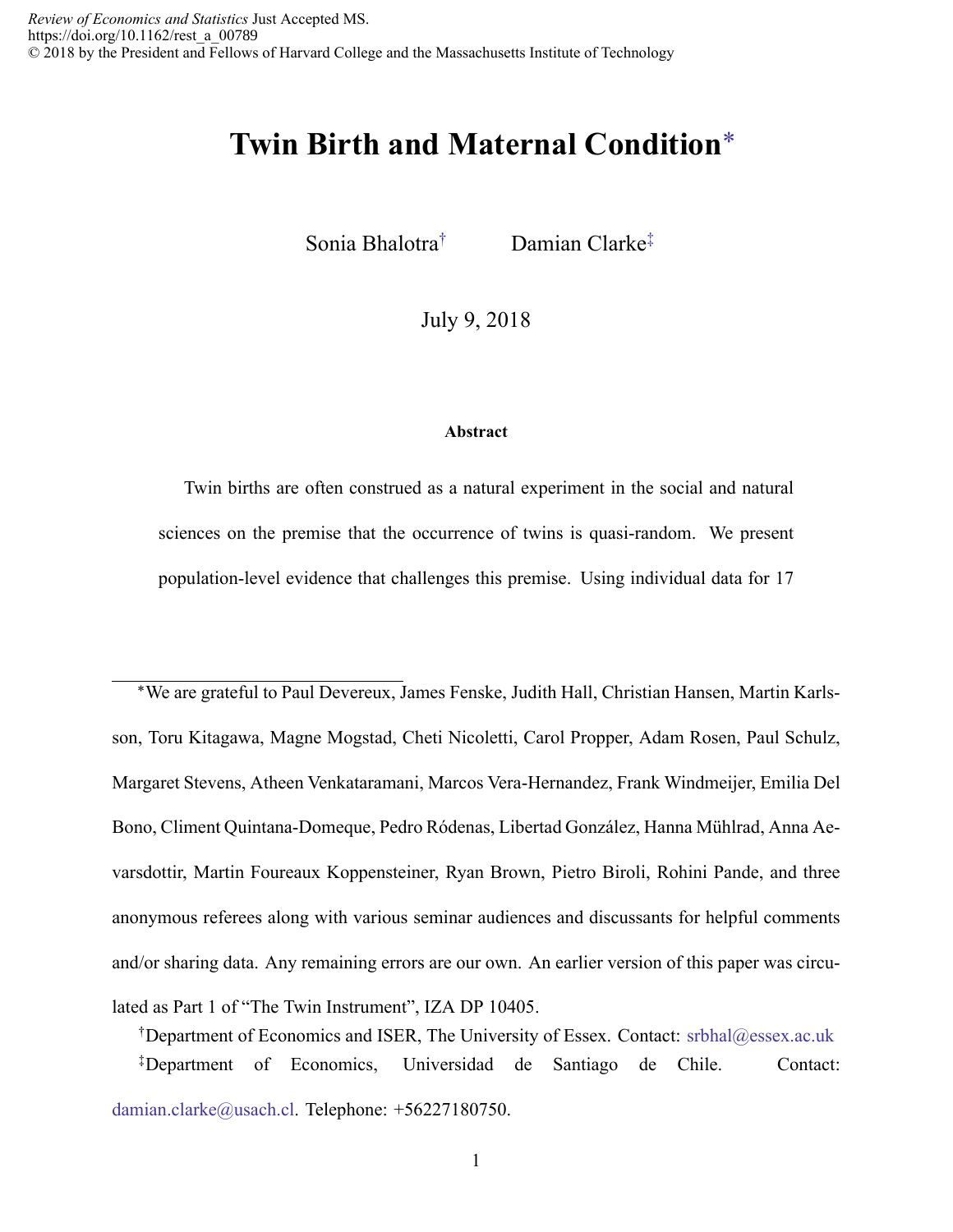million births in 72 countries, we demonstrate that indicators of mother's health, healthrelated behaviours and the prenatal environment are systematically positively associated with twin birth. The associations are sizeable, evident in richer and poorer countries, evident even among women who do not use IVF, and hold for numerous different measures of health. We discuss potential mechanisms, showing evidence that favours selective miscarriage.

## **JEL codes**: J12,J13,C13,D13,I12.

**Keywords**: Twins; maternal health; miscarriage; fertility; parental investment; women's labor supply

### **1 Introduction**

Twins have intrigued humankind for more than a century([Thorndike,](#page-29-0) [1905](#page-29-0)). In behavioural genetics, demography and psychology, monozygotic twins are studied to assess the importance of nurture relative to nature([Polderman et al.,](#page-28-0) [2015](#page-28-0)). In the social sciences, twin births are also used to denote an unexpected increase in family size which assists causal identification of the impact of fertility on investments in children and on women's labour supply [\(Rosenzweig and Wolpin](#page-29-1), [2000,](#page-29-1) [1980a;](#page-29-2) [Bronars and Grogger](#page-25-0), [1994;](#page-25-0) [Black et al.](#page-24-0), [2005\)](#page-24-0). A premise of studies that use twin differences or the twin instrument is that twin births are quasi-random and have no direct impact (except through fertility) on the outcome under study. We present new population-level evidence that challenges this premise. Using 16,962,165 births in 72 countries, of which 462,246 (2.73%) are twins, we show that the likelihood of a twin birth varies systematically with maternal condition.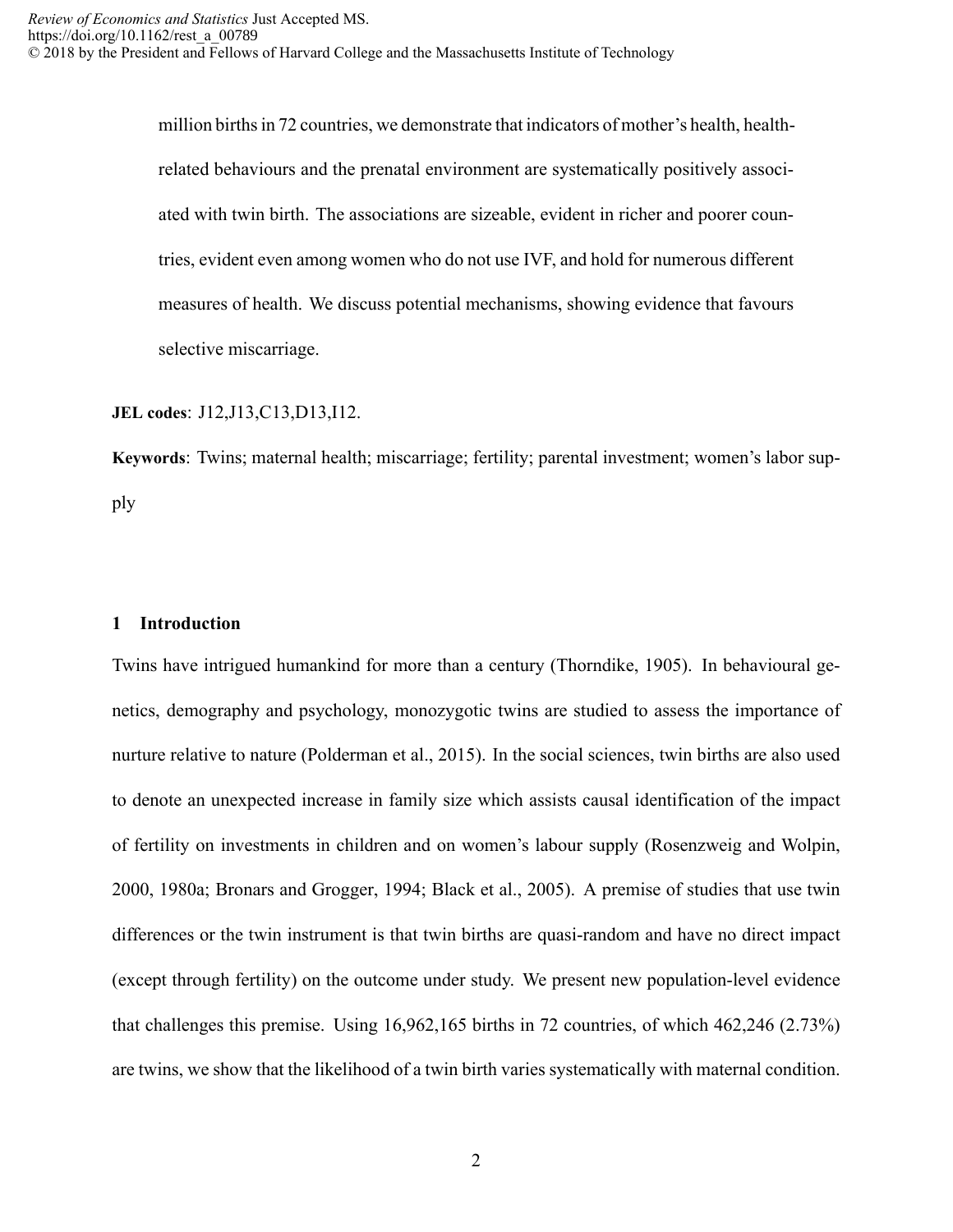In particular, our estimates establish that mothers of twins are selectively healthy.<sup>1</sup>

We document that the association of twin births and maternal condition is meaningfully large, and widespread. We show that is evident in richer and poorer countries, and that it holds for sixteen different markers of maternal condition including health stocks and health conditions *prior* to pregnancy (height, obesity, diabetes, hypertension, asthma, kidney disease, smoking), exposure to unexpected stress in pregnancy, and measures of the availability of medical professionals and prenatal care.2 The effects are sizeable, with a 1 standard deviation improvement in the indicator tending to increase the likelihood of twinning by 6-12%.

Previous research has documented that twins have different endowments from singletons, for example, twins are more likely to have low birth weight and congenital anomalies [\(Hall,](#page-27-0) [2003;](#page-27-0) [Rosenzweig and Zhang,](#page-29-3) [2009](#page-29-3)). We focus not on differences between twins and singletons but rather on differences between mothers of twins and singletons, which indicate whether occurrence of twin births is quasi-random. It is known that twin births are not strictly random, occurring more frequently among older mothers, at higher parity and in certain races and ethnicities [\(Hall](#page-27-0), [2003;](#page-27-0) [Bulmer](#page-25-1), [1970\)](#page-25-1), but as these variables are typically observable, they can be adjusted for (as in [Rosenzweig and Wolpin](#page-29-2) [\(1980a\)](#page-29-2)).<sup>3</sup> Similarly, it is well-documented that women using artificial reproductive technologies (ART) are more likely to give birth to twins [\(Vitthala et al.,](#page-30-0) [2009](#page-30-0)) but

 $1$ <sup>1</sup>Twins are not as rare as we may think: 1 in 80 live births and hence 1 in 40 newborns is a twin. In general and, for instance, in the United States (US), there is a positive trend in twin births.

<sup>2</sup>We also show that a positive association of the chances of having twins with health-related behaviours in pregnancy (healthy diet, smoking, alcohol, drug consumption), although we do not rely upon this because behaviours in pregnancy may reflect a response to the mother's knowledge that she is carrying twins.

<sup>3</sup>Other correlates identified in the medical literature but not reflected in social science research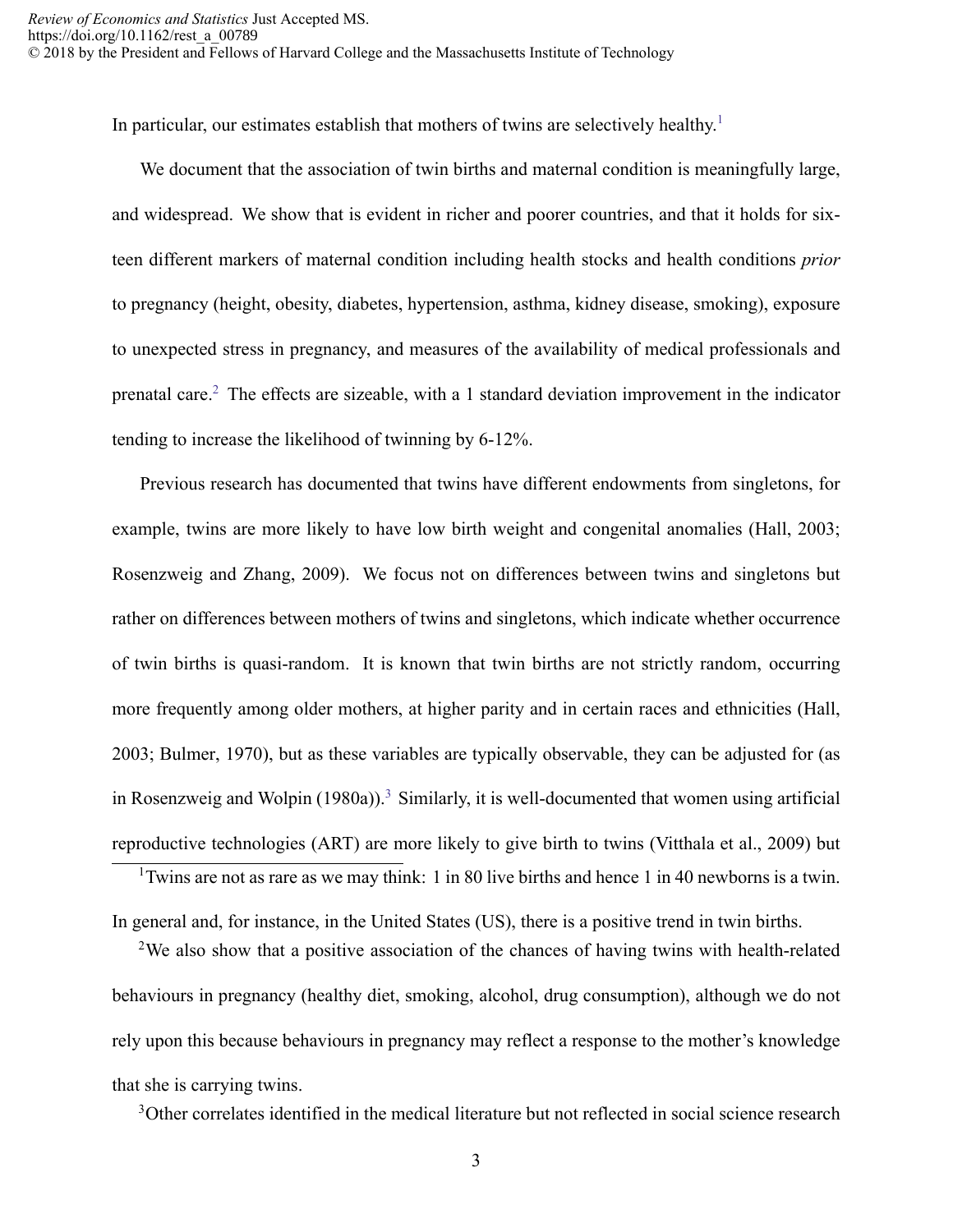ART-use is recorded in many birth registries, and so it can be controlled for and a conditional randomness assumption upheld [\(Cáceres-Delpiano,](#page-25-2) [2006](#page-25-2); [Angrist et al.](#page-24-1), [2010](#page-24-1)). The reason that our finding is potentially a major challenge is that maternal condition is multi-dimensional and almost impossible to fully measure and adjust for. To take a few examples, foetal health is potentially a function of whether pregnant women skip breakfast [\(Mazumder and Seeskin,](#page-28-1) [2015\)](#page-28-1), whether they suffer bereavement in pregnancy([Black et al.](#page-25-3), [2016](#page-25-3)), or exposure to air pollution [\(Chay and](#page-26-0) [Greenstone](#page-26-0), [2003](#page-26-0)).

Our underlying hypothesis is that twins are more demanding of maternal resources than singletons and, as a result, conditions that challenge maternal health are more likely to result in miscarriage of twins than of singletons. We discuss the role of alternative mechanisms including non-random conception and maternal survival selection. We provide evidence in favour of the selective miscarriage mechanism using US Vital Statistics data for 14 to 16 million births. Selective miscarriage is similarly the mechanism behind the stylized fact that weaker maternal condition is associated with a lower probability of male birth [\(Trivers and Willard,](#page-29-4) [1973](#page-29-4); [Almond and Ed](#page-23-0)[lund](#page-23-0), [2007\)](#page-23-0). We confirm this in our data, showing that twin births are more likely to be female. Our findings add a novel twist to a recent literature documenting that a mother's health and her environmental exposure to nutritional or other stresses during pregnancy influence birth outcomes, with many studies documenting lower birth weight [\(Currie and Moretti,](#page-26-1) [2007](#page-26-1); [Bernstein et al.,](#page-24-2) [2005;](#page-24-2) include high concentrations of follicle-stimulating hormone in women, season and seasonal light, height, urbanization, and starvation [\(Hall,](#page-27-0) [2003](#page-27-0)) with mixed results (based on small samples) when considering social class([Campbell et al.](#page-26-2), [1974](#page-26-2); [Campbell](#page-25-4), [1998\)](#page-25-4). These results have not been documented in the economics or social science literature. In our discussion of Mechanisms we shall discuss the difference between monozygotic and dyzygotic twins.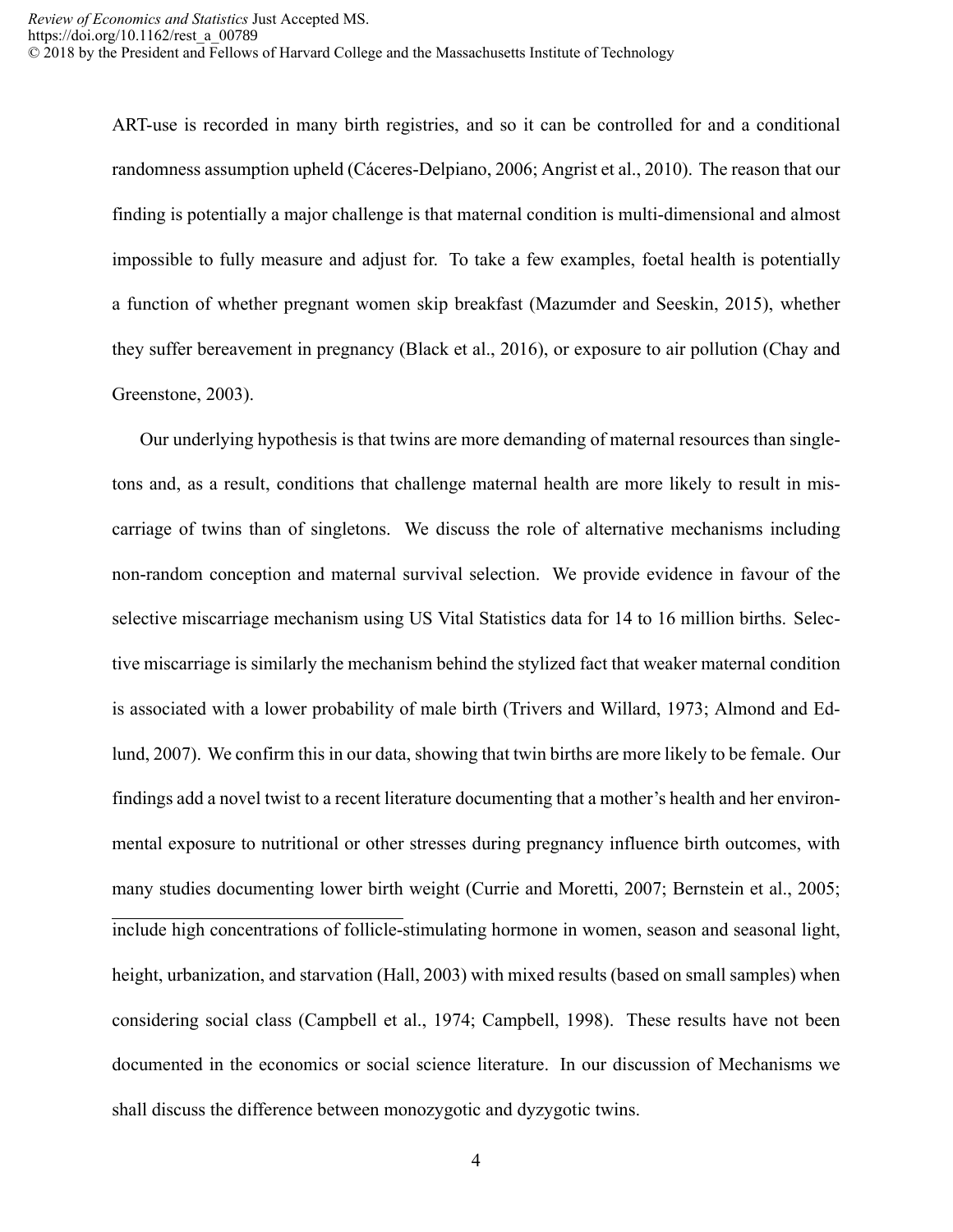[Quintana-Domeque and Ródenas-Serrano](#page-29-5), [2017](#page-29-5)). If birth weight is the intensive margin, we may think of miscarriage as an extensive margin response, or the limiting case of low birth weight.

Our findings have implications for research that has exploited the assumed randomness of twin births. Studies using twins to isolate exogenous variation in fertility will tend to under-estimate the impact of fertility on parental investments in children, and on women's labour supply if selectively healthy mothers invest more in children post-birth, and are more likely to participate in the labour market (as discussed in [Bloom et al.](#page-25-5) ([2015](#page-25-5))). In Table [1](#page-31-0) we summarize studies using twin births to instrument fertility, documenting the mother-level controls in each study. In some cases the validity of the conditional randomness assumption is directly probed, for instance, with respect to mother's education [\(Black et al.](#page-24-0) ([2005\)](#page-24-0), [Li et al.](#page-27-1) ([2008](#page-27-1)), [Rosenzweig and Zhang](#page-29-3) ([2009\)](#page-29-3)). However, as is acknowledged in each case, any such tests are at best partial evidence in support of instrumental validity. Importantly, *no* previous study has attempted to control for maternal health conditions or behaviours. This is pertinent as it could resolve the ambiguity of the available evidence on the impacts of fertility. In particular, recent studies using the twin instrument challenge a long-standing theoretical prior of [Becker and Lewis](#page-24-3) ([1973](#page-24-3)) in rejecting the presence of a quantity–quality (QQ) fertility trade-off in developed countries [\(Black et al.,](#page-24-0) [2005](#page-24-0); [Angrist et al.,](#page-24-1) [2010](#page-24-1)), but our estimates suggest that this rejection could in principle arise from ignoring the positive selection of women into twin birth. Similarly, research using the twin instrument tends to find that additional children have relatively little influence on female labour force participation (FLFP), see [Lundborg et al.](#page-28-2) ([2017\)](#page-28-2). But, again, these estimates are likely to be downward biased. The results of studies in Economics, Psychology, Education and Biology that instead exploit the genetic similarity of twins will not be biased but will tend to have more restricted external validity than previously assumed.<sup>4</sup>

<sup>&</sup>lt;sup>4</sup>The twin instrument has been criticised for other reasons. A recent critique of the use of twins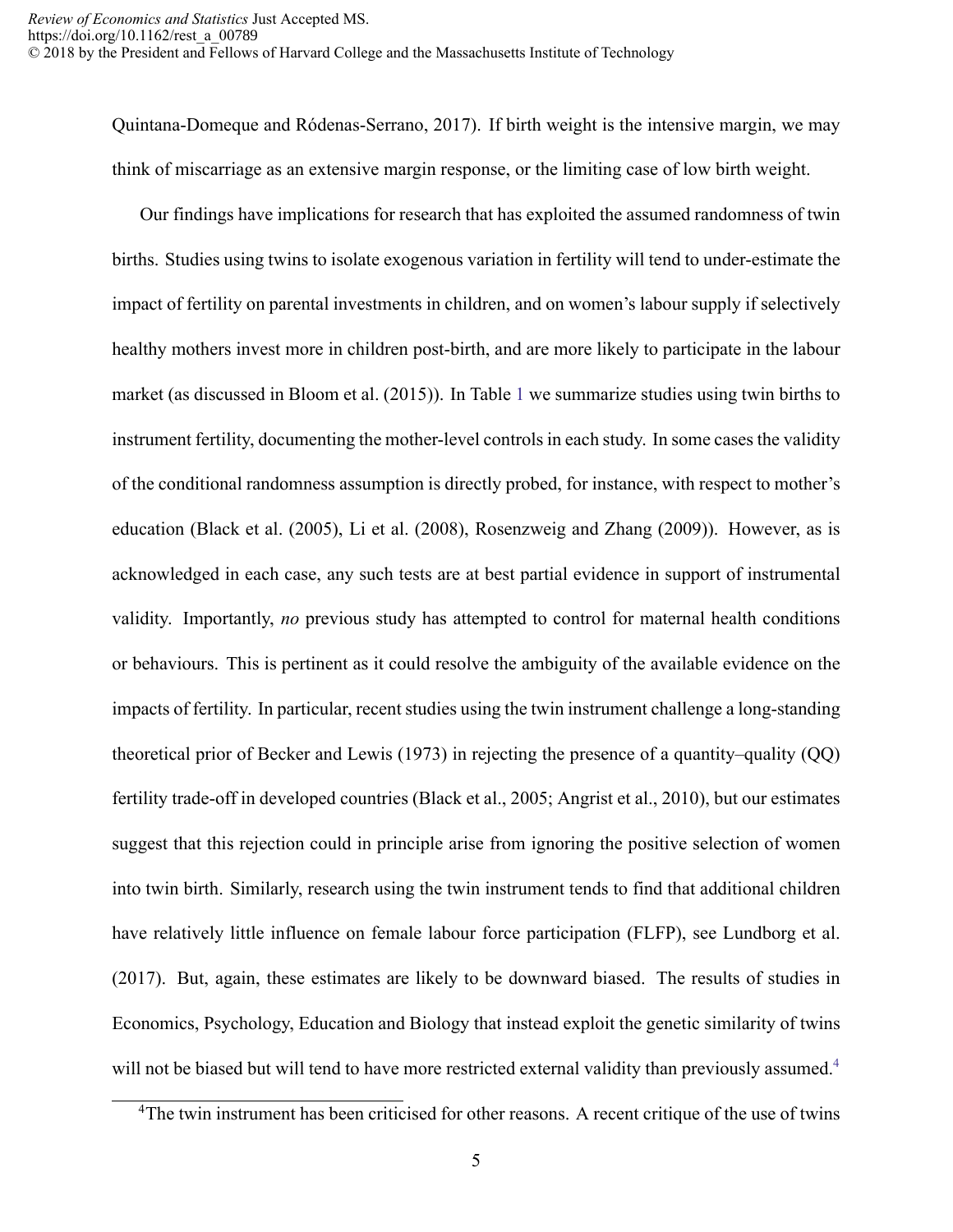*Review of Economics and Statistics* Just Accepted MS. https://doi.org/10.1162/rest\_a\_00789 © 2018 by the President and Fellows of Harvard College and the Massachusetts Institute of Technology

#### <span id="page-5-0"></span>**2 Methodology**

In this section we discuss two distinct approaches to testing our hypothesis that twins are selectively born to healthier mothers. We identify variation in the mother's health before she gives birth to twins, and before she knows she will give birth to twins. In the first approach we use information on her health condition (morbidities, height, weight), health-related behaviours, access to health care and environmental health stressors. In our second approach we use as a marker of maternal health the foetal or infant survival rate of her births prior to the birth at which she has twins (with parity-matched counterfactuals). The methods used to investigate potential mechanisms driving this are discussed later.

We conduct three robustness checks. First, we restrict the sample to non-ART births. It is important to demonstrate that our hypothesis holds independently of ART use because there is a positive association of ART with the likelihood of twin births([Vitthala et al.,](#page-30-0) [2009](#page-30-0)), and ART users are typically more educated and wealthy([Lundborg et al.](#page-28-2), [2017](#page-28-2)). Another potential concern is that we are capturing genetic traits that, for instance, are associated with the woman's height or weight, and also correlated with her predisposition toward twin birth. This would appear to be to identify the QQ trade-off has argued that parental behaviours may respond to the endowment of twins and not only to the fact that twin births represent a fertility shock. [Rosenzweig and Zhang](#page-29-3) ([2009\)](#page-29-3) highlight that twins have lower birth endowments. They argue that if parents reinforce endowments then they may reallocate resources towards the better endowed children born before the twins, obscuring any underlying QQ trade-off; and this is examined in [Angrist et al.](#page-24-1) [\(2010](#page-24-1)) and [Fitzsimons and Malde](#page-26-3) ([2014\)](#page-26-3). We remain agnostic on this. Our critique is in principle orthogonal to this critique, providing a different reason that an underlying QQ trade-off may be obscured, relating to endowments and behaviours of mothers. This critique has not been previously considered.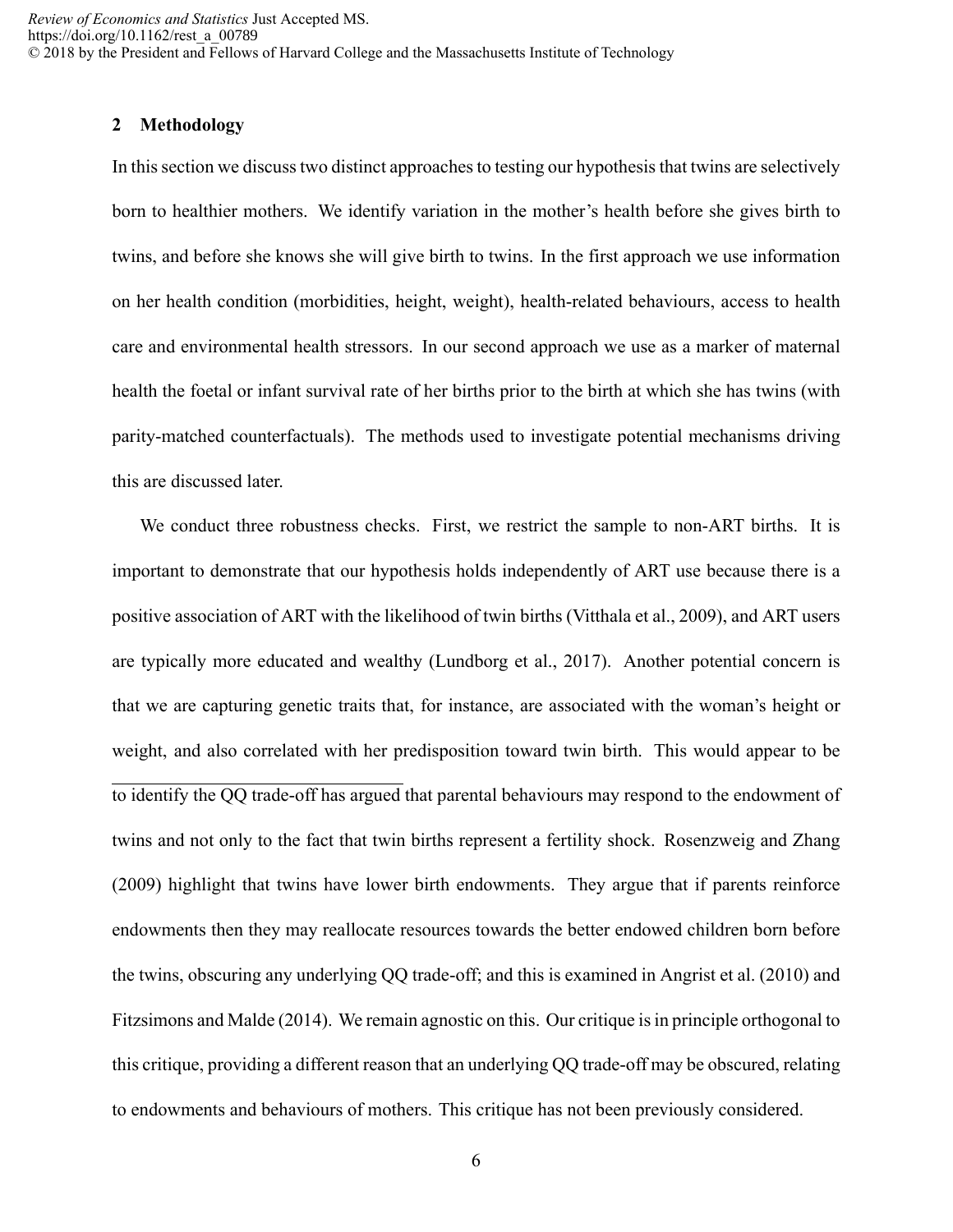a second-order concern since we do not only rely upon woman-specific measures of health but also show a positive association of twinning with environmental stressors, health-facilities and health-related behaviours. We nevertheless investigate this concern in two different ways. First we test whether we can identify a positive association of the probability that a birth is a twin with woman-specific time-varying health indicators conditional upon woman fixed effects that sweep out genetic influences. Second, we leverage biomedical research showing that monozygotic (MZ) twins are randomly allocated across mothers, although genetic predispositions may influence the chances of having dizygotic (DZ) twins [\(Meulemans et al.](#page-28-3), [1996\)](#page-28-3). Ideally, we would restrict the sample to MZ twins, but MZ vs DZ are not identified in the data. Instead, on the premise that MZ twins are necessarily same-sex and about half of all DZ twins are same-sex we investigate our hypothesis restricting the sample to include only same-sex twins. If our results were driven by genetic predispositions then we should find weaker associations in the same-sex sample. The methods and data used to conduct the robustness checks are discussed alongside the results. The rest of this section elaborates the specification used in the two main approaches to testing for twin randomness.

**Across Mothers**: To test the null that twin births are "as good as random", we estimate conditional regressions of the form:

<span id="page-6-0"></span>
$$
twin_{byy} = \gamma_0 + \gamma_1 Health_{byy} + \mu_b + \lambda_y + \varepsilon_{byy}.
$$
\n<sup>(1)</sup>

Here, *twin* is an indicator of whether a birth of order *b* born to woman *j* at age *y* is a twin. We control for fixed effects for mother's age and parity, as these are known to influence the probability of twin birth. Where births are observed over multiple years, races or geographic areas, we include the relevant fixed effects. Under the null, the coefficients on maternal health variables *Healthbjy*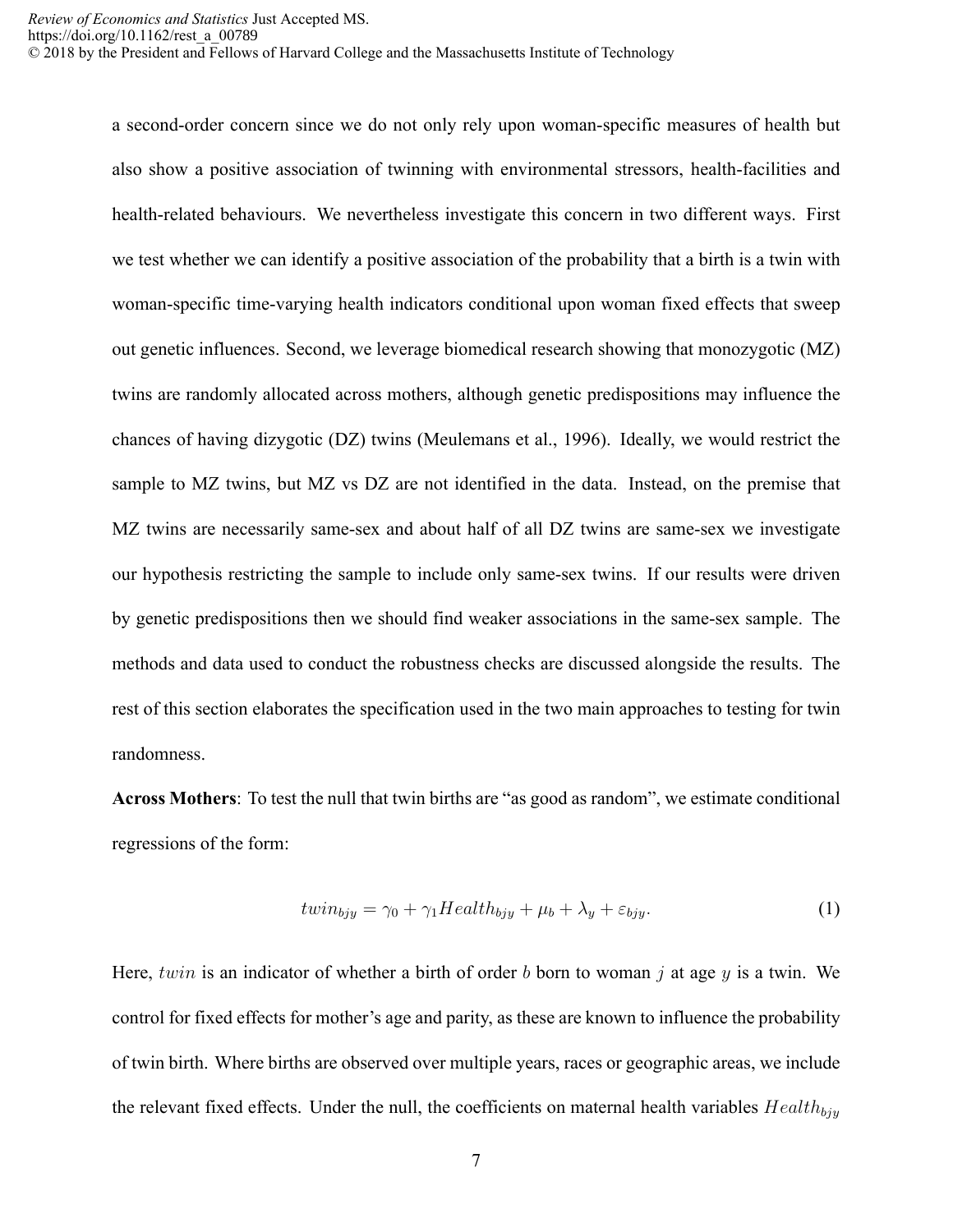should not be statistically distinguishable from zero. This is equivalent to a test of (conditional) balance of characteristics of 'treated' (with twins) and 'control' (without twins) mothers. Standard errors are clustered at the level of the mother.

For ease of exposition, we maintain subscript *y* for the woman's age at birth but most of the health indicators are measured before pregnancy to avoid the potential concern of reverse causality, i.e. that twin births cause greater depletion of the mother's health than singleton births, or encourage women to adopt different behaviours. These include pre-pregnancy measures of smoking, diabetes, hypertension, obesity, height, kidney disease and asthma. Measures of prenatal or medical care are constructed as community-level measues of availability. In a specific case we discuss below we use an exogenous measure of environmental stress in pregnancy. We also show results for some variables measured in pregnancy—smoking, alcohol, drugs, diet—and for one measure (BMI in developing country data) measured after birth. We flag these variables so that their coefficients can be interpreted with this caveat in mind.<sup>5</sup> Importantly, if we dropped all of the flagged variables, we would still have a fairly compelling breadth of evidence. We add controls for education and, where available, wealth, to allow for the fact that education may motivate and wealth may facilitate health-seeking behaviours([Kenkel](#page-27-2), [1991](#page-27-2); [Lleras-Muney and Cutler](#page-27-3), [2010\)](#page-27-3). This will confirm that

 $5$ The concern is that these variables may respond to a woman's knowledge that she is carrying twins. If the response is such as to accentuate the relationships of interest, for instance, if she smokes more, then failing to account for this would lead us to under-estimate the relationships of interest. However, if instead she increases her attendance of antenatal care and this more than offsets the resource stress of carrying twins, it is possible that we over-estimate the relationship. BMI in one data set is only available after birth. If twin births deplete the mother more, then twin mothers will record lower BMI, and accounting for this would only strengthen our contention.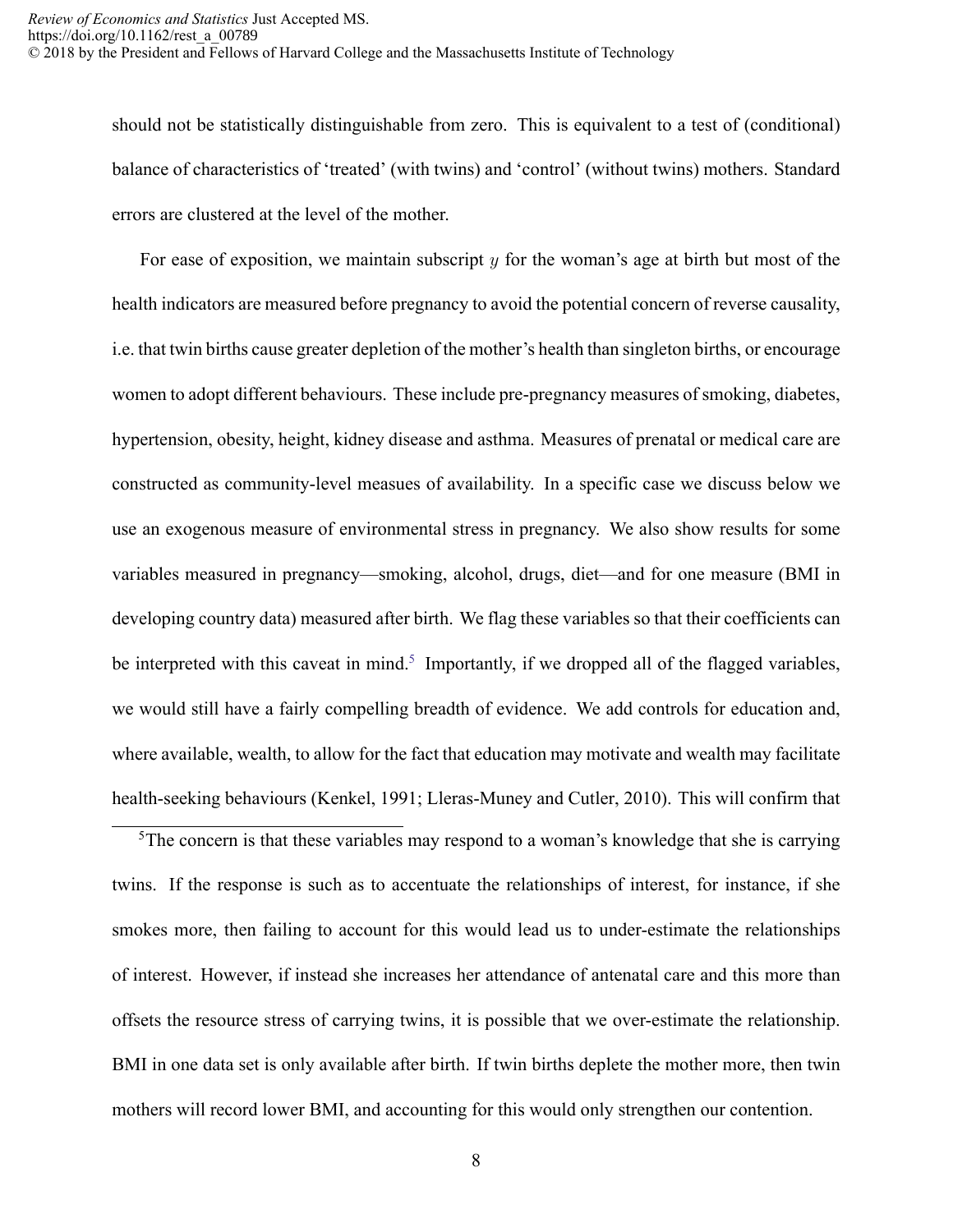the indicators in *Health* are not simply proxying for socio-economic status. As discussed above, we will present additional specifications including woman fixed effects in the model and restricting to same-sex twins.

**Pre-Twin Balance**: We perform an alternative test that exploits pre-determined birth outcomes within-mothers. This essentially involves testing whether women who produce twins had, on average, healthier births *before* the twin birth, as this would be a measure of pre-determined maternal health. For each  $n = \{2, 3, 4\}$  we estimate:

<span id="page-8-0"></span>
$$
Prior Death_{b
$$

where we restrict the sample to prior birth outcomes of mother *j* who were fully exposed to the risk of death before birth order  $b < n$ . Thus, for  $n = 2$ , the independent variable *Twin* takes the value of one if the mother gives birth to twins on her second birth, and zero if she gives birth to a singleton on her second birth. We generalize this to higher birth orders. *P riorDeath* refers to the proportion of pre-twin births of a mother which have survived and, for instance, for  $n = 2$ , this is the survival status of the first birth. When we use the US data, this refers to foetal survival and when we use the Demographic and Health Survey (DHS) data this refers to survival from birth through to 12 months of age. However we also show results for size at birth, a less extreme measure of child health than mortality.<sup>6</sup> If women who give birth to twins are selectively healthy we will observe  $a_1$  < 0. Maternal age fixed effects are included. In Appendix B.1, we discuss issues relating to the

<sup>6</sup>Infant mortality is widely used as a marker of health and it has the advantage that it is largely predetermined with respect to the following birth (given gestation is about 9 months), and to ensure this we remove children born less than a year after their older sibling. Similarly, miscarriage rates have been shown to respond to maternal condition, and are high, even in developed country settings.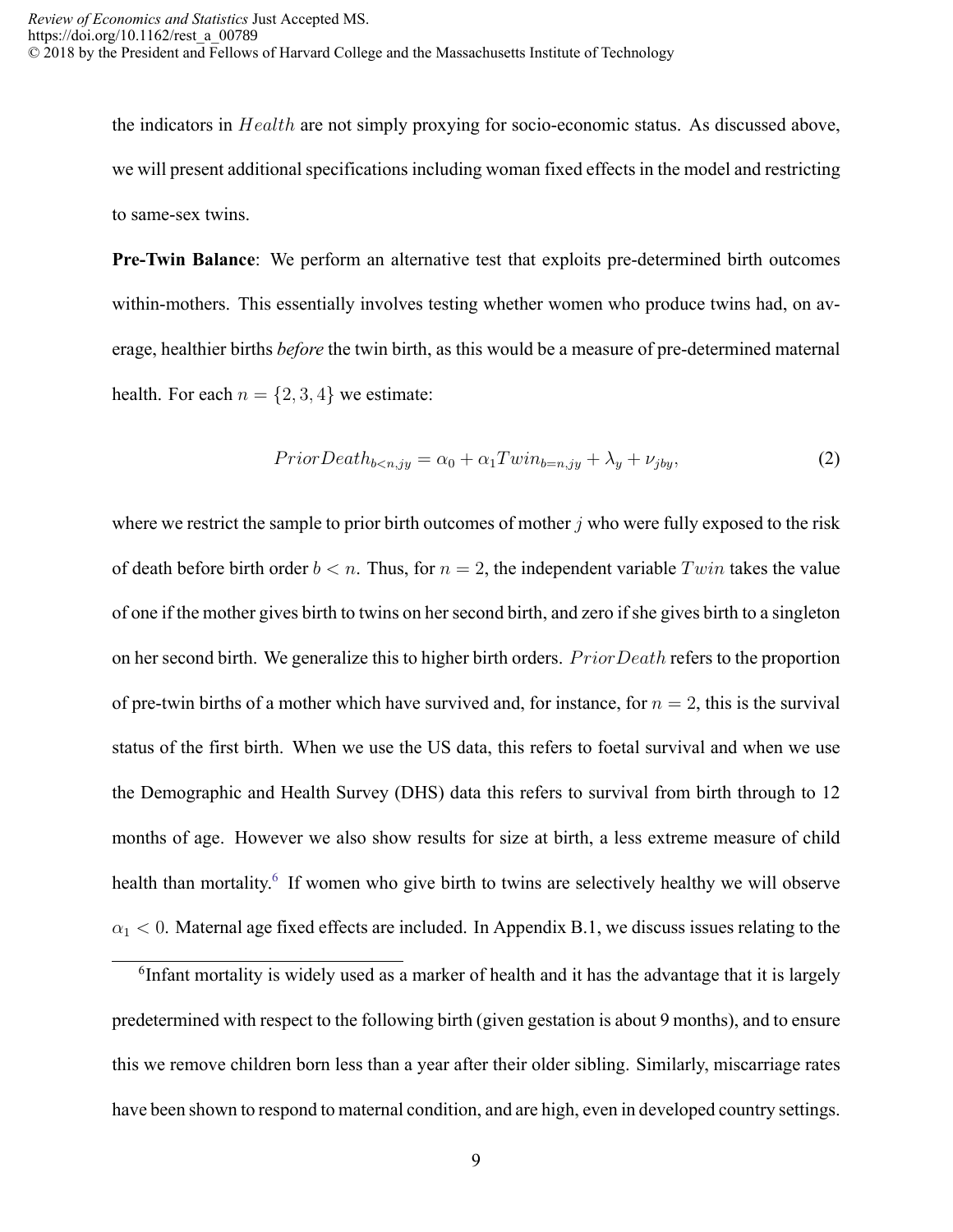measurement of maternal health and miscarriage data.

### **3 Data**

Not all birth records contain indices of maternal health or health-related behaviours. To estimate equation [1](#page-6-0) we sought data that did and that were representative and, given the relative rarity of twins, large. Data sets fulfilling these criteria include administrative birth data from the US, Spain and Sweden, and household survey data from Chile, the United Kingdom, and 68 developing countries (the DHS) for different sets of years. Details of temporal and geographic coverage, and summary statistics for each data set are provided in online data Appendix B.2. Together, these data sets include 17 million births through years 1972 to 2013. We consistently restrict the sample to women aged 18-49 years old, and exclude triplets and higher order multiple births. We take advantage of US Vital Statistics data from 2009 to 2013 that identify ART use by birth, removing the approximately 1.6% of births that were ART-assisted.<sup>7</sup> For the developing country sample, on the premise that ART was not available prior to 1990, we split the birth data into pre- and post-1990 samples.

Equation [2](#page-8-0) is estimated using only the DHS and the US vital statistics files. The DHS has the complete fertility history including the survival status and birth weight of all children preceding each twin or singleton birth and the US birth certificate data allows us to infer earlier miscarriages for every mother as the difference between total reported births and live births. The miscarriage data are discussed further in Section [4.2.](#page-16-0)

<sup>&</sup>lt;sup>7</sup>The data since 2009 also include a range of new measures of maternal morbidity and behaviours.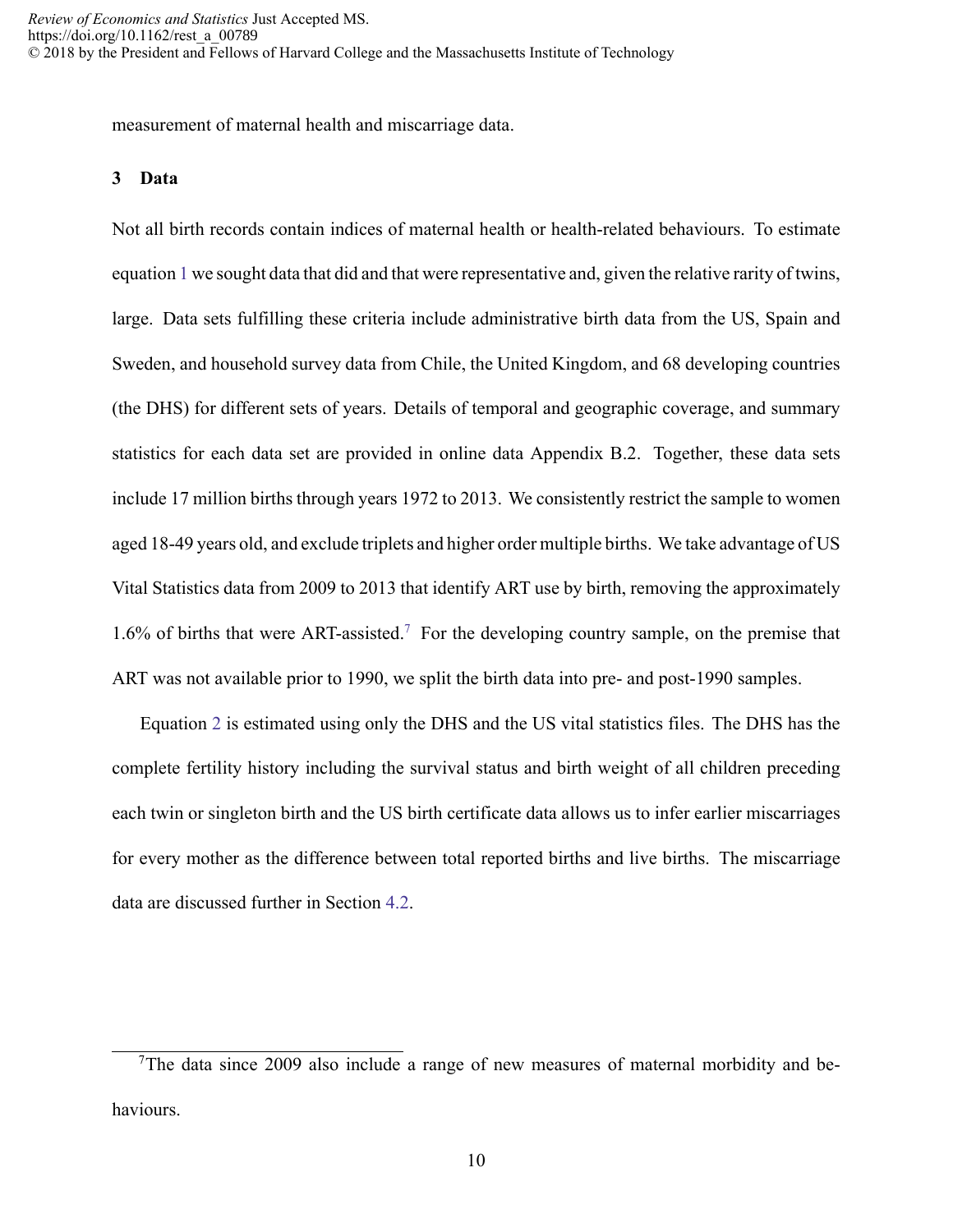*Review of Economics and Statistics* Just Accepted MS. https://doi.org/10.1162/rest\_a\_00789 © 2018 by the President and Fellows of Harvard College and the Massachusetts Institute of Technology

#### **4 Results**

#### **4.1 Twin Births and Maternal Condition**

In Table [2](#page-35-0) we present estimates of equation [1](#page-6-0) for several countries using multiple indicators of maternal health. We find broadly consistent results across indicators and across samples. In online Appendix C we provide additional discussion of the stability of the general result across countries and levels of economic development. All independent variables in Table [2](#page-35-0) are standardised as Zscores so that the estimates can be cast as the effects of increasing by 1 standard deviation (sd) the independent variable of interest. Unstandardised results are presented in Appendix Table A1.

We find that the probability of twin birth is significantly positively influenced by the following indicators of maternal health included independently: not underweight, tall<sup>8</sup>, more educated, having greater access to medical or antenatal care, not having smoked before pregnancy, not having any of a range of morbidities prior to conception (obesity, diabetes, hypertension, asthma, kidney disease), and averting risky behaviours in pregnancy (smoking, alcohol, drugs, unhealthy diet). The effects are sizeable, with a 1 sd improvement in the indicator tending to increase the likelihood of twinning by 6-12% in most cases, relative to a mean of about 2.7% in the (global) sample. There are smaller effects from fresh fruit consumption and larger effects from height. We shall see when

<sup>8</sup>Height is the indicator of health most widely measured in birth and demographic data and several studies show that it responds to infection and nutritional scarcity in the growing years, eg individuals exposed to famine and war have been shown to have lower stature in adulthood, [\(Silven](#page-29-6)[toinen,](#page-29-6) [2003](#page-29-6); [Bozzoli et al.,](#page-25-6) [2009](#page-25-6); [Akresh et al.](#page-23-1), [2012](#page-23-1)). Previous research has shown widespread associations of short stature among mothers with the risk of low birth weight and infant mortality among their children([Bhalotra and Rawlings](#page-24-4), [2013](#page-24-4)).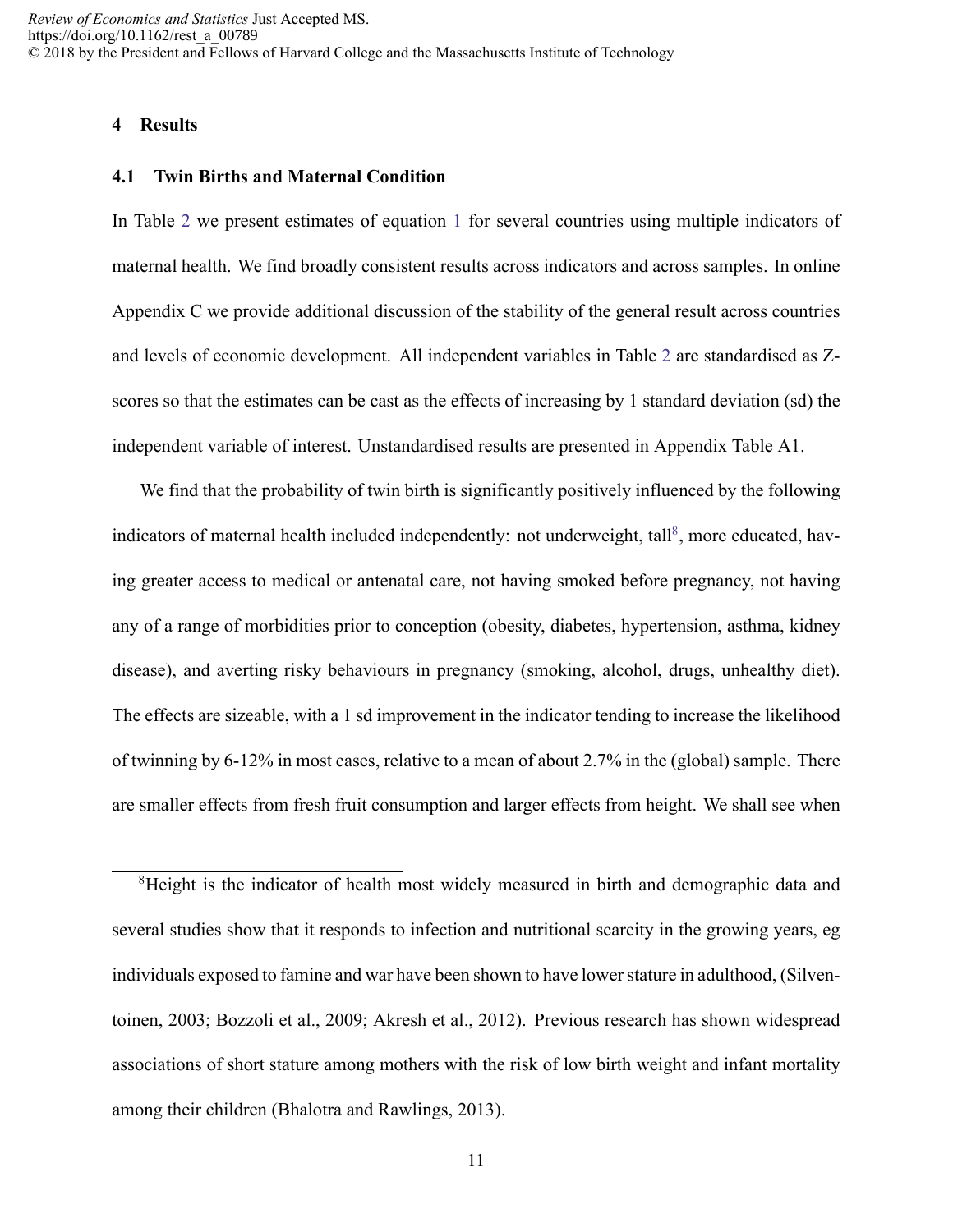we present the pre-twin survival test results below that these effect sizes are broadly comparable to the difference in US data of about 7% in rates of miscarriage of first births between mothers who go on to have twins at second birth, and mothers who do not. This similarity of orders of magnitude contributes plausibility to our argument that miscarriage is a mechanism. We directly test this mechanism in section [4.2](#page-16-0).

Using all available measures of health for each country, we also calculated a factor index of maternal health (as in [Biroli](#page-24-5) ([2016\)](#page-24-5)); see Appendix D. Mothers of twins consistently have a higher score than mothers of singletons but, as the variables available for each country are different, the scores are not comparable across countries. Statistical significance of these health indicators is robust to running regressions which condition on all available indicators of the mother's health and, importantly, education (Appendix Tables A2-A3). Our results all hold after correcting test statistics for large sample sizes that increase the likelihood of rejecting a null, following [Deaton](#page-26-4) ([1997\)](#page-26-4), see Appendix Table A4. First we will elaborate our findings by country. Then we present results from alternative approaches, and the robustness checks concerned with the role of genetic traits.

**Estimates for the USA** We pool all non-ART births in the United States during the years 2009 to 2013. We estimate that a 1 sd increase in rates of smoking before pregnancy is associated with a 0.11 percentage point (pp) lower chance of a twin birth which is about 5.5% of the mean rate of twinning.<sup>9</sup> Diabetes and hypertension prior to pregnancy have standardized effects of 0.2 to

<sup>9</sup>Effects of smoking during pregnancy are larger, in the range of 0.20-0.24 pp, with smoking in the third trimester imposes the largest reduction, consistent with evidence that adverse effects of smoking on birth weight are largest in the third trimester – see [Bernstein et al.](#page-24-2) [\(2005\)](#page-24-2) and a similar pattern estimated on our data in Appendix Table A5.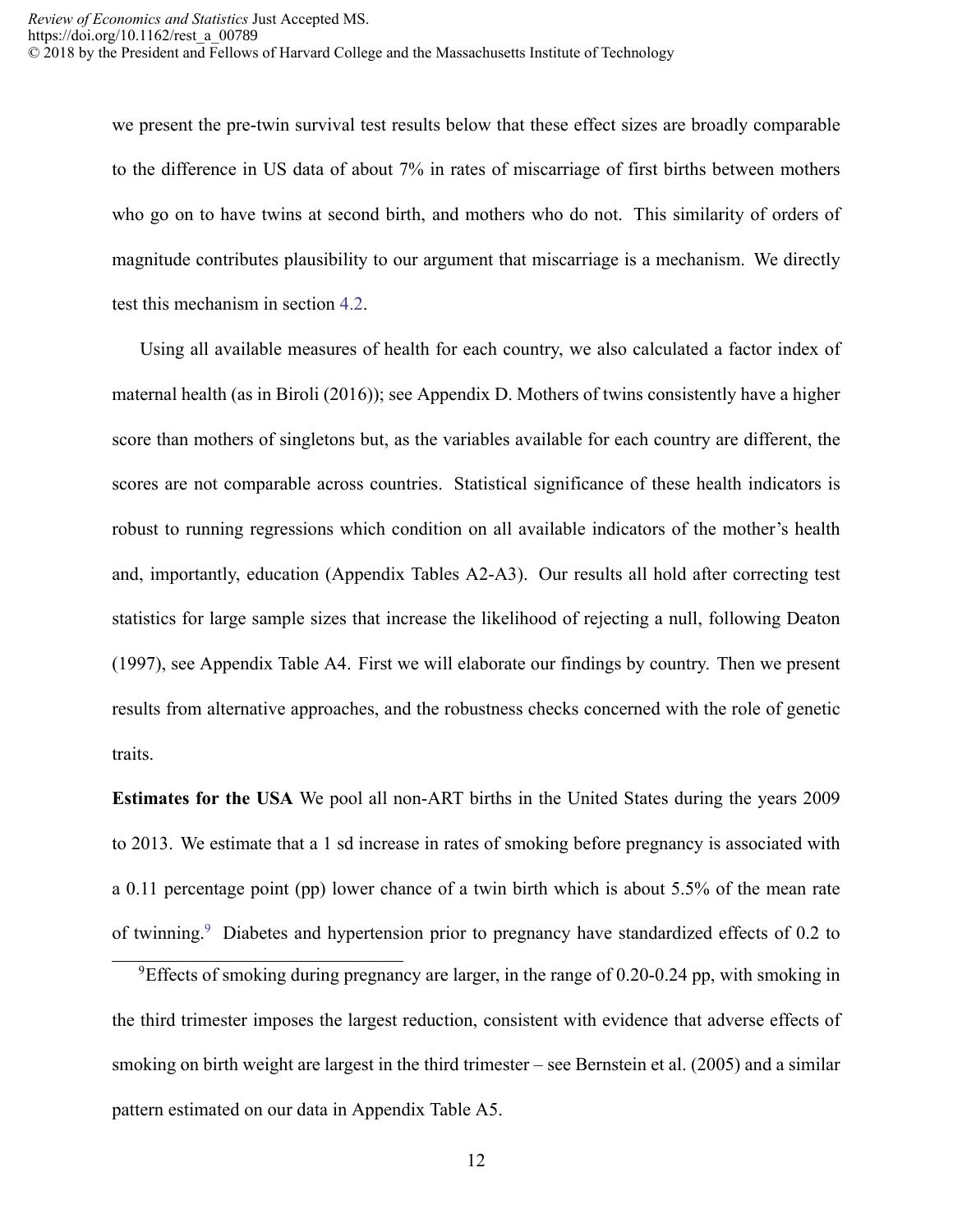0.3 pp while being obese or underweight prior to pregnancy has smaller effects of 0.04 and 0.16 pp respectively. Height and education have larger standardized effects, of 0.61 and 0.8 pp respectively. In Appendix Table A6 we remove potential outliers from the sample of mothers when considering height and the results are nearly entirely unchanged. Estimates for women using ART are presented in Table A7 and are, with the exception of being underweight, larger and statistically significant for every indicator, underlining the additional sensitivity of birth outcomes in this group.

**Estimates for Sweden, Avon (UK) and Chile** Analysis of birth registers from Sweden for 1993- 2012 indicates strikingly similar standardised effect sizes for smoking, diabetes, height and being underweight to those for US women. There are however some differences: the standardized coefficient on obesity in Sweden is about three times as large, while the coefficient on hypertension is only half as large. The Swedish data additionally record asthma prior to conception, which we estimate reduces the risk of twin births by 0.015 pp. Survey data from Avon county UK 1991-1992 and Chile 2006-2009 again exhibit patterns similar to those identified for Sweden and the USA for anthropometric indicators of health, risky behaviours and pre-pregnancy illnesses. For instance, for the UK, estimates for being underweight, obese or smoking before pregnancy are all very similar to the corresponding estimates for the US. However the standardized impact of hypertension before pregnancy is twice as large, and the associations with diabetes, height and education are smaller. The UK data contain unique information on eating healthily during pregnancy and our estimates indicate that the standardised effect of this is a 0.54 pp increase in the likelihood of having twins, which is the single largest coefficient among variables available for the UK. The coefficients in the Chilean data for being underweight and for smoking, drugs and alcohol consumption during pregnancy lie between 0.16 and 0.33 pp, broadly similar to the coefficients for other countries, and the coefficient on obesity is considerably larger (0.26). Chile is the only country in our sample for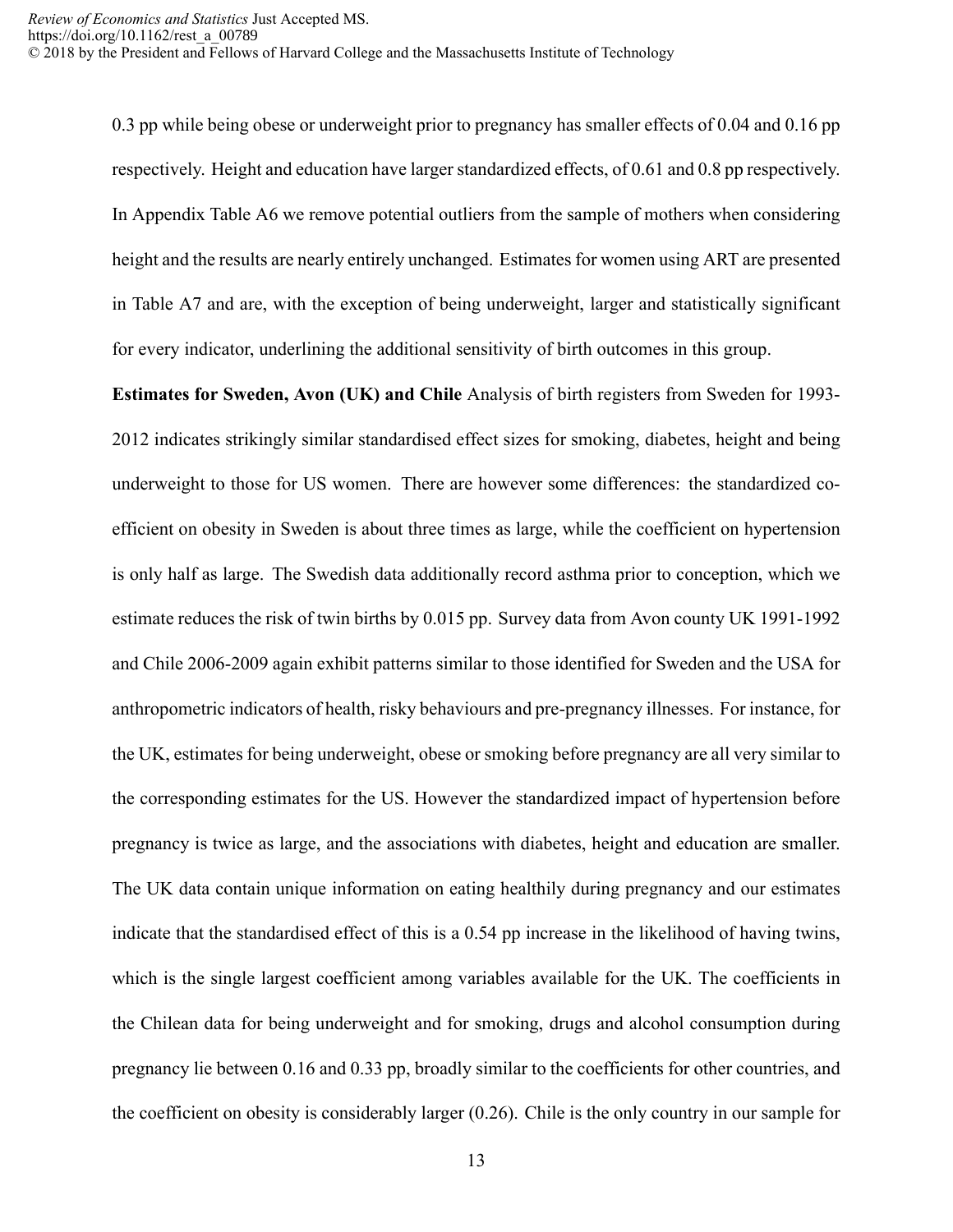which we have information on drug use during pregnancy and the standardized effect for this is similar to that for (frequent) alcohol consumption in pregnancy.

**Estimates for Developing Countries** In the sample that pools data for 68 developing countries for 1972-2012, we observe height, weight, body mass index, and local availability of prenatal care and access to medical professionals. Reproductive health service coverage is far from universal in low-income countries, although this is a leading global health priority.<sup>10</sup> After adjusting for demographic covariates as for the other samples, we observe again that taller and heavier women are more likely to twin. This is true even in the pre-ART period (see Table A8). The effects of height, underweight and education are all smaller than in richer countries, while the effects of obesity are larger than in all countries other than Chile.<sup>11</sup> We estimate that a 1 sd increase in availability of doctors or nurses is associated with a 0.092 pp and 0.06 pp increase in the likelihood of twins respectively.

**Quasi-experimental variation in a negative intrauterine shock: Spain** Using the methodology and data described in [Quintana-Domeque and Ródenas-Serrano](#page-29-5) ([2017\)](#page-29-5), we estimated the impact of ETA bombing as a plausibly exogenous negative intrauterine shock which may cause foetal stress, a proxy for maternal health in pregnancy. We find that an additional bomb casualty in the province of residence of a pregnant woman decreases the likelihood that she will have a twin birth by 0.01% and 0.012%; see Table [3](#page-39-0). This effect is larger and only statistically significant during the second and third trimesters, similar to the effects of smoking by trimester documented in Table [2](#page-35-0).<sup>12</sup>

 $10$ These variables are all measured as the rate of healthcare access in the mother's cluster of residence since we are interested in availability rather than use to avoid the concern that mothers conceiving twins may be more likely to actively seek birth attendance.

 $<sup>11</sup>$ Recall these are standardized effects; unstandardized effects are in the Appendix.</sup>

<sup>&</sup>lt;sup>12</sup>[Quintana-Domeque and Ródenas-Serrano](#page-29-5) ([2017\)](#page-29-5) find that the same exposure reduces average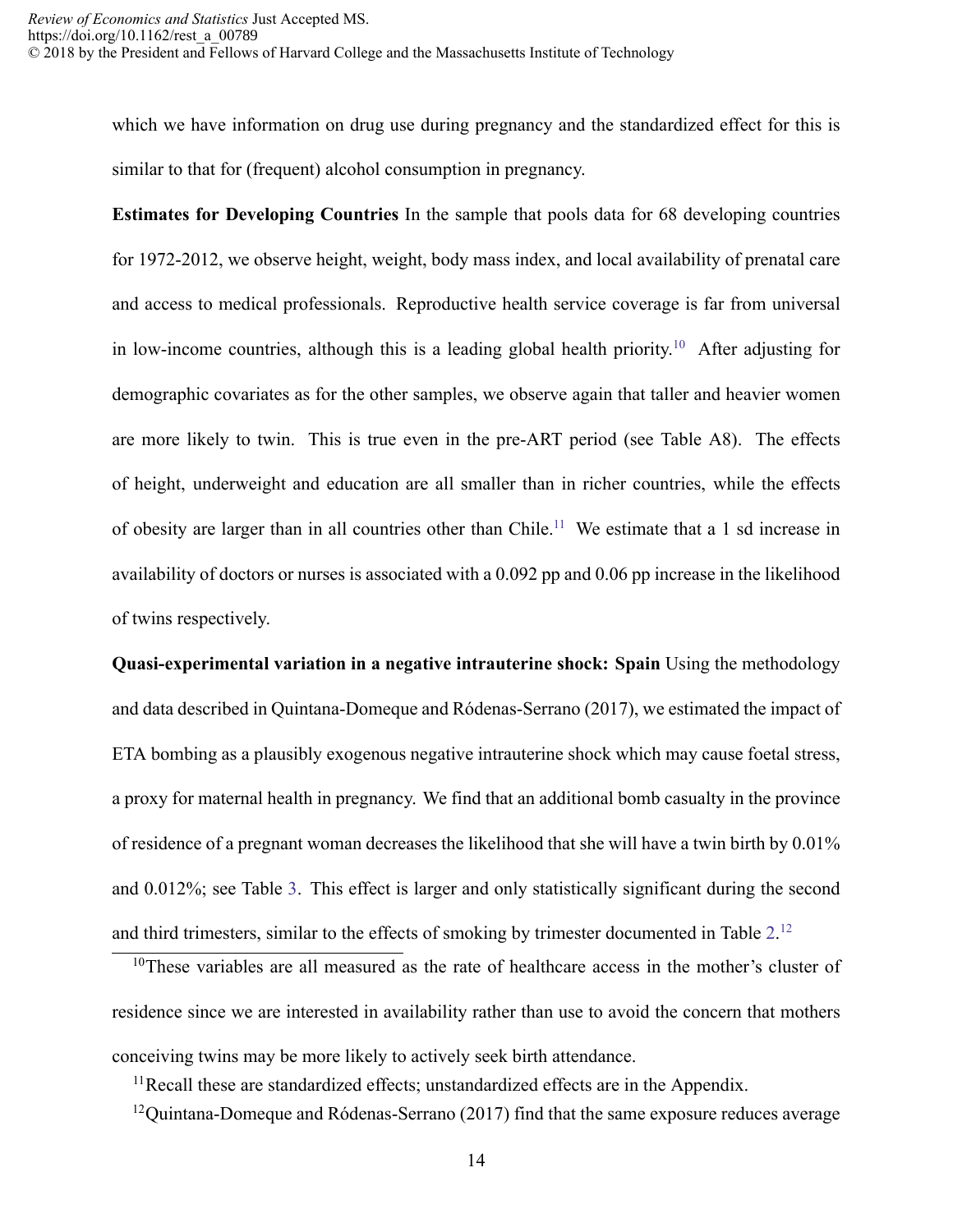**Survival of pre-twins as a marker of mother's health** Here we discuss the alternative test of the quasi-randomness of twin births. Estimates of equation [2](#page-8-0) are in Table [4.](#page-40-0) In the developing country sample, mothers who went on to have third- and fourth-born twins had an infant mortality rate 1.3-1.7 percentage points lower among their prior births than women who had singletons at the same birth order. This is a natural measure of maternal health, capturing a woman's ability to produce surviving children, which is exactly what we hypothesize is challenged by carrying twins. We used birth size as a measure of child health that is less extreme than mortality. We used the DHS again, as it allows us to observe all children ordered within mother, and we find that earlier births of women who later have a twin birth are less likely to be small at birth than the corresponding births of women who have only singleton children (see Appendix Table A9).

Similarly, in the US population, we observe that women who have twins are less likely to have suffered a miscarriage prior to the twin birth. Mothers who give birth to twins at second birth are 0.7 percentage points less likely to have suffered a miscarriage of their first conception, which is 6.7% of the baseline rate for this group. The rate of miscarriages in the population of all women who gave birth was approximately 10%. Parity-specific estimates and means are in Table [4](#page-40-0).

**Specification check including woman fixed effects** So as to control for any genetic characteristics of the mother, we sought data that follow women over time, recording multiple births per woman as well as *time-varying* measures of maternal health. Such data are scarce, but the National Longitudinal Survey of Young Women (NLSY) meet these requirements. A sample of 5,159 women aged 14 and 24 in 1968 is followed until 1999, when the youngest are aged 45. The health varibirth weight by approximately 0.3 grams (trimester 1), and increases the likelihood of low birth weight by 0.14%. Placebo tests in support of their methodology including examining the impact of bombs *post*-birth on birth outcomes are presented in their paper.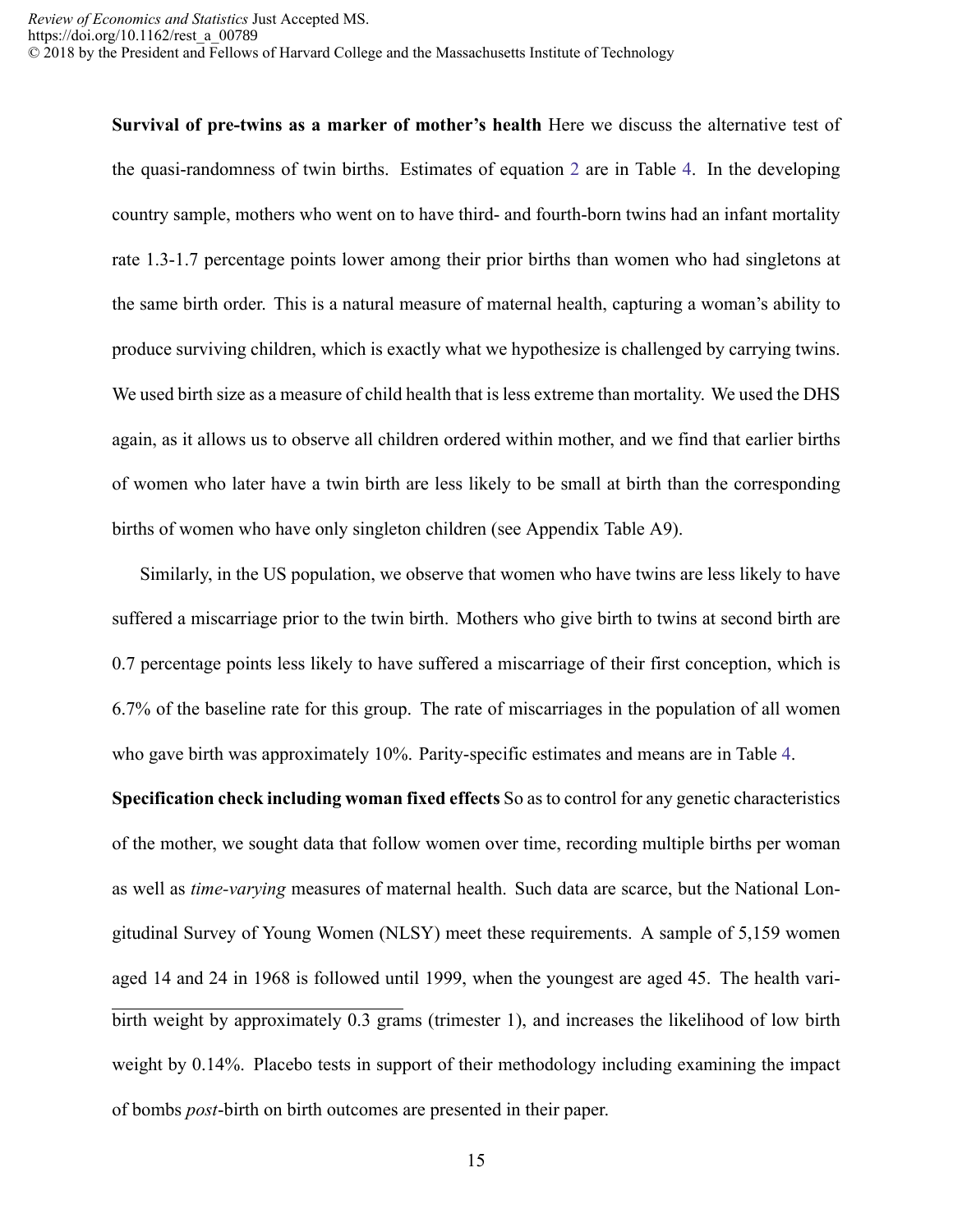ables measured consistently through this period are whether the mother has any physical limitation which restricts her ability to work, whether she smoked prior to the pregnancy, and whether she has had a prior cancer diagnosis. More information on the data structure, and summary statistics is in Appendix E. We estimate the probability that a birth is a twin as a function of these indicators of maternal health conditional upon mother fixed effects and controlling also for a quadratic in family income, mother's age, birth order and year of birth fixed effects. Results in Appendix Table A17. We find large statistically significant negative effects of smoking and cancer on the probability of having a twin birth, and no significant impact of health limiting work.

**Specification check using monozygotic twins** The risk of giving birth to dizygotic twins (DZ) is elevated among women with high levels of the follicle stimulating hormone (FSH), which is often more prevalent among taller and heavier women([Li et al.,](#page-27-4) [2003](#page-27-4); [Hall,](#page-27-0) [2003](#page-27-0); [Hoekstra et al.,](#page-27-5) [2008](#page-27-5)). Since dizygotic twins constitute about two-thirds of all twins, this could in principle contribute to explaining the associations we document with height and BMI (note that the biomedical literature has not documented these associations in any population level data, let alone across countries, time and indicators). Although, as discussed, genetic predispositions cannot explain our finding that health behaviours or aspects of the health environment (stress or prenatal care availability) predict twinning, we investigate this further by exploiting the fact that MZ twins are necessarily same-sex (and about half of DZ twins are same-sex) and repeat the analysis removing mixed-sex twins from the data.<sup>13</sup> Results are in Appendix Table A10. We continue to find significant associations between

 $13$ Note that this also addresses the elevation of twin birth rates among ART users for the DHS where ART use is not recorded, because most if not all of ART-generated twins are DZ. We implement this test using DHS data only, as in other administrative data sets, twins are not matched with their siblings to infer whether they are of the same sex.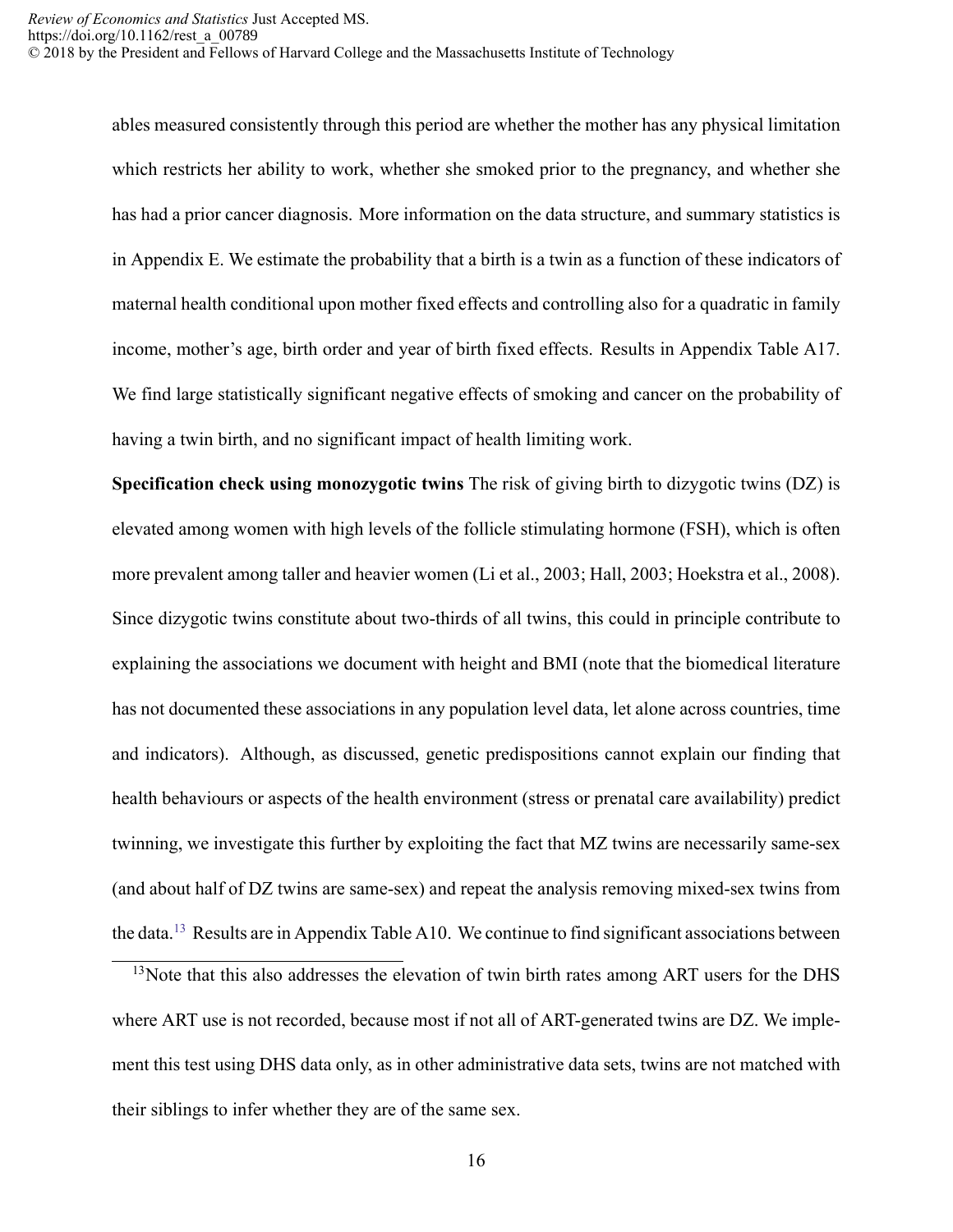proxies for maternal health and the chances of a twin vs a singleton birth and the coefficients are not significantly different from those that obtain in the full sample.

#### <span id="page-16-0"></span>**4.2 Mechanisms of Twin Selection**

We consider three alternative hypotheses for why maternal health may influence the probability of twinning, which relate to conception, gestation and maternal survival. First, healthier mothers may be more likely to *conceive* twins on account of an underlying genetic or biological process. Second, conditional upon conceiving twins, healthier mothers may be more likely to take them to term. Third, conditional on conceiving twins and taking them to term, healthier mothers may be more likely to survive the birth, and hence appear in the available data.

Either of the first two processes is sufficient to violate the "as good as random" assumption insofar as they imply that observing twins will depend upon possibly unmeasured maternal behaviours and characteristics. Since taller and heavier women, and active smokers have higher levels of the FSH hormone associated with multiple births([Li et al.,](#page-27-4) [2003;](#page-27-4) [Hall](#page-27-0), [2003;](#page-27-0) [Hoekstra et al.](#page-27-5), [2008;](#page-27-5) [Cramer et al.](#page-26-5), [1994](#page-26-5)), conception of twins may not be random. We cannot directly test the conception hypothesis since the required data are unavailable but we now provide tests of the other two hypotheses and indicate the manner in which non-random conception will influence interpretation of our results.

**Selective foetal death** The gestation hypothesis is that carrying twins to term is more demanding than carrying singletons to term, and so stressors of maternal health will lead to selective miscarriage of twins. It has been documented that the biological demands of twin pregnancies are higher than the demands of non-twin pregnancies([Shinagawa et al.,](#page-29-7) [2005\)](#page-29-7) and also that, in general, healthier mothers are less likely to miscarry [\(García-Enguídanosa et al.,](#page-26-6) [2002\)](#page-26-6). What we contribute here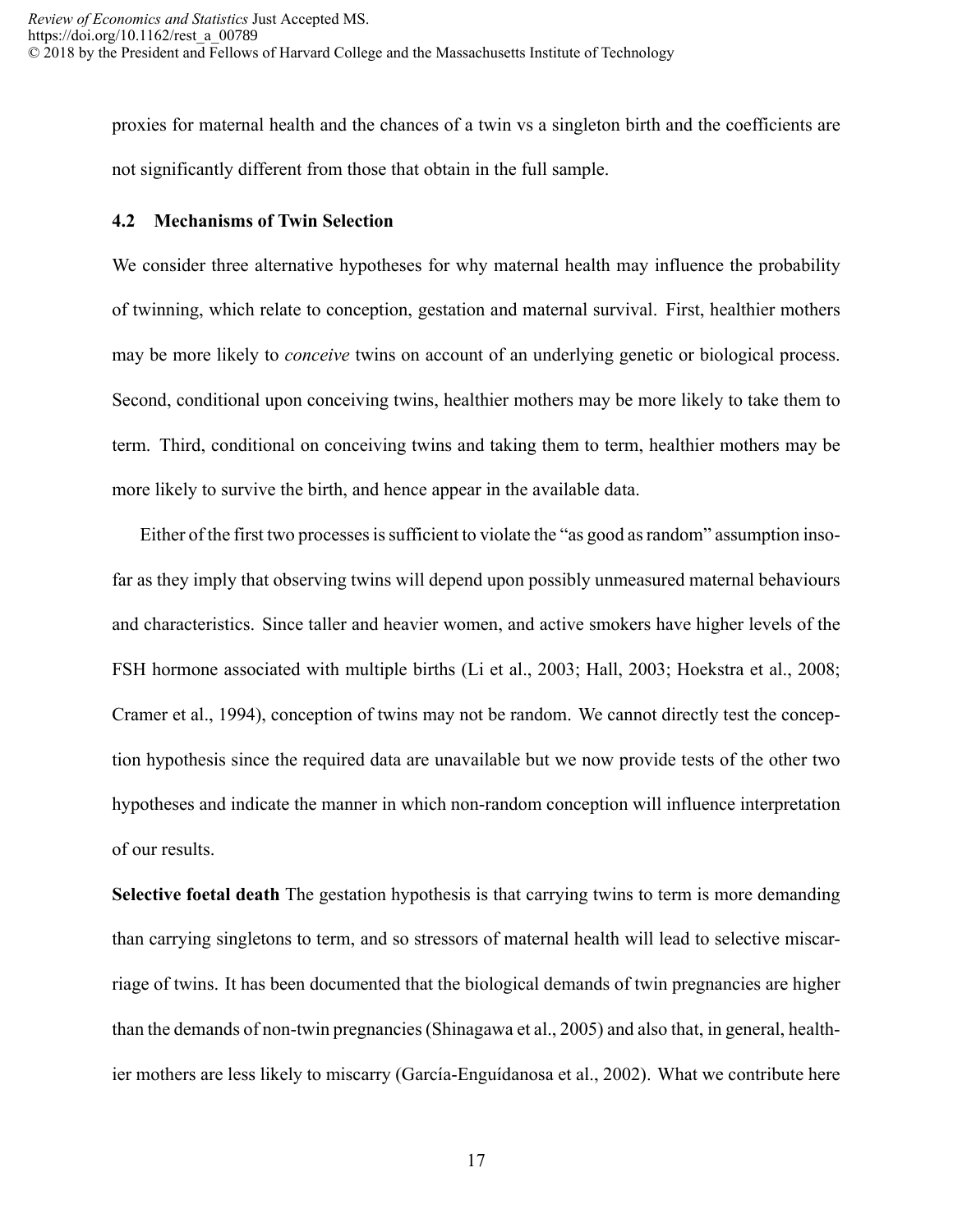is to test the natural intersection of these hypotheses, and estimate the extent to which miscarriage is more frequent among less-healthy women carrying twins. The estimated equation is:

$$
Foetal Death_{ijt} = \gamma_0 + \gamma_1 Twin_{ijt} + \gamma_2Health_{jt} + \gamma_3Twin \times Health_{ijt} + \lambda_t + \phi_y + \mu_b + u_{ijt}
$$
. (3)

*F oetalDeathijt* is a binary variable (multiplied by 1,000) indicating whether a birth was taken to term (coded as 0) or resulted in a miscarriage (coded as 1), *i* indicates a conception leading to birth or foetal death, *j* a mother, and *t* is year. *Health* is an indicator of the mother's health, *Twin* is an indicator for whether the conception is a twin or a singleton and, as before, fixed effects for year ( $\lambda_t$ ), birth order ( $\mu_b$ ), and mother's age ( $\phi_y$ ) are included. The coefficient of interest  $\gamma_3$  is the *differential* effect of the variable *Healthjt* on twin conceptions.

Birth registers often do not include maternal health indicators and if they do it is unusual that they also also include information on foetal deaths, but the US Vital Statistics data do.<sup>14</sup> We pooled all births and foetal deaths recorded during 1999-2002. We stopped in this year because, from 2003, a considerable re-definition of birth certificate data meant that foetal death and birth data did not share similar controls. Prior to 2002 however we are able to observe for all states whether a mother smokes or drinks during pregnancy, whether she suffered from anemia prior to pregnancy, and her educational level. The results, using the US birth certificate and fetal death data, are in Table [5](#page-42-0). In panel A we first document the difference in the risk of foetal death for twin relative to singleton

<sup>14</sup>We would have liked to replicate this analysis in other data sets. However, we are not aware of other data that has all the details necessary to run such a test, in particular maternal health outcomes, births, miscarriages and an indicator of whether miscarried births were twin or singleton. For instance, in DHS data miscarriages are recorded in certain surveys – such as for Nepal – but there is no record of whether these they are for single or twin pregnancies.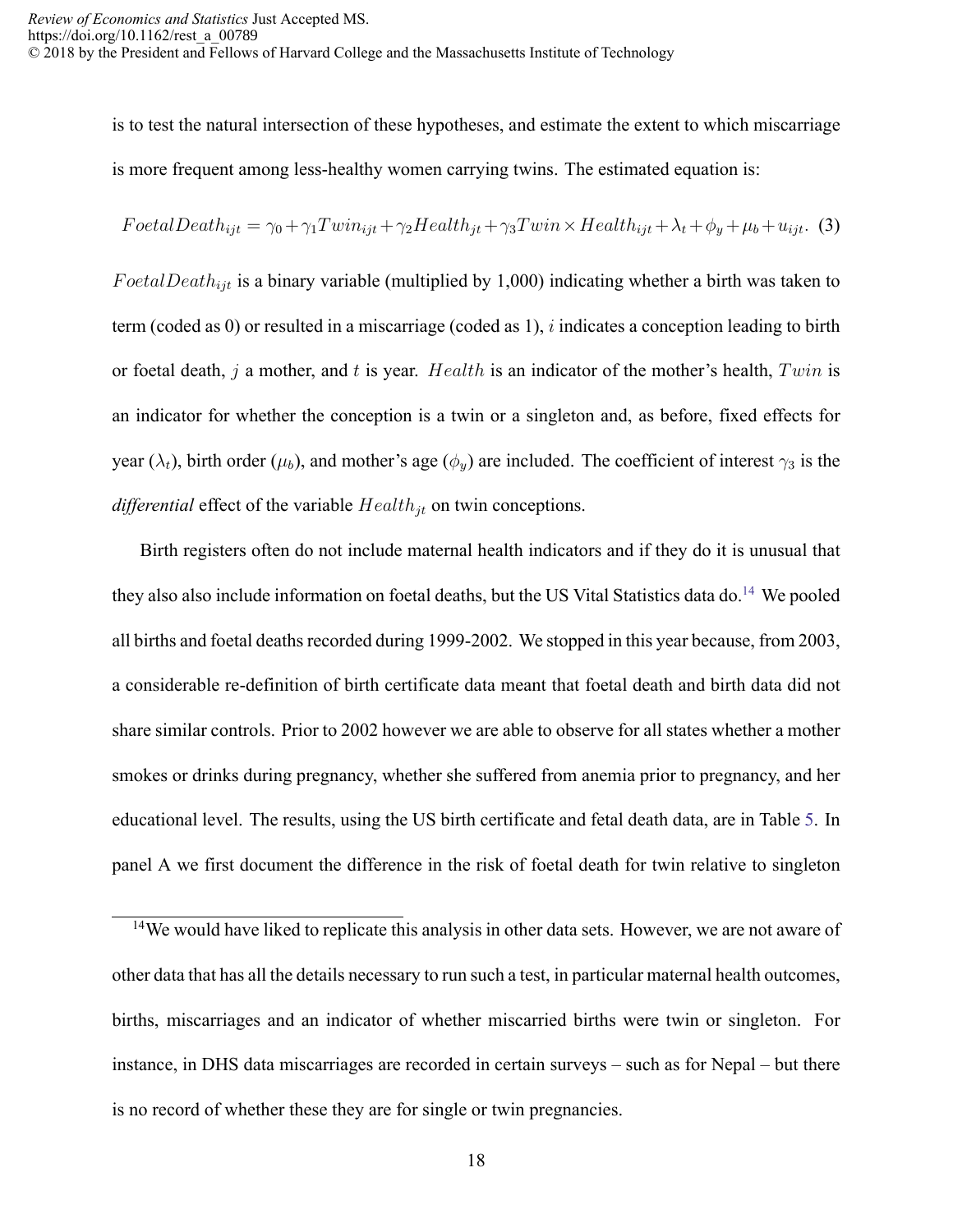conceptions. The evidence confirms previous research showing that the spontaneous abortion rate among twins (at 1 in 8 conceptions), is about three times that among singletons [\(Boklage,](#page-25-7) [1990](#page-25-7)). In panel B, we test how maternal health indicators modify this differential risk. We can consistently reject that the interaction term  $\gamma_3$  is zero. In other words, twin foetal survival is more sensitive to mother's health than singleton survival. For example, a 1 standard deviation increase in rates of smoking whilst carrying a singleton elevates the risk of miscarriage by 1.39 foetal deaths per 1,000 live births. The corresponding risk elevation among mothers pregnant with twins is an increase of 2.55 foetal deaths, almost twice the risk. Alcohol consumption is similarly almost twice as risky for women carrying twins, and the risks associated with anemia are about three times as high. We also see that a college education, which is a predictor of healthy behaviour, modifies the difference in miscarriage probabilities more than three times as much when the mother is carrying twins than when she is carrying a singleton. Now it may be that *one of two twins miscarries*. In such cases, if the survivor is recorded as a singleton birth then we will tend to under-estimate the importance of maternal condition. In other words, our contention holds *a fortiori*.

Overall, these results establish a plausible mechanism for the associations that we document in Tables [2–](#page-35-0)[4.](#page-40-0) Here we have modeled miscarriage conditional upon the conception being twin or singleton. If in fact maternal health also raises the chances of a twin conception, then this will reinforce our contention. If, instead, maternal health is for some undocumented reason negatively associated with twin conception, then our findings hold despite this and are conservative.

[Trivers and Willard](#page-29-4) [\(1973](#page-29-4)) made an argument similar to ours but pertaining to the distribution of sons across women([Trivers and Willard,](#page-29-4) [1973;](#page-29-4) [Almond and Edlund,](#page-23-0) [2007\)](#page-23-0). They observed that since the male foetus is more vulnerable to adverse health conditions([Waldron,](#page-30-1) [1983](#page-30-1)), sons are more likely to be born of healthy mothers. As for twins, so for sons, selective miscarriage is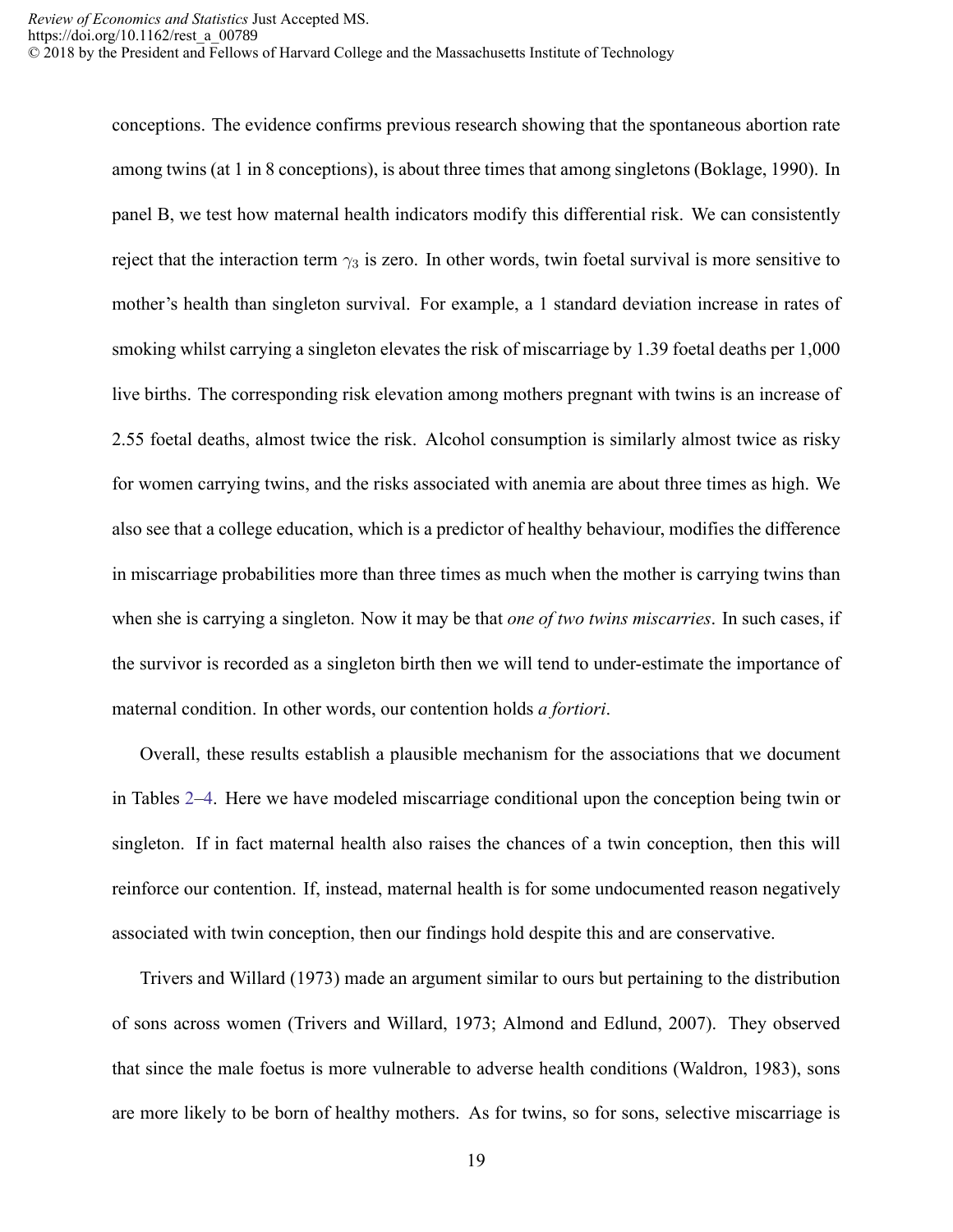the suggested mechanism. Intersecting our hypothesis with theirs, we investigated whether males are under-represented among twins, other things equal. We used the large data sets in Table [2](#page-35-0) (US, Sweden and the developing country data). We find that twin births are approximately 0.1-0.3 percentage points more likely to be female (p*<*0.001). This affords a further test of our hypothesis and a validation of the Trivers-Willard hypothesis (refer to Appendix Table A12).<sup>15</sup>

Our findings suggest that twin birth is a marker of foetal health. Our findings, that range across indicators and countries, highlight the relevance of maternal health for foetal health. Recent research demonstrating long run socio-economic returns to investing in foetal and infant health, improving the pre-school environment and raising parenting quality has stimulated policy interventions across the world that are motivated to enhance the potential for nurture to lift up the trajectories of children, especially when born into disadvantaged circumstances([Heckman et al.](#page-27-6), [2010;](#page-27-6) [Almond and Currie](#page-23-2), [2011;](#page-23-2) [Carneiro et al.](#page-26-7), [2015\)](#page-26-7). Our results point to the significance of, for instance, nutrition, stress and prenatal care for mothers in achieving these goals.

**Selective maternal survival** A potential concern is that the less-healthy women among those who delivered twins died in childbirth, and data sets like the DHS that obtain birth histories from mothers will not contain those women. In such cases our findings could arise from selective maternal survival. This concern does not apply to the administrative US and Swedish data where

<sup>15</sup>We found an older biological literature which recognizes that males are under-represented among twins, and even more under-represented among triplets([James,](#page-27-7) [1975](#page-27-7); [Bulmer,](#page-25-1) [1970](#page-25-1)), but this literature does not explicitly link in with Trivers-Willard. When interacting twin births by maternal characteristics in Table A12 most coefficients are not significantly different by the gender of the twins. However, two coefficients are significantly larger (more negative) for boys, consistent with the male foetus being more sensitive to foetal health.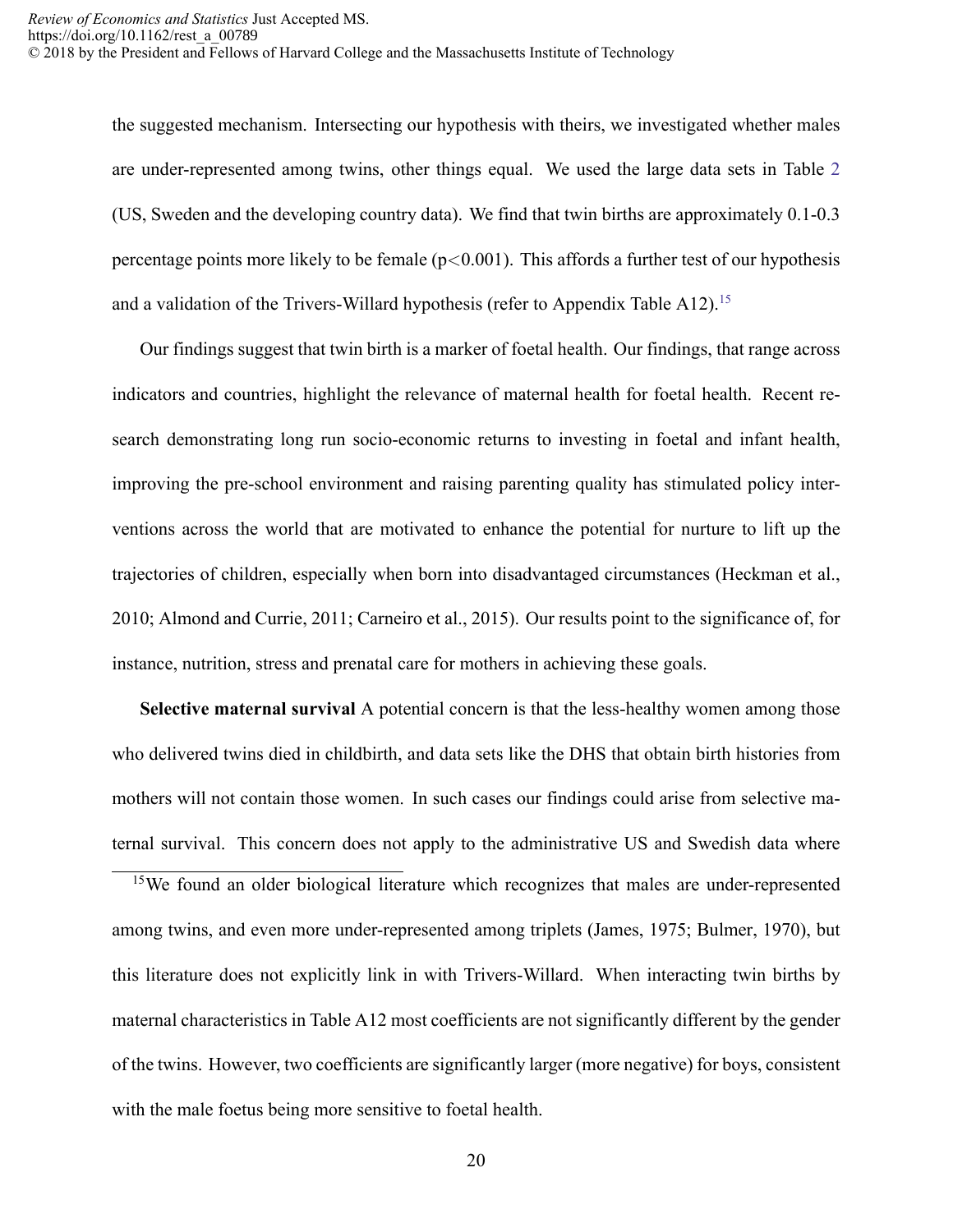*all* births are recorded and where we see clear associations of twinning and maternal health so it cannot be the only explanation of those findings. Similarly, in the UK and Chile data sets, the survey design ensures that representative coverage is not affected by maternal death.16 The lifetime risk of a maternal death is 1 in 41 in low income countries as compared with 1 in 3300 in high income countries. If twins only spuriously appear to be born of healthier mothers due to selective maternal death, then as mothers become more likely to survive childbirth (ie as maternal mortality declines), the associations should dissipate. The fact that they do not also undermines the relevance of selection.

We assess the magnitude of selection bias in our DHS estimates, following [Alderman et al.](#page-23-3) ([2011](#page-23-3)). We simulate the presence of the women who died and test whether correcting for maternal survival selection causes the association of twin births and maternal health to disappear.

A data challenge is that we do not observe the health of women who died in childbirth, indeed, the original problem is that we do not observe these women at all. We address this by using the maternal mortality status of all sisters of every female respondent.<sup>17</sup> We assume that the respondent's health (indicated by height and BMI) proxies the health of her sisters, and validate this (Figure A1).<sup>18</sup> We put our results to the harshest test by assuming that less-healthy women who died in childbirth were all carrying twins, and more healthy women who died in childbirth were not carry-

<sup>16</sup>In data from the UK, women were prospectively enrolled when pregnant entirely before exposure to considerable maternal mortality risk, and children were subsequently followed over their lives. In the data from Chile, a representative sample was chosen *after* birth, however the sampling unit was at the level of the child, rather than the mother, so children would be represented even in cases where their mother was no longer alive.

<sup>17</sup>Most DHS countries are in Africa where fertility and maternal mortality are high.

 $18$ Maternal mortality is significantly higher among sisters of women with lower height or BMI,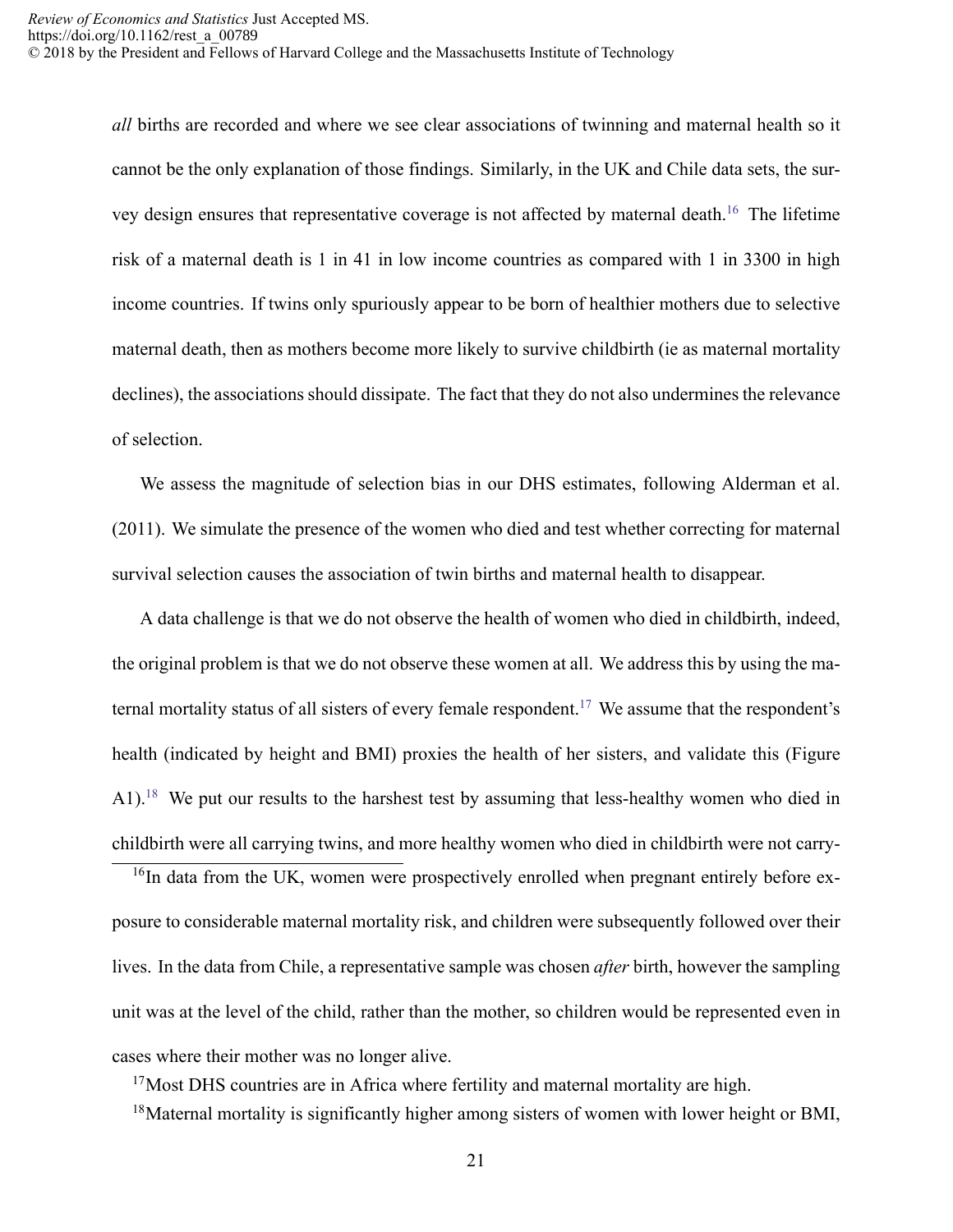ing twins, and the results stand up to this, see Table [6](#page-44-0). We test sensitivity of the adjusted estimates to a range of different binary distinctions of healthy vs less-healthy. Overall, these results establish that maternal mortality selection does not drive the DHS results.

### **Conclusion and Discussion**

Twin births are not random. We show that mothers who have twin births are healthier *prior* to the occurrence of the twin birth. The findings in this paper have implications for identification strategies in economics and a number of other fields of research, and they extend the existing social science and bio-medical literature on twinning. Here we delineate these contributions, using a list format for clarity.

(i) The biomedical literature has identified an association of twinning with the height, weight and smoking status of the mother, and attributed this to hormonal variation. This is the first study to demonstrate that these associations hold in representative population-level data in several richer and poorer countries and across several years. We also show that these associations hold conditional not only on age and parity (known predictors) but also upon the mother's socio-economic status and on a range of other indicators of her health.

(ii) This is the first paper to demonstrate associations of twinning with other indicators of maternal health. These include a range of (pre-pregnancy and pregnancy) morbidities, the health of her lower order births, the mother's health-related behaviours (before and during pregnancy), availability of reproductive health services, and indicators of the mother's exposure to environmental

conditional upon country and year fixed effects, a quadratic in mother's age and age at first birth. Sisters of women shorter than the mean height of 155.5cm are considerably more likely to have suffered maternal death, and there is a sharper gradient for women shorter than 145cm.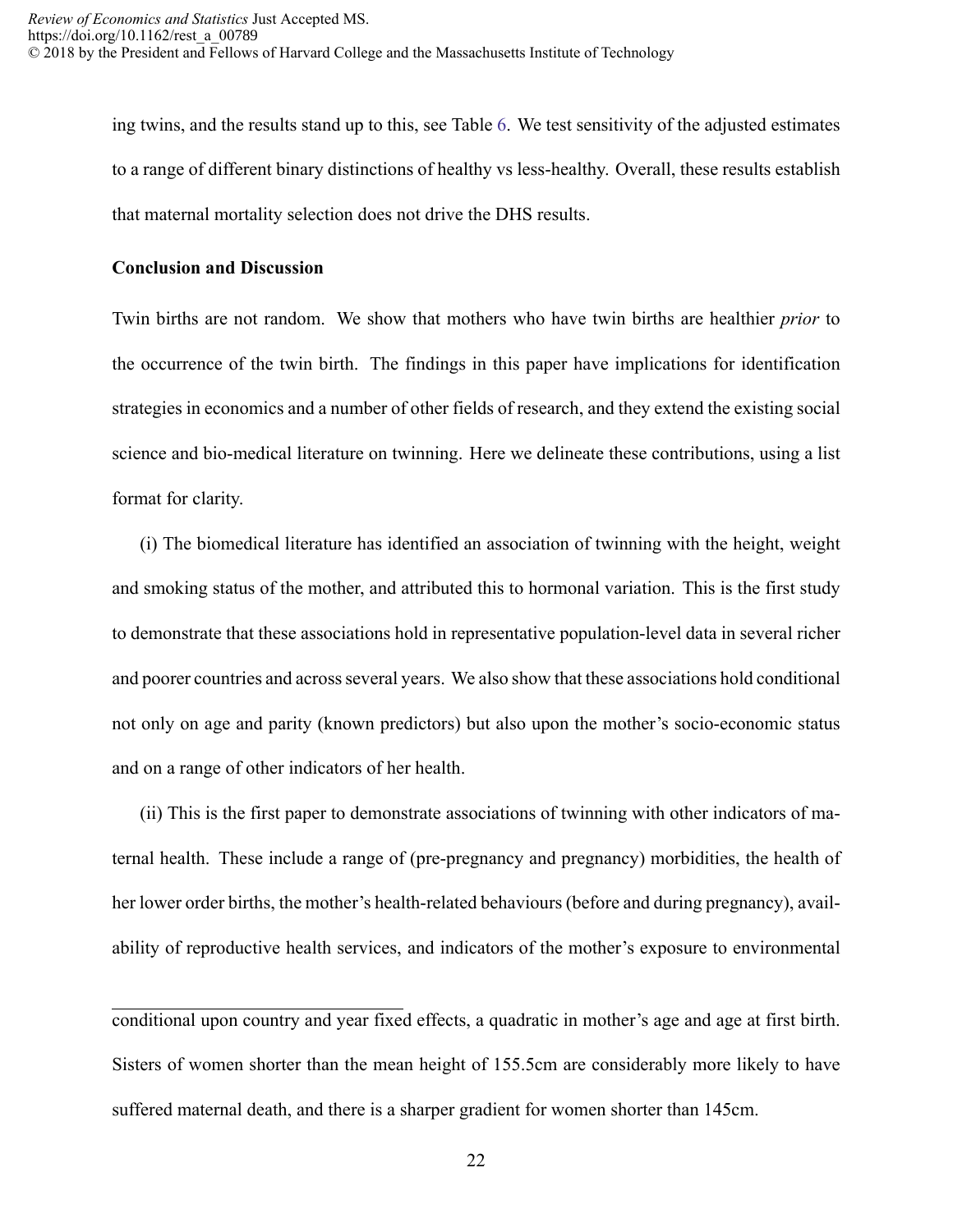stress in pregnancy. The last three are clearly not genetic or hormonal associations. We nevertheless show associations of maternal health and twinning conditional upon woman fixed effects that purge genetic differences between women.

(iii) Since it is known that twins are more likely among ART-assisted births and that ART-users tend to be more educated, we show that associations of maternal health with twinning hold in ARTpurged and pre-ART data samples. We also show the first systematic evidence that the education of the mother is positively associated with twinning in these samples, consistent with educated women being more likely to engage in health seeking behaviours.

(iv) Our findings indicate no clear tendency for the association of maternal health with twinning to dissipate with economic development. Although intrinsic maternal health and access to public health services tend to improve with economic development, it is unclear that all relevant indicators (hypertension, obesity, diabetes) improve, and differences between rich and poor countries in age, parity and race will also modify this relationship.

(v) We are able to demonstrate that maternal health determines foetal selection conditional upon conception of twins. The bio-medical literature has discussed hormonal (FSH) predictors; our hypothesis that it is selectively healthy women who are able to mount the challenge of carrying twins to birth is new.

In the economics literature, the validity of several studies investigating the hypothesis that fertility has a causal effect on investments in children, or on women's labour supply, rests upon the assumption that twin births are random (at least conditional on age, parity and education). Twin births are used as an instrument because OLS estimates tend to be biased upward on account of negative selection of women into fertility. Our findings suggest that twin-IV estimates will tend to be biased downward on account of positive selection into twin birth. This is important because re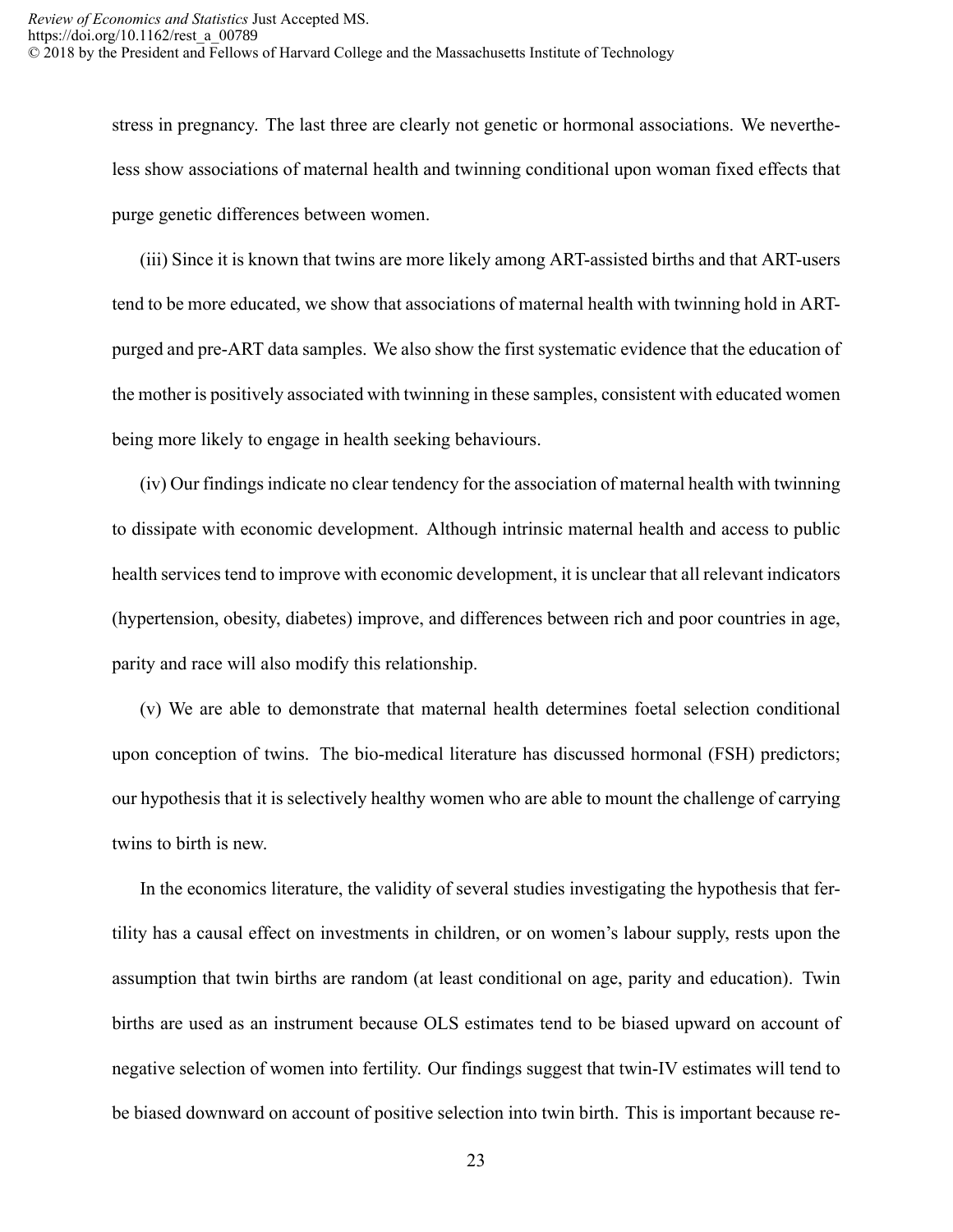cent prominent studies cited in the Introduction find that the trade-off is frequently not statistically different from zero and, in principle, this could be explained by a downward bias in the estimates.<sup>19</sup>

Educational attainment has risen considerably while completed and desired fertility have fallen sharply over the past 50 years (see *eg* [Hanushek](#page-27-8) [\(1992\)](#page-27-8)). It is of considerable relevance to researchers and to policy makers to determine whether these trends contain a causal component. Similarly, the fertility-work trade-off for women is topical again as educational attainments of women are over-taking those of men and transforming the work-family balance, with consequences for women's autonomy, marital stability and child outcomes([Newman and Olivetti,](#page-28-4) [2016;](#page-28-4) [Lundberg](#page-28-5) [et al.](#page-28-5), [2016](#page-28-5)).

### **References**

- <span id="page-23-1"></span>R. Akresh, S. Bhalotra, M. Leone, and U. Osili. War and Stature: Growing Up During the Nigerian Civil War. *American Economic Review (Papers & Proceedings)*, 102(3):273–77, 2012.
- <span id="page-23-3"></span>H. Alderman, M. Lokshin, and S. Radyakin. Tall claims: Mortality selection and the height of children. Policy Research Working Paper 5846, The World Bank, Oct 2011.
- <span id="page-23-2"></span>D. Almond and J. Currie. Killing Me Softly: The Fetal Origins Hypothesis. *Journal of Economic Perspectives*, 25(3):153–172, 2011.
- <span id="page-23-0"></span>D. Almond and L. Edlund. Trivers–Willard at birth and one year: evidence from US natality data

 $19$ For the estimates to be biased, we require not only that the probability of a twin birth is nonrandom and associated with potentially unobservable maternal health, but also that maternal health is correlated with the propensity to invest in children or to participate in the labour force, as the case may be. There is evidence of the latter.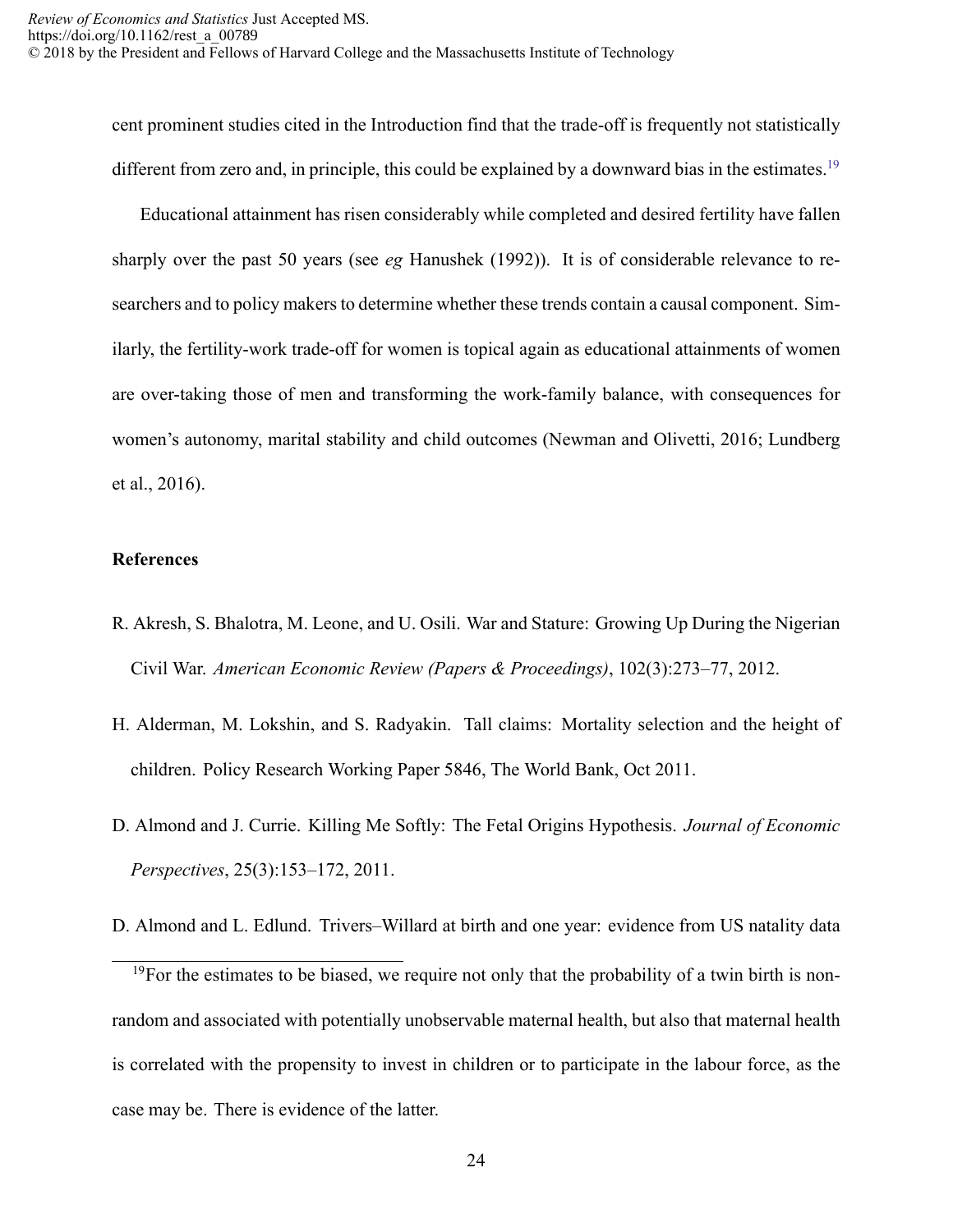1983–2001. *Proceedings of the Royal Society of London B: Biological Sciences*, 274(1624): 2491–2496, 2007.

- <span id="page-24-1"></span>J. Angrist, V. Lavy, and A. Schlosser. Multiple experiments for the causal link between the quantity and quality of children. *Journal of Labor Economics*, 28(4):pp. 773–824, 2010.
- <span id="page-24-7"></span>J. D. Angrist and W. N. Evans. Children and Their Parents' Labor Supply: Evidence from Exogenous Variation in Family Size. *American Economic Review*, 88(3):450–77, June 1998.
- <span id="page-24-6"></span>O. Åslund and H. Grönqvist. Family size and child outcomes: Is there really no trade-off? *Labour Economics*, 17(1):130–39, 2010.
- <span id="page-24-3"></span>G. S. Becker and H. G. Lewis. On the interaction between the quantity and quality of children. *Journal of Political Economy*, 81(2):S279–88, Part II, 1973.
- <span id="page-24-2"></span>I. M. Bernstein, J. A. Mongeon, G. J. Badger, L. Solomon, S. H. Heil, and S. T. Higgins. Maternal smoking and its association with birth weight. *Obstetrics and Gynecology*, 106(5):986–991, 2005.
- <span id="page-24-4"></span>S. Bhalotra and S. Rawlings. Gradients of Intergenerational Transmission of Health in Developing Countries. *The Review of Economics and Statistics*, 95(2):660–672, 2013.
- <span id="page-24-5"></span>P. Biroli. Health and Skill Formation in Early Childhood. Working Paper 17, University of Zurich, UBS International Center of Economics in Society, Nov. 2016.
- <span id="page-24-0"></span>S. E. Black, P. J. Devereux, and K. G. Salvanes. The more the merrier? the effect of family size and birth order on children's education. *The Quarterly Journal of Economics*, 120(2):669–700, 2005.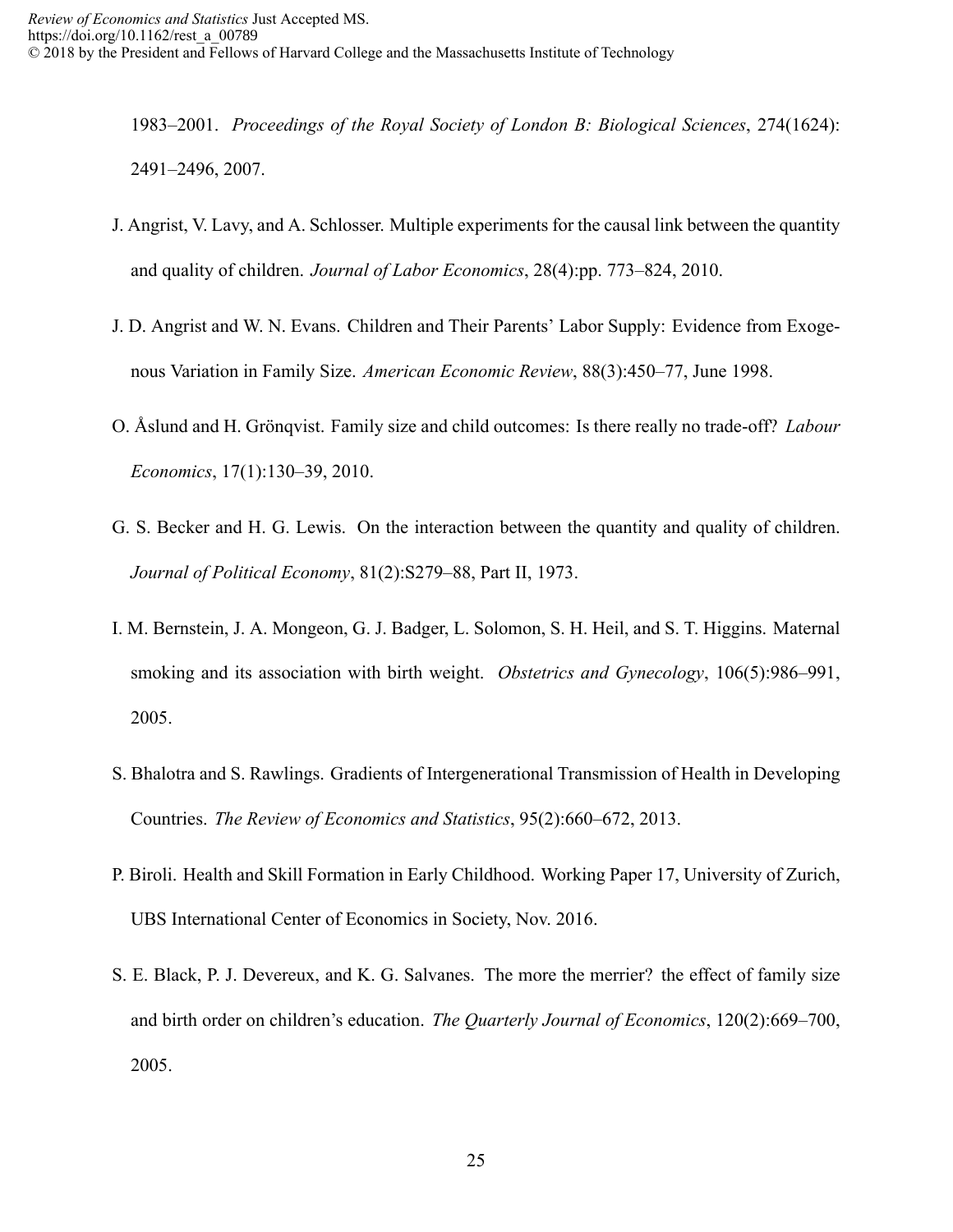- <span id="page-25-8"></span>S. E. Black, P. J. Devereux, and K. G. Salvanes. Small Family, Smart Family? Family Size and the IQ Scores of Young Men. *Journal of Human Resources*, 45(1):33–58, 2010.
- <span id="page-25-3"></span>S. E. Black, P. J. Devereux, and K. G. Salvanes. Does Grief Transfer across Generations? Bereavements during Pregnancy and Child Outcomes. *American Economic Journal: Applied Economics*, 8(1):193–223, January 2016.
- <span id="page-25-5"></span>D. E. Bloom, M. Kuhn, and K. Prettner. The Contribution of Female Health to Economic Development. Working Paper 21411, National Bureau of Economic Research, July 2015.
- <span id="page-25-7"></span>C. E. Boklage. Survival probability of human conceptions from fertilization to term. *International Journal of Fertility*, 35(2):79–94, 1990.
- <span id="page-25-6"></span>C. Bozzoli, A. Deaton, and C. Quintana-Domeque. Adult height and childhood disease. *Demography*, 46(4):647–669, November 2009.
- <span id="page-25-0"></span>S. G. Bronars and J. Grogger. The economic consequences of unwed motherhood: Using twin births as a natural experiment. *The American Economic Review*, 84(5):1141–1156, 1994.
- <span id="page-25-2"></span><span id="page-25-1"></span>M. G. Bulmer. *The Biology of Twinning in Man*. Oxford Clarendon Press, Oxford, UK, 1970.
- J. Cáceres-Delpiano. The impacts of family size on investment in child quality. *Journal of Human Resources*, 41(4):738–754, 2006.
- <span id="page-25-9"></span>J. Cáceres-Delpiano. Can We Still Learn Something From the Relationship Between Fertility and Mother's Employment? Evidence From Developing Countries. *Demography*, 49(1):151–174, February 2012.
- <span id="page-25-4"></span>D. M. Campbell. Epidemiology of twinning. *Current Obstetrics & Gynaecology*, 8(1):126–134,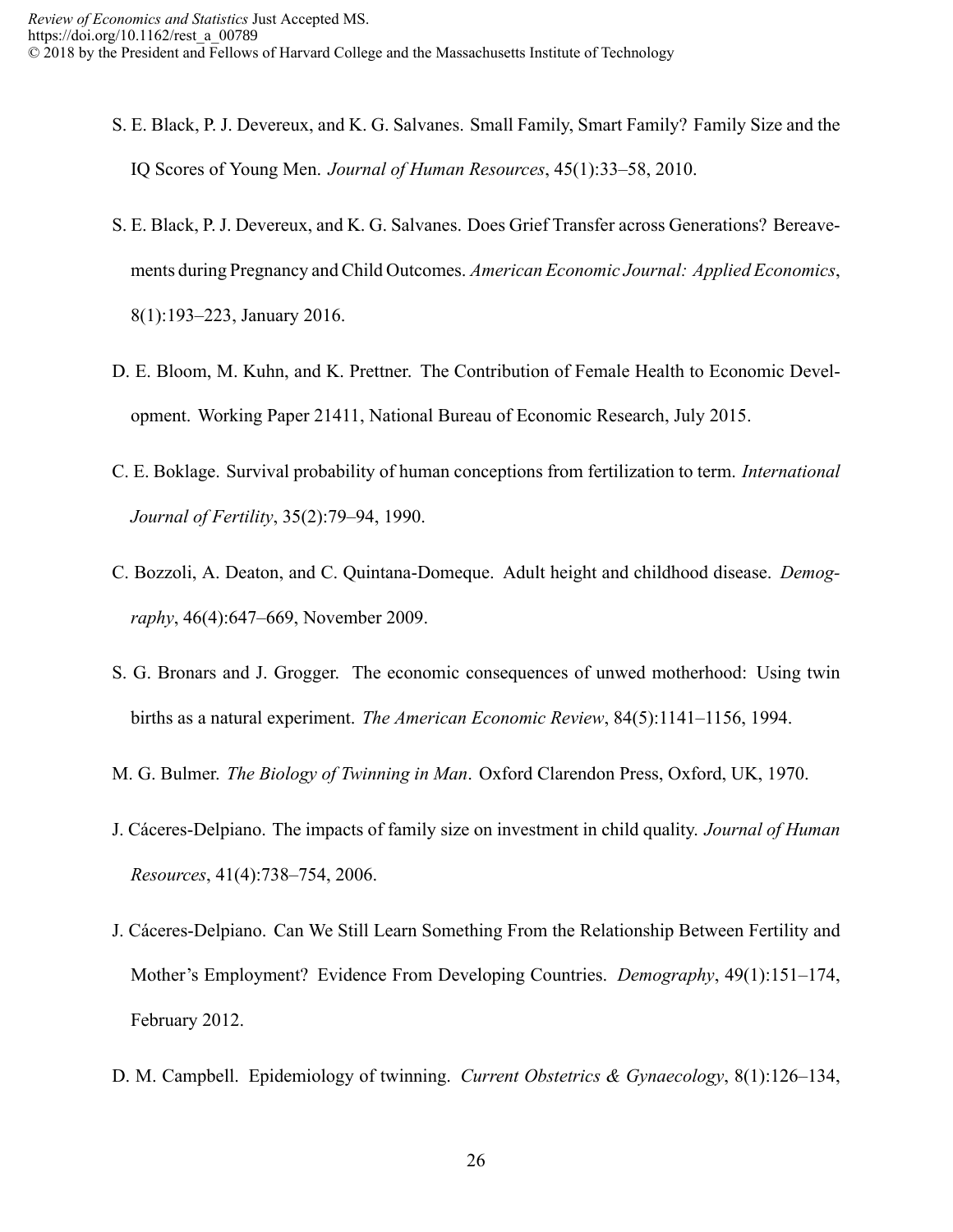1998.

- <span id="page-26-2"></span>D. M. Campbell, A. J. Campbell, and I. MacGillivary. Maternal Characteristics of Women Having Twin Pregnancies. *Journal of Biosocial Science*, 6(1):463–470, 1974.
- <span id="page-26-7"></span>P. Carneiro, K. Løken, and K. G. Salvanes. A flying start? maternity leave benefits and long-run outcomes of children. *Journal of Political Economy*, 123(2):365–412, 2015.
- <span id="page-26-0"></span>K. Chay and M. Greenstone. The Impact of Air Pollution on Infant Mortality: Evidence from Geographic Variation in Pollution Shocks Induced by a Recession. *The Quarterly Journal of Economics*, 118(3):1121–1167, 2003.
- <span id="page-26-8"></span>D. Clarke. Children And Their Parents: A Review Of Fertility And Causality. *Journal of Economic Surveys*, 32(2):518–540, April 2018.
- <span id="page-26-5"></span>D. W. Cramer, R. L. Barbieri, H. Xu, and J. K. Reichardt. Determinants of basal follicle-stimulating hormone levels in premenopausal women. *The Journal of Clinical Endocrinology & Metabolism*, 79(4):1105–1109, 1994.
- <span id="page-26-1"></span>J. Currie and E. Moretti. Biology as Destiny? Short- and Long-Run Determinants of Intergenerational Transmission of Birth Weight. *Journal of Labor Economics*, 25(2):231–264, 2007.
- <span id="page-26-4"></span>A. Deaton. *The Analysis of Household Surveys – A Microeconometric Approach to Development Policy*. The Johns Hopkins University Press, 1997.
- <span id="page-26-3"></span>E. Fitzsimons and B. Malde. Empirically probing the quantity-quality model. *Journal of Population Economics*, 27(1):33–68, Jan 2014.
- <span id="page-26-6"></span>A. García-Enguídanosa, M. Calleb, J. Valeroc, S. Lunaa, and V. Domínguez-Roja. Risk factors in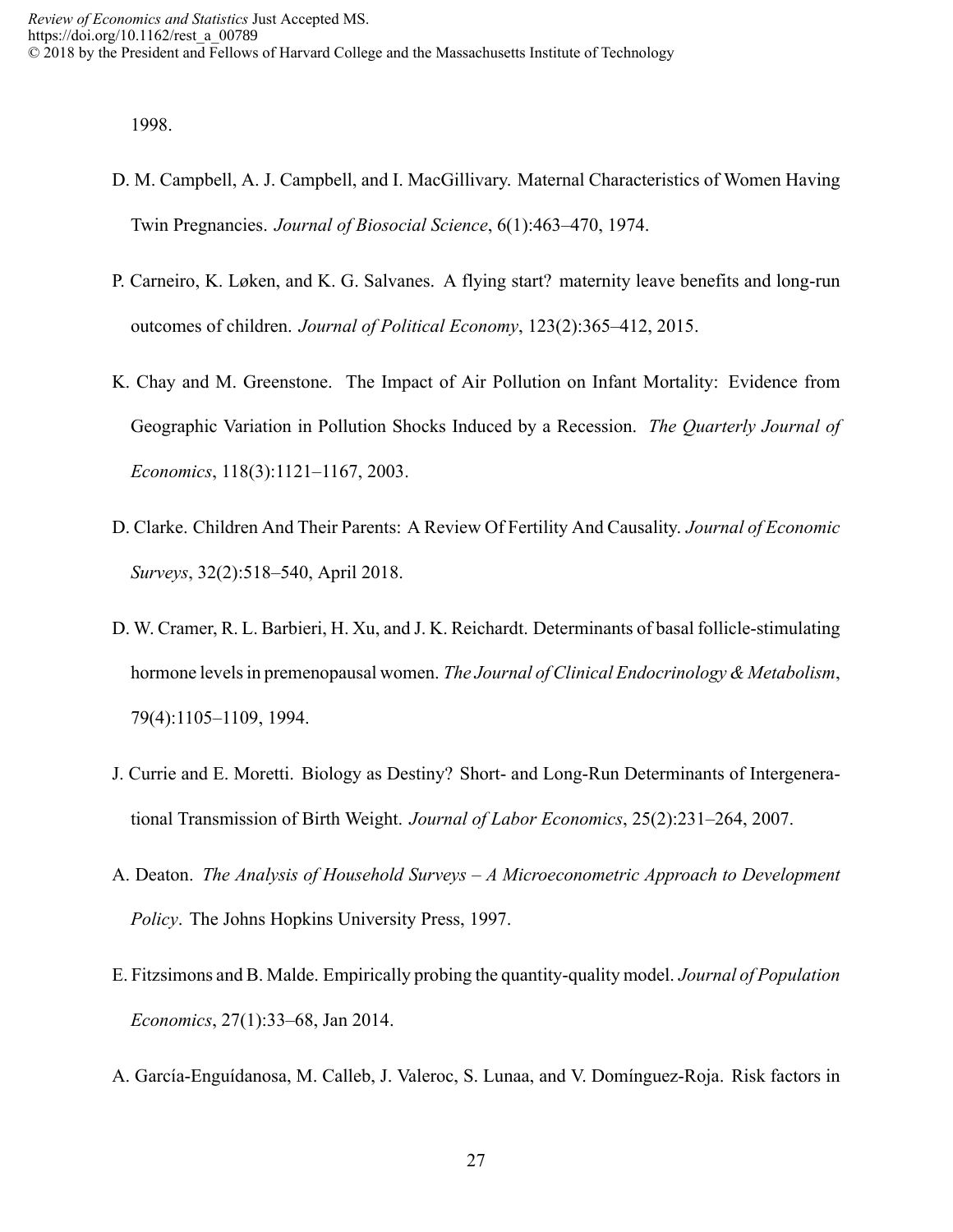miscarriage: a review. *European Journal of Obstetrics & Gynecology and Reproductive Biology*, 102(2):111–119, May 2002.

<span id="page-27-8"></span><span id="page-27-0"></span>J. G. Hall. Twinning. *The Lancet*, 362(9385):735–743, August 2003.

- E. A. Hanushek. The trade-off between child quantity and quality. *Journal of Political Economy*, 100(1):84–117, February 1992.
- <span id="page-27-6"></span>J. J. Heckman, S. H. Moon, R. Pinto, P. A. Savelyev, and A. Yavitz. The rate of return to the HighScope Perry Preschool Program. *Journal of Public Economics*, 94(1):114–128, 2010.
- <span id="page-27-5"></span>C. Hoekstra, Z. Z. Zhao, C. B. Lambalk, G. Willemsen, N. G. Martin, D. I. Boomsma, and G. W. Montgomery. Dizygotic twinning. *Human Reproduction Update*, 14(1):37–47, 2008.
- <span id="page-27-9"></span>J. P. Jacobsen, J. W. P. III, and J. L. Rosenbloom. The effects of childbearing on married women's labor supply and earnings: Using twin births as a natural experiment. *Journal of Human Resources*, 34(3):449–474, 1999.
- <span id="page-27-7"></span><span id="page-27-2"></span>W. H. James. Sex ratio in twin births. *Annals of Human Biology*, 2(4):365–378, 1975.
- D. S. Kenkel. Health Behavior, Health Knowledge, and Schooling. *Journal of Political Economy*, 99(2):287–305, 1991.
- <span id="page-27-1"></span>H. Li, J. Zhang, and Y. Zhu. The quantity-quality trade-off of children in a developing country: Identification using Chinese twins. *Demography*, 45:223–243, 2008.
- <span id="page-27-4"></span>Z. Li, J. Gindler, and H. Wang. Folic acid supplements during early pregnancy and likelihood of multiple births: a population-based cohort study. *The Lancet*, 361:380–84, 2003.
- <span id="page-27-3"></span>A. Lleras-Muney and D. Cutler. Understanding Differences in Health behaviors by Education.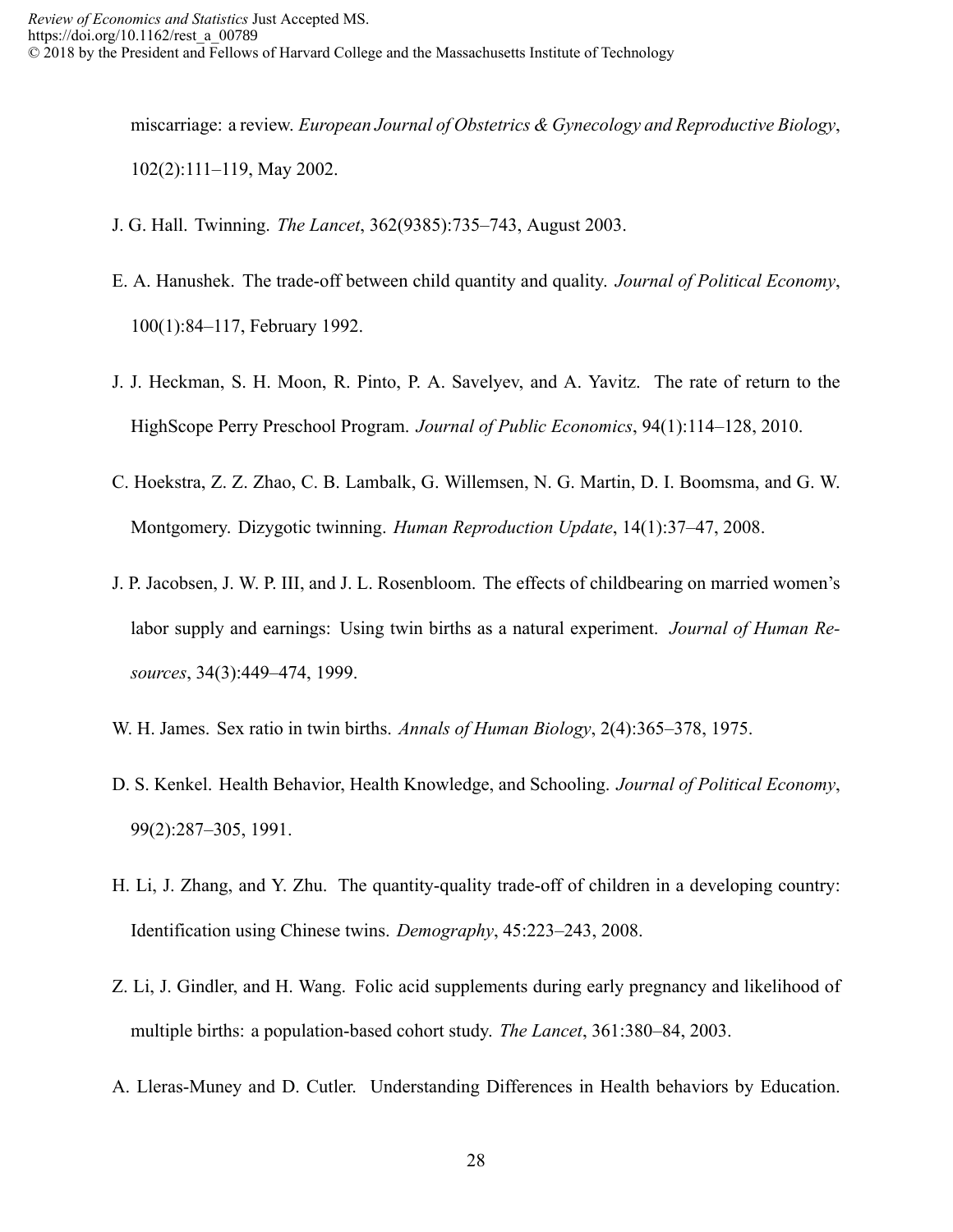*Journal of Health Economics*, 29(1):1–28, 2010.

- <span id="page-28-5"></span>S. Lundberg, R. A. Pollak, and J. Stearns. Family Inequality: Diverging Patterns in Marriage, Cohabitation, and Childbearing. *Journal of Economic Perspectives*, 30(2):79–102, 2016.
- <span id="page-28-2"></span>P. Lundborg, E. Plug, and A. W. Rasmussen. Can Women Have Children and a Career? IV Evidence from IVF Treatments. *American Economic Review*, 107(6):1611–37, June 2017.
- <span id="page-28-6"></span>L. J. Marteleto and L. R. de Souza. The Changing Impact of Family Size on Adolescents' Schooling: Assessing the Exogenous Variation in Fertility Using Twins in Brazil. *Demography*, 49(4):1453– 1477, 2012.
- <span id="page-28-1"></span>B. Mazumder and Z. Seeskin. Breakfast skipping, extreme commutes and the sex composition at birth. *Biodemography and Social Biology*, 61(2):187–208, 2015.
- <span id="page-28-3"></span>W. J. Meulemans, C. M. Lewis, D. I. Boomsma, C. A. Derom, H. Van den Berghe, J. F. Orlebeke, R. F. Vlietinck, and R. M. Derom. Genetic modelling of dizygotic twinning in pedigrees of spontaneous dizygotic twins. *American Journal of Medical Genetics*, 61(3):258–263, 1996. ISSN 1096-8628.
- <span id="page-28-7"></span>M. Mogstad and M. Wiswall. Testing the Quantity-Quality Model of Fertility: Linearity, Marginal Effects, and Total Effects. *Quantitative Economics*, 7(1):157–192, 2016.
- <span id="page-28-4"></span>A. F. Newman and C. Olivetti. Career Women and the Durability of Marriage. mimeo, Boston University, 2016.
- <span id="page-28-0"></span>T. J. C. Polderman, B. Benyamin, C. A. de Leeux, P. F. Sullivan, A. van Bochoven, P. M. Visscher, and D. Posthuma. Meta-analysis of the heritability of human traits based on fifty years of twin studies. *Nature Genetics*, 47(7):702–709, May 2015.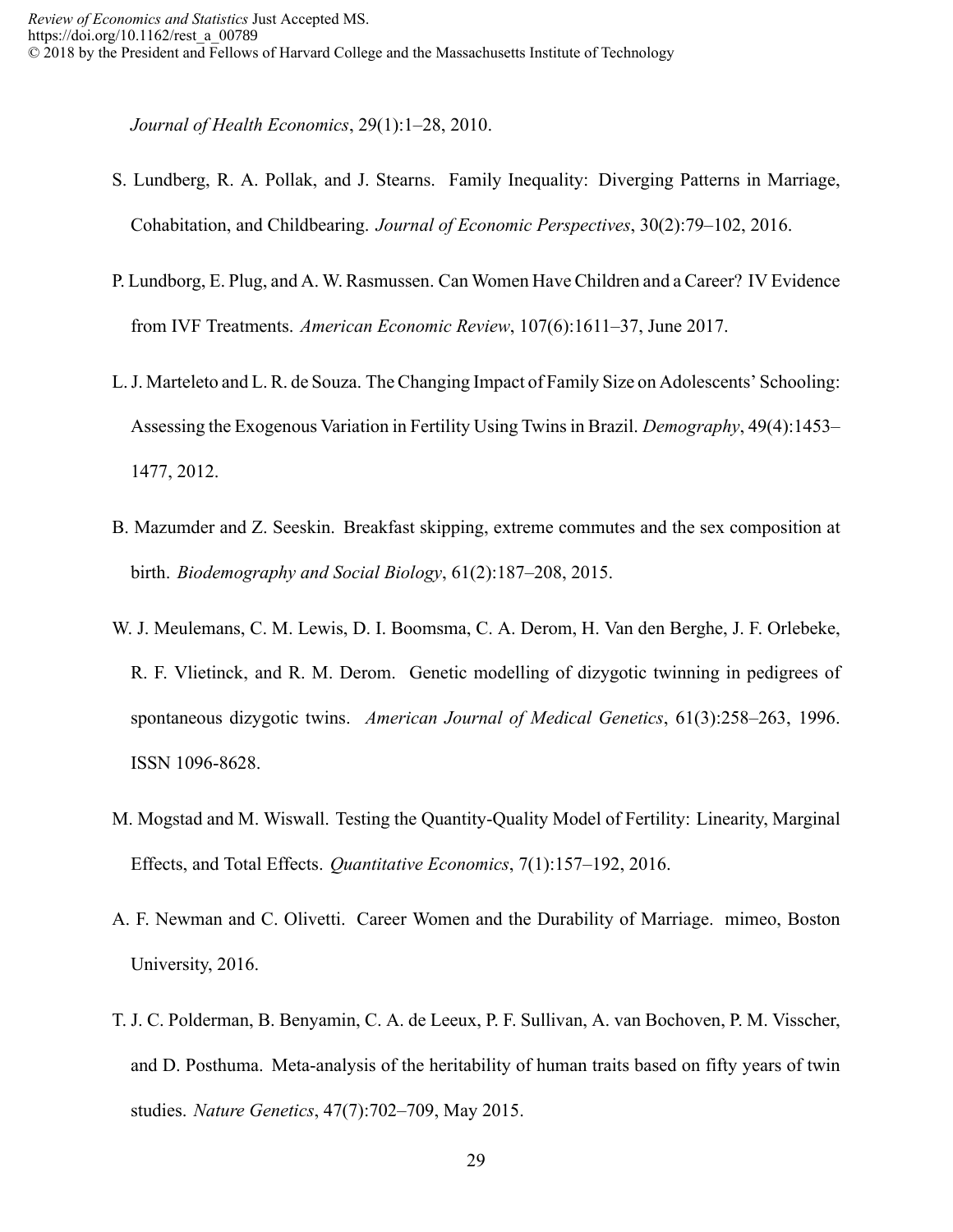- <span id="page-29-8"></span>V. Ponczek and A. P. Souza. New Evidence of the Causal Effect of Family Size on Child Quality in a Developing Country. *Journal of Human Resources*, 47(1):64–106, 2012.
- <span id="page-29-5"></span>C. Quintana-Domeque and P. Ródenas-Serrano. The Hidden Costs of Terrorism: The Effects on Health at Birth. *Journal of Health Economics*, 56:47–60, 2017.
- <span id="page-29-2"></span>M. R. Rosenzweig and K. I. Wolpin. Testing the quantity-quality fertility model: The use of twins as a natural experiment. *Econometrica*, 48(1):227–40, January 1980a.
- <span id="page-29-9"></span>M. R. Rosenzweig and K. I. Wolpin. Life-cycle labor supply and fertility: Causal inferences from household models. *Journal of Political Economy*, 88(2):pp. 328–348, 1980b.
- <span id="page-29-1"></span>M. R. Rosenzweig and K. I. Wolpin. Natural "Natural Experiments" in Economics. *Journal of Economic Literature*, 38(4):827–874, December 2000.
- <span id="page-29-3"></span>M. R. Rosenzweig and J. Zhang. Do population control policies induce more human capital investment? twins, birth weight and China's one-child policy. *Review of Economic Studies*, 76(3): 1149–1174, 2009.
- <span id="page-29-7"></span>S. Shinagawa, S. Suzuki, H. Chihara, Y. Otsubo, T. Takeshita, and T. Araki. Maternal basal metabolic rate in twin pregnancy. *Gynecologic and Obstetric Investigation*, 60(3):145–48, 2005.
- <span id="page-29-6"></span>K. Silventoinen. Determinants of variation in adult body height. *Journal of Biosocial Science*, 35 (2):263–285, April 2003.
- <span id="page-29-0"></span>E. L. Thorndike. Measurement of Twins. *The Journal of Philosophy, Psychology and Scientific Methods*, 2(2):547–553, Sep 1905.
- <span id="page-29-4"></span>R. L. Trivers and D. E. Willard. Natural selection of parental ability to vary the sex ratio of offspring.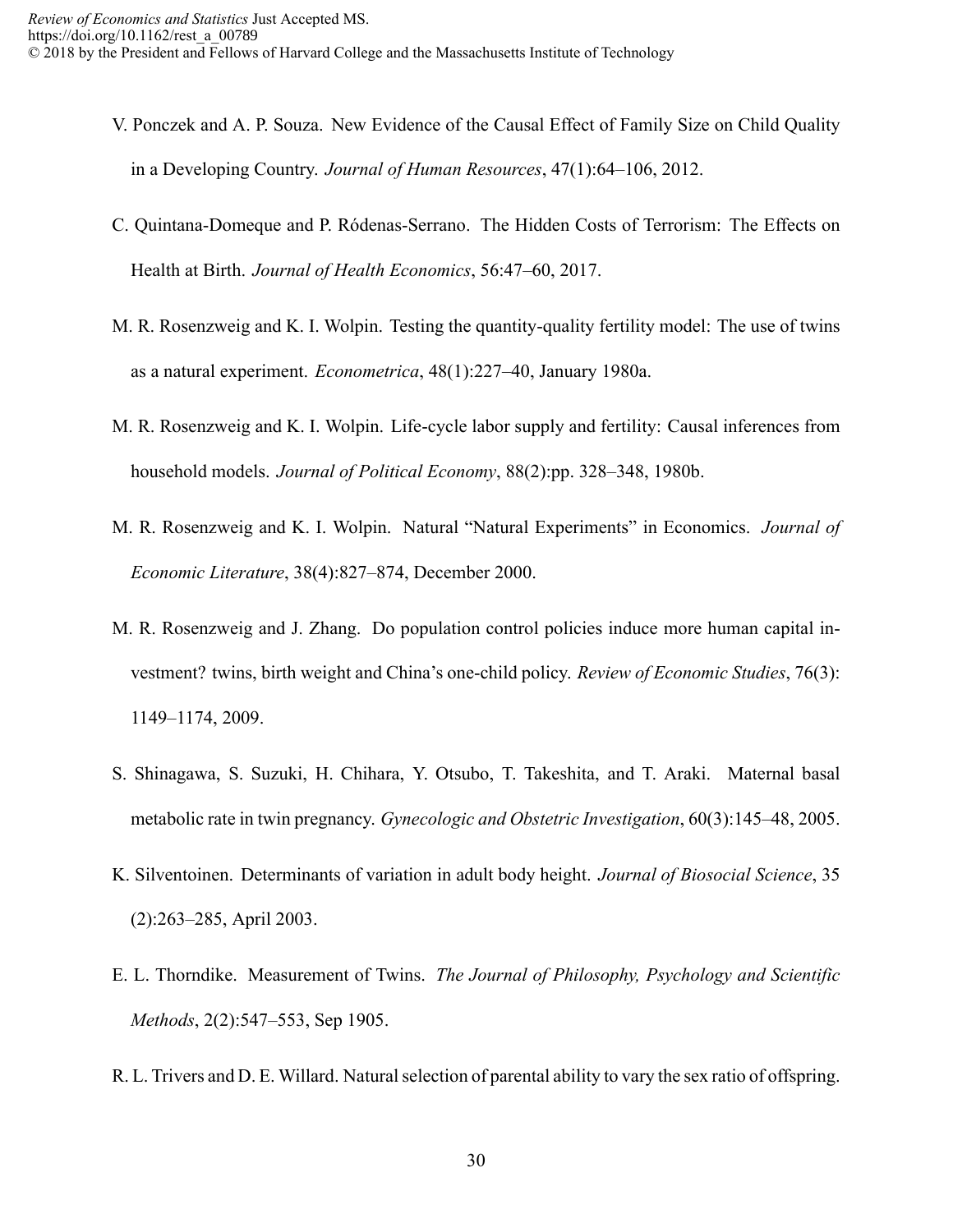*Science*, 179(4068):90–92, 1973.

- <span id="page-30-0"></span>S. Vitthala, T. A. Gelbaya, D. R. Brison, C. T. Fitzgerald, and L. G. Nardo. The risk of monozygotic twins after assisted reproductive technology: a systematic review and meta-analysis. *Human Reproduction Update*, 15(1):45–55, Jan-Feb 2009.
- <span id="page-30-1"></span>I. Waldron. The role of genetic and biological factors in sex differences in mortality. In A. D. Lopez and L. T. Ruzicka, editors, *Sex differentials in mortality: trends, determinants and consequences*, (Department of Demography Miscellaneous Series, chapter 4, pages 141–164. Australian National University, Department of Demography, 1983.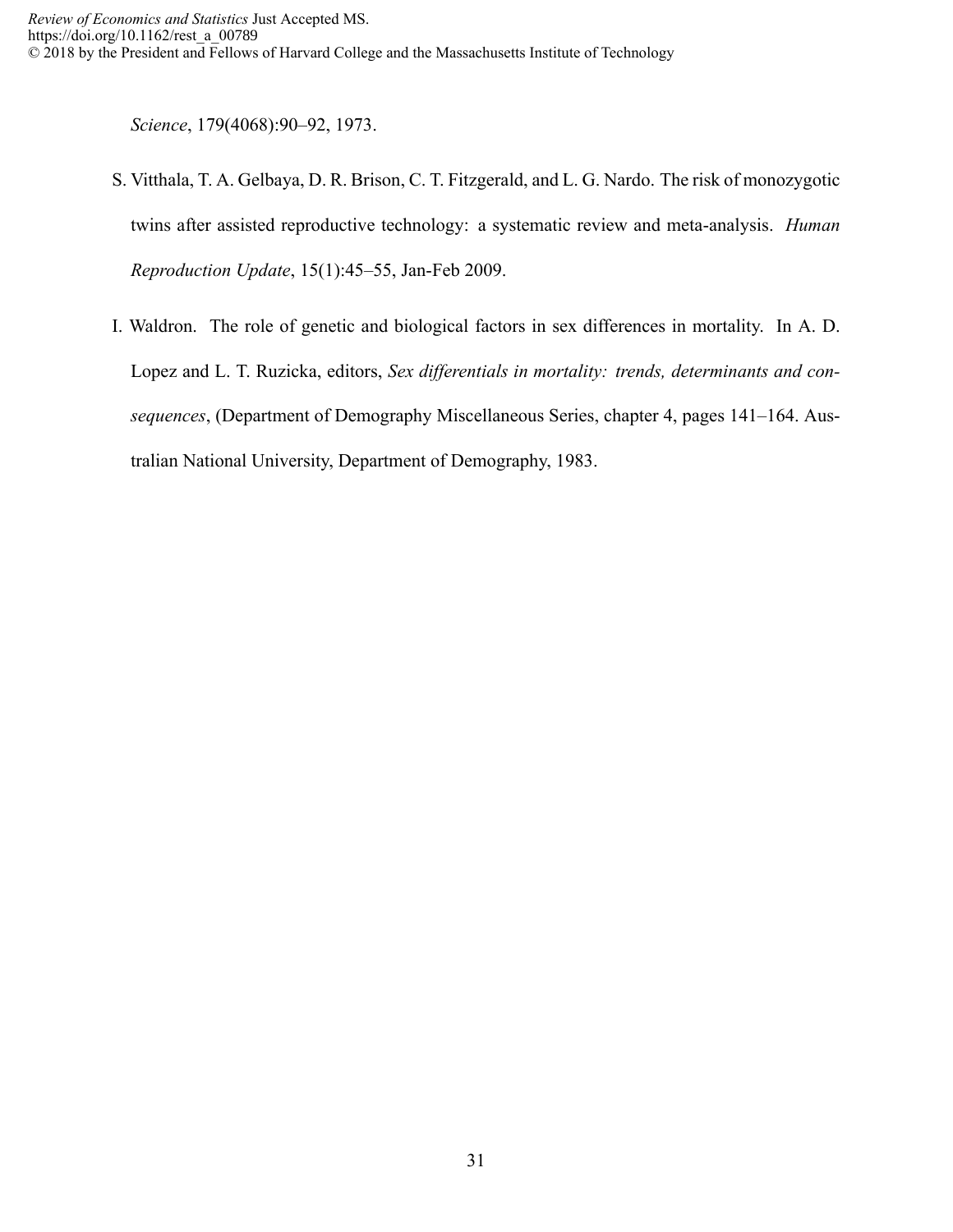|                           | Table 1: The Quantity-Quality and Fertility-FLFP Tradeoffs: Estimates using the Twin Instrument |                                  |                 |                 |                    |
|---------------------------|-------------------------------------------------------------------------------------------------|----------------------------------|-----------------|-----------------|--------------------|
|                           |                                                                                                 |                                  | Estimates       |                 |                    |
| Authors                   | Data/Context                                                                                    | Twin Use                         | <b>OLS</b>      | $\geq$          | Matemal Controls   |
| Panel A: Quantity-Quality |                                                                                                 |                                  |                 |                 |                    |
| Rosenzweig and            | Outcome<br>India, rural survey.                                                                 | Twin ratio                       | $-2.483(0.740)$ |                 | None               |
| Wolpin (1980a)            | is standardised schooling                                                                       | in OLS <sup><math>a</math></sup> |                 |                 |                    |
| Black et al. (2005)       | Norway, administrative data.                                                                    | $\geq$                           | $-0.060(0.003)$ | (0.047)         | Age and education  |
|                           |                                                                                                 |                                  | $-0.076(0.004)$ | $-0.016(0.044)$ |                    |
|                           |                                                                                                 |                                  | $-0.059(0.006)$ | $-0.024(0.059)$ |                    |
| Cáceres-Delpiano          | US, census 5% file. Outcome                                                                     | $\sum$                           | 0.011(0.000)    | 0.002(0.003)    | Age, education and |
| (2006)                    | is behind educational cohort                                                                    |                                  | 0.017(0.001)    | 0.010(0.006)    | race               |
| Li et al. (2008)          | file.<br>China, census 1%                                                                       | $\ddot{P}$                       | $-0.031(0.001)$ | 0.002(0.009)    | Age and education  |
|                           | Outcome is educational                                                                          |                                  | $-0.038(0.002)$ | $-0.004(0.014)$ |                    |

*Review of Economics and Statistics* Just Accepted MS. https://doi.org/10.1162/rest\_a\_00789

© 2018 by the President and Fellows of Harvard College and the Massachusetts Institute of Technology

<span id="page-31-0"></span>enrollment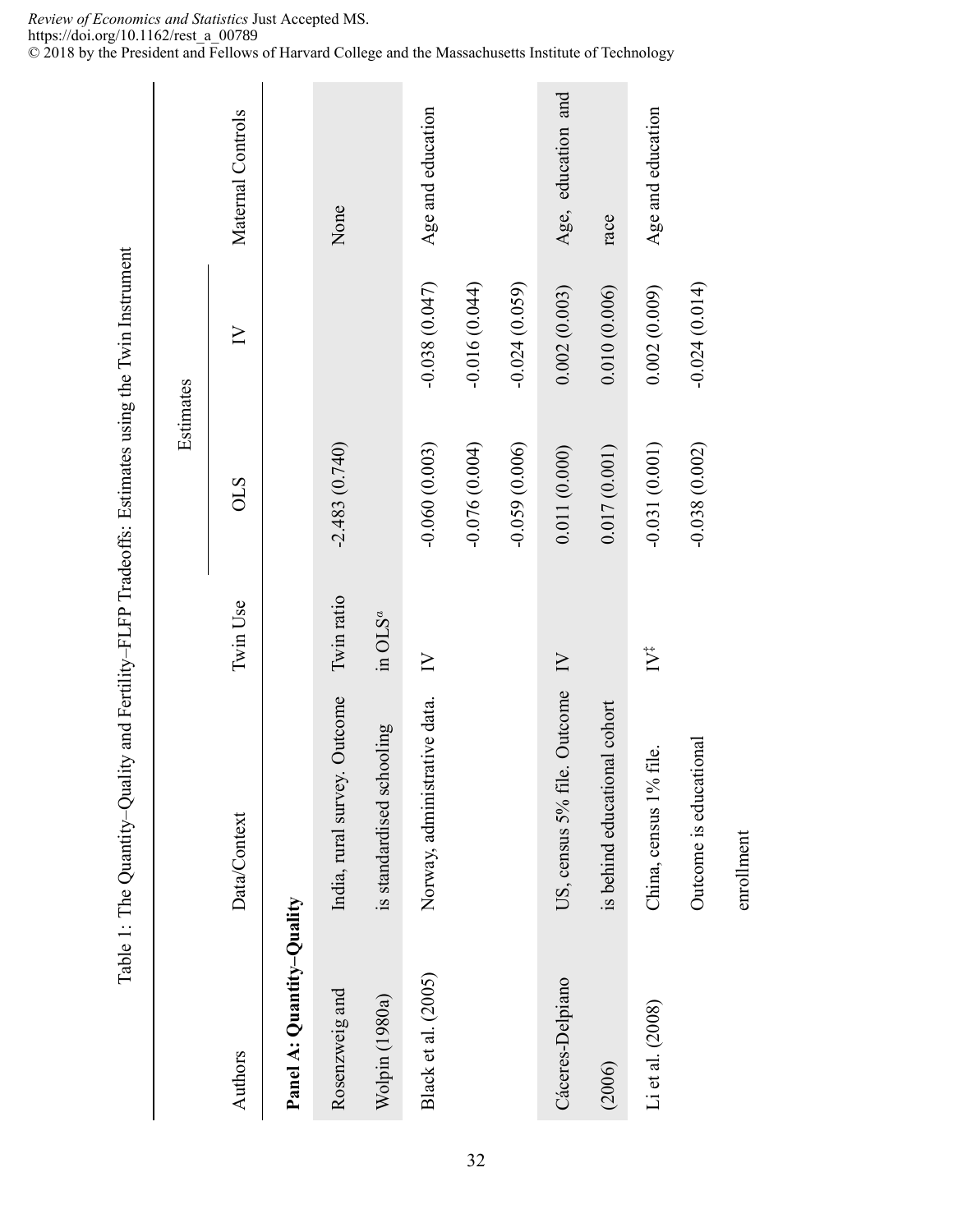| Rosenzweig and Zhang   | China, twin survey.          | $\mathbf{RF}^{t,b}_+$ | $-0.307(0.160)$ No Birthweight control |                     | Age                  |
|------------------------|------------------------------|-----------------------|----------------------------------------|---------------------|----------------------|
| (2009)                 |                              |                       | $-0.225(0.172)$                        | Birthweight control |                      |
| Angrist et al. (2010)  | file.<br>Israel, census 20%  | $\geq$                | $-0.145(0.005)$                        | 0.174(0.166)        | Age, place of birth, |
|                        |                              |                       | $-0.143(0.005)$                        | 0.167(0.117)        | race                 |
| Black et al. (2010)    | Norway, administrative data. | $\geq$                |                                        | $-0.149(0.052)$     | Age and education    |
|                        | Outcome is IQ.               |                       |                                        | $-0.170(0.052)$     |                      |
|                        |                              |                       |                                        | $-0.115(0.080)$     |                      |
| Åslund and Grönqvist   | Sweden, administrative data. | $\geq$                | $-0.113(0.004)$                        | 0.022(0.048)        | Age and education.   |
| (2010)                 |                              |                       | $-0.132(0.006)$                        | $-0.043(0.048)$     |                      |
|                        |                              |                       | $-0.100(0.009)$                        | $-0.042(0.083)$     |                      |
| Ponczek and Souza      | Brazil, census 10% file      | IV (Girl)             | $-0.277(0.015)$                        | $-0.372(0.198)$     | Age and education    |
| (2012)                 |                              |                       | $-0.283(0.015)$                        | $-0.634(0.194)$     |                      |
|                        |                              | IV(Boy)               | $-0.233(0.010)$                        | $-0.137(0.146)$     |                      |
|                        |                              |                       | $-0.230(0.010)$                        | $-0.060(0.164)$     |                      |
| Marteleto and de Souza | survey<br>Brazil, household  | $\geq$                | $-0.248(0.003)$                        | 0.064(0.076)        | Age, education and   |
| (2012)                 |                              |                       | $-0.240(0.003)$                        | 0.131(0.055)        | family income        |

*Review of Economics and Statistics* Just Accepted MS . https : //doi.or g /10.1162 /rest\_a\_00789

© 2018 by the President and Fellows of Harvard College and the Massachusetts Institute of Technology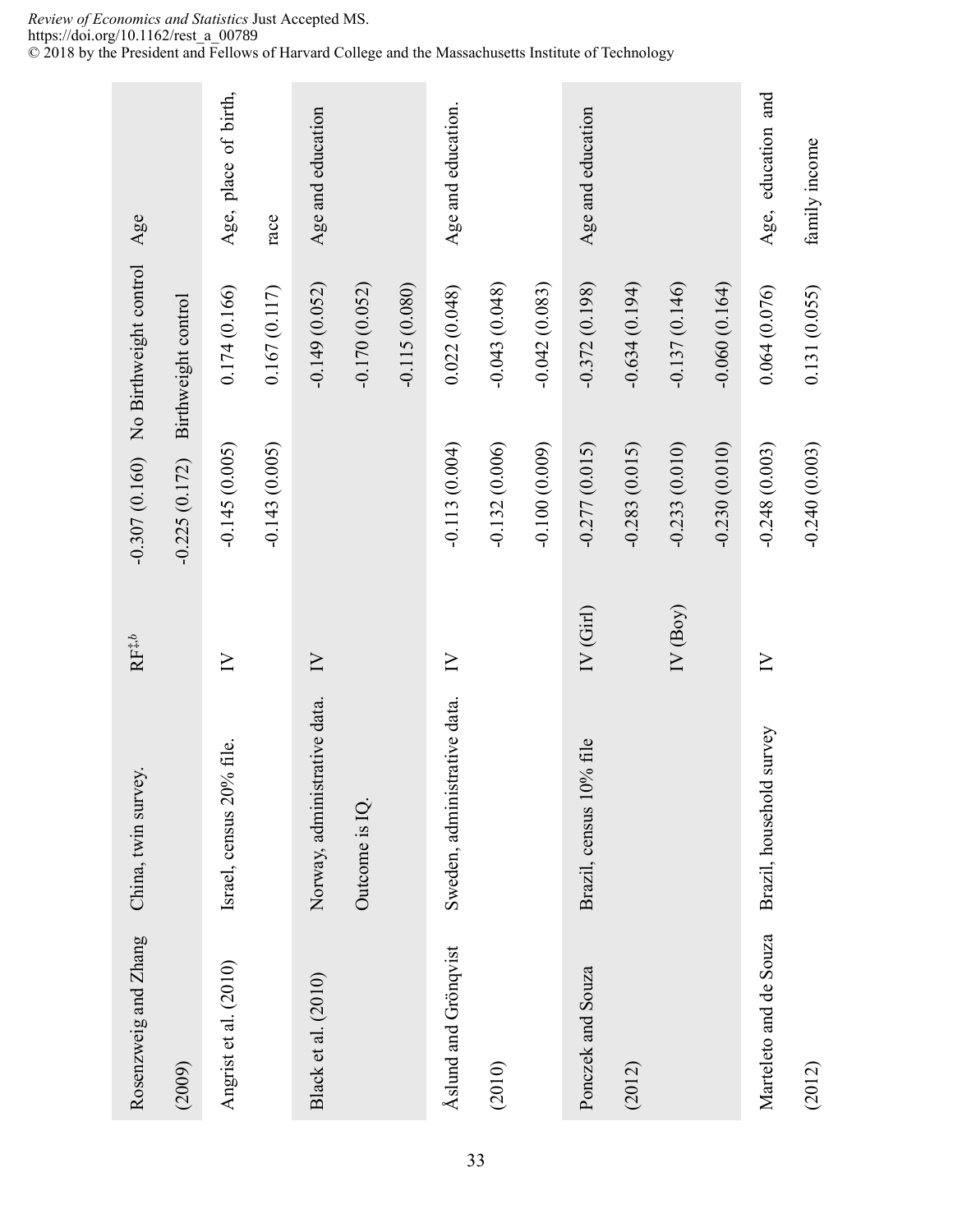| Mogstad and Wiswall<br>(2016)        | Norway, administrative data.                             | $\mathbb{N}^c$  |                                                                                  | $-0.107(0.059)$<br>$-0.051(0.053)$<br>0.053(0.050)    | Age and education.                                        |
|--------------------------------------|----------------------------------------------------------|-----------------|----------------------------------------------------------------------------------|-------------------------------------------------------|-----------------------------------------------------------|
|                                      | Panel B: Fertility and Female Labour Force Participation |                 |                                                                                  |                                                       |                                                           |
| Rosenzweig and<br>Wolpin (1980b)     | US, pooled demographic<br>surveys                        | RF <sup>d</sup> | $-0.371$ $(0.212)$ Short-term estimate None<br>$0.142(0.102)$ Long-term estimate |                                                       |                                                           |
| <b>Bronars and Grogger</b><br>(1994) | US 1970 and 1980 5%<br>Census                            | RF <sup>d</sup> | $-0.036(0.036)$ 1970 Census<br>$-0.035(0.017)$ 1980 Census                       |                                                       | Age at first birth.                                       |
| Angrist and Evans<br>(1998)          | US 1980 5% Census                                        | $\geq$          | $-0.176(0.002)$                                                                  | $-0.057(0.011)$                                       | Age, age at first birth                                   |
| Jacobsen et al. (1999)               | US 1970 and 1980 5%<br>Census                            | $N^e$           |                                                                                  | $-0.021(0.014)$<br>$-0.025(0.008)$                    | Age at first birth cu-<br>bic                             |
| Cáceres-Delpiano<br>(2012)           | Pooled demographic surveys,<br>developing countries      | $\geq$          | $-0.014(0.001)$<br>$-0.010(0.001)$<br>$-0.009(0.001)$                            | $-0.029(0.012)$<br>$-0.016(0.012)$<br>$-0.022(0.012)$ | Age, education, lit-<br>eracy status, country<br>dummies. |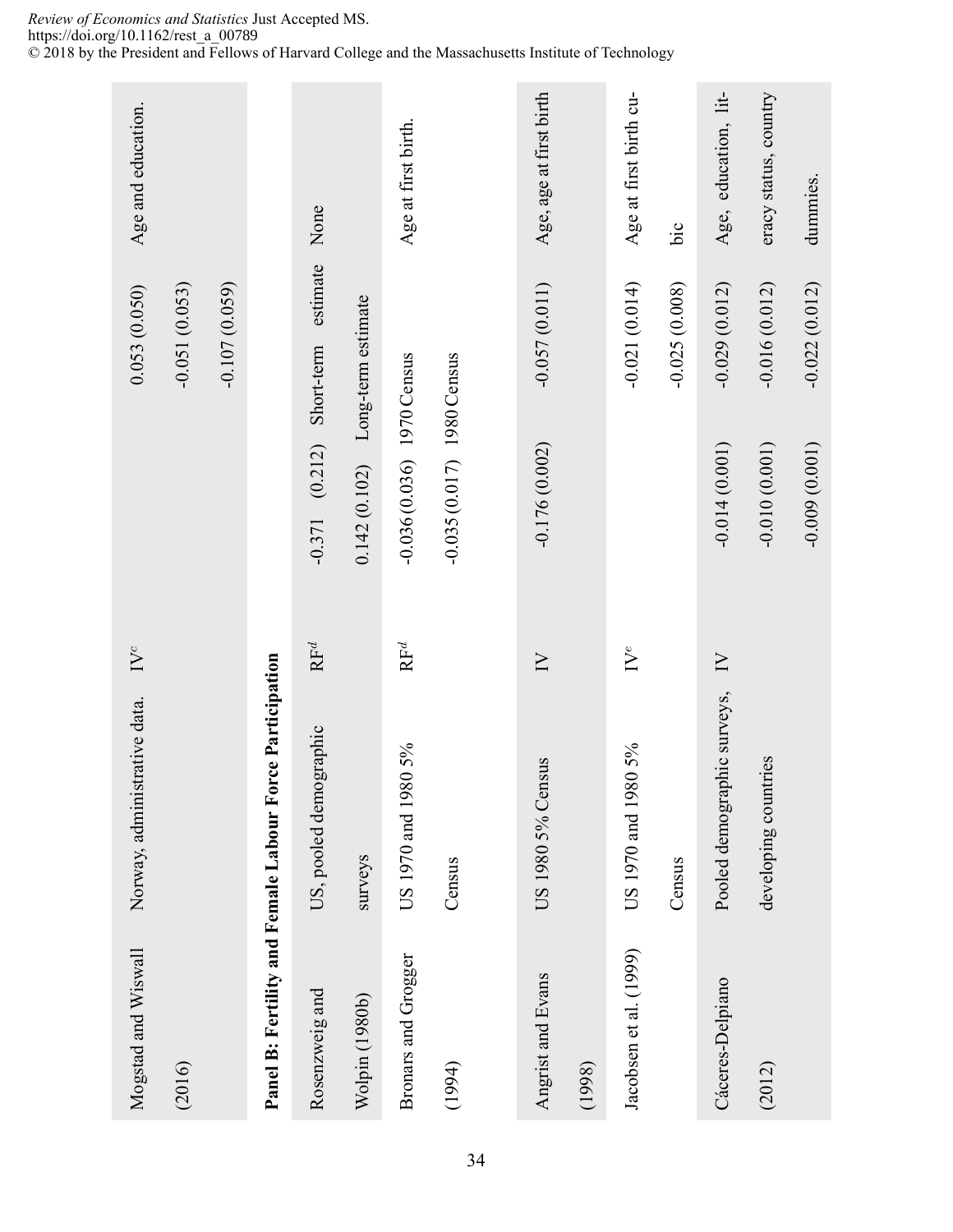| Estimates and standard errors reported in columns OLS and IV refer to main estimates from each paper. Estimates are included from                             |
|---------------------------------------------------------------------------------------------------------------------------------------------------------------|
| published articles using large samples of microdata. A comprehensive review is provided in Clarke (2018). Where multiple estimates are                        |
| line refers to the impact of twins at birth two, the second line the impact of twins at birth<br>reported, unless otherwise indicated, the first              |
| birth four (if available). In panel A the estimates refer to the outcome variable "years of<br>three, and the third line the impact of twins at               |
| education" unless specified in column 2. In panel B, all outcomes are the mother's labour market participation. " Twin Ratio is the number                    |
| $\circ$<br>of twin births divided by the number of pregnancies. <sup>b</sup> Coefficients reported are impact of second birth twins on non-twin first births. |
| Non-linear estimates are reported in paper. Here linear estimates are presented for comparison with other results. <sup>d</sup> Reduced form uses             |
| First line reports estimates from 1970 census, second line reports 1980 census. ‡ Standard<br>$\omega$<br>twins at first birth as independent variable.       |
| errors are calculated from reported t-statistics                                                                                                              |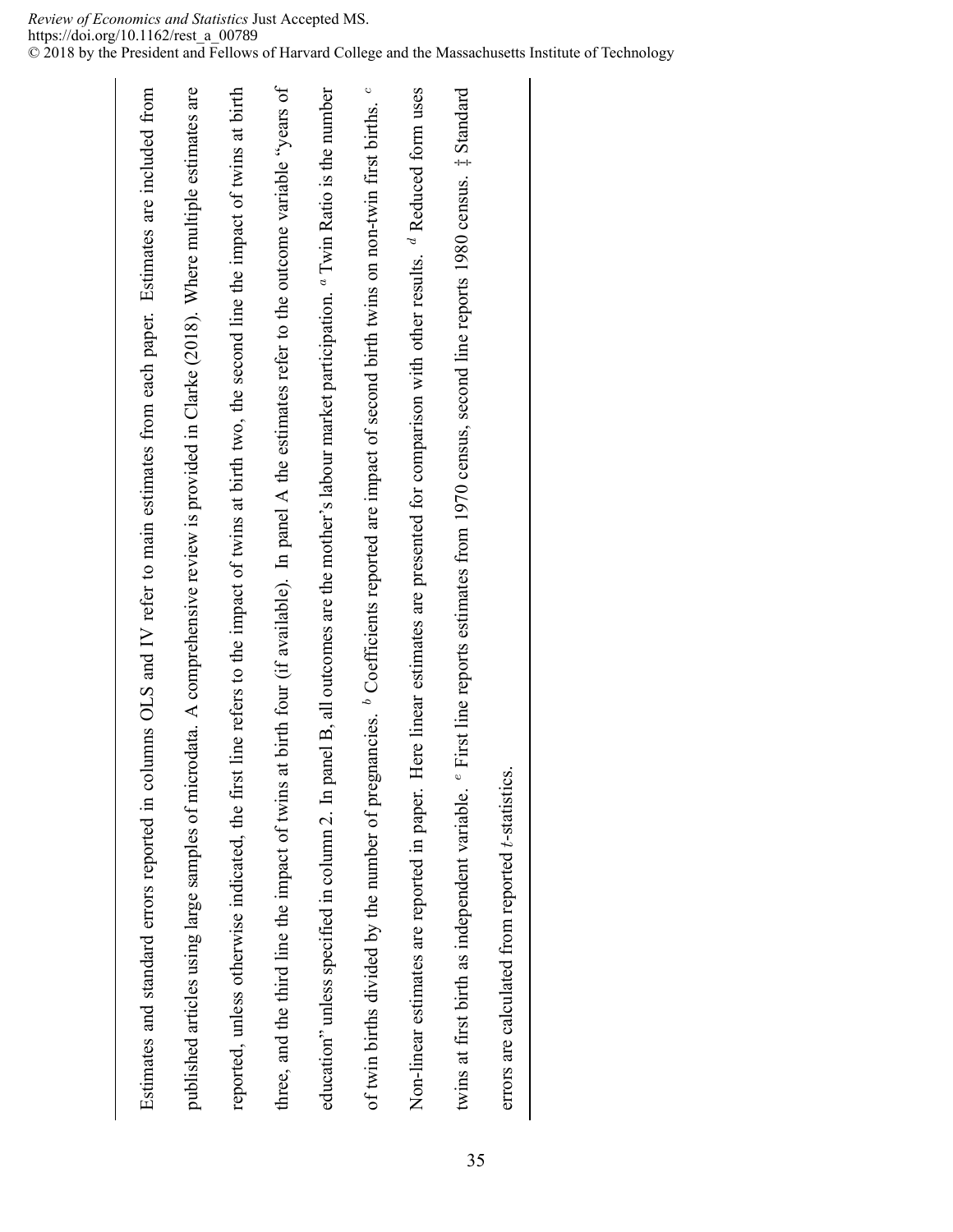<span id="page-35-0"></span>Table 2: Effects of Maternal Health on Twin Births Table 2: Effects of Maternal Health on Twin Births

| Health Behaviours / Access                                |             |                                 |              | Health Stocks and Conditions |                    |
|-----------------------------------------------------------|-------------|---------------------------------|--------------|------------------------------|--------------------|
| Variable                                                  | Estimate    | [95% C1]                        | Variable     | Estimate                     | $[95%$ CI]         |
| Panel A: United States [N = 13,646,236, % Twin = $2.84$ ] |             |                                 |              |                              |                    |
| Smoked Before Pregnancy                                   | $-0.108***$ | $[-0.116, 0.100]$               | Height       | $0.612***$                   | [0.604, 0.620]     |
| #Smoked Trimester 1                                       | $-0.195***$ | $[-0.203, -0.187]$              | Underweight  | $-0.156***$                  | $[-0.164, 0.148]$  |
| <sup>‡</sup> Smoked Trimester 2                           | $-0.232***$ | $[-0.240,-0.224]$               | Obese        | $0.042***$                   | [0.032, 0.052]     |
| <sup>‡</sup> Smoked Trimester 3                           | $-0.238***$ | $[-0.246, 0.230]$               | Diabetes     | $-0.286***$                  | $[-0.296, -0.276]$ |
| Education                                                 | $0.800***$  | [0.790, 0.810]                  | Hypertension | $-0.223***$                  | $[-0.233,-0.213]$  |
|                                                           |             |                                 |              |                              |                    |
| <b>Panel B:</b> Sweden [N =1,240,621, % Twin = 2.55]      |             |                                 |              |                              |                    |
| #Smoked (12 weeks)                                        | $-0.266***$ | $\left[ -0.301, -0.231 \right]$ | Height       | $0.617***$                   | [0.592, 0.642]     |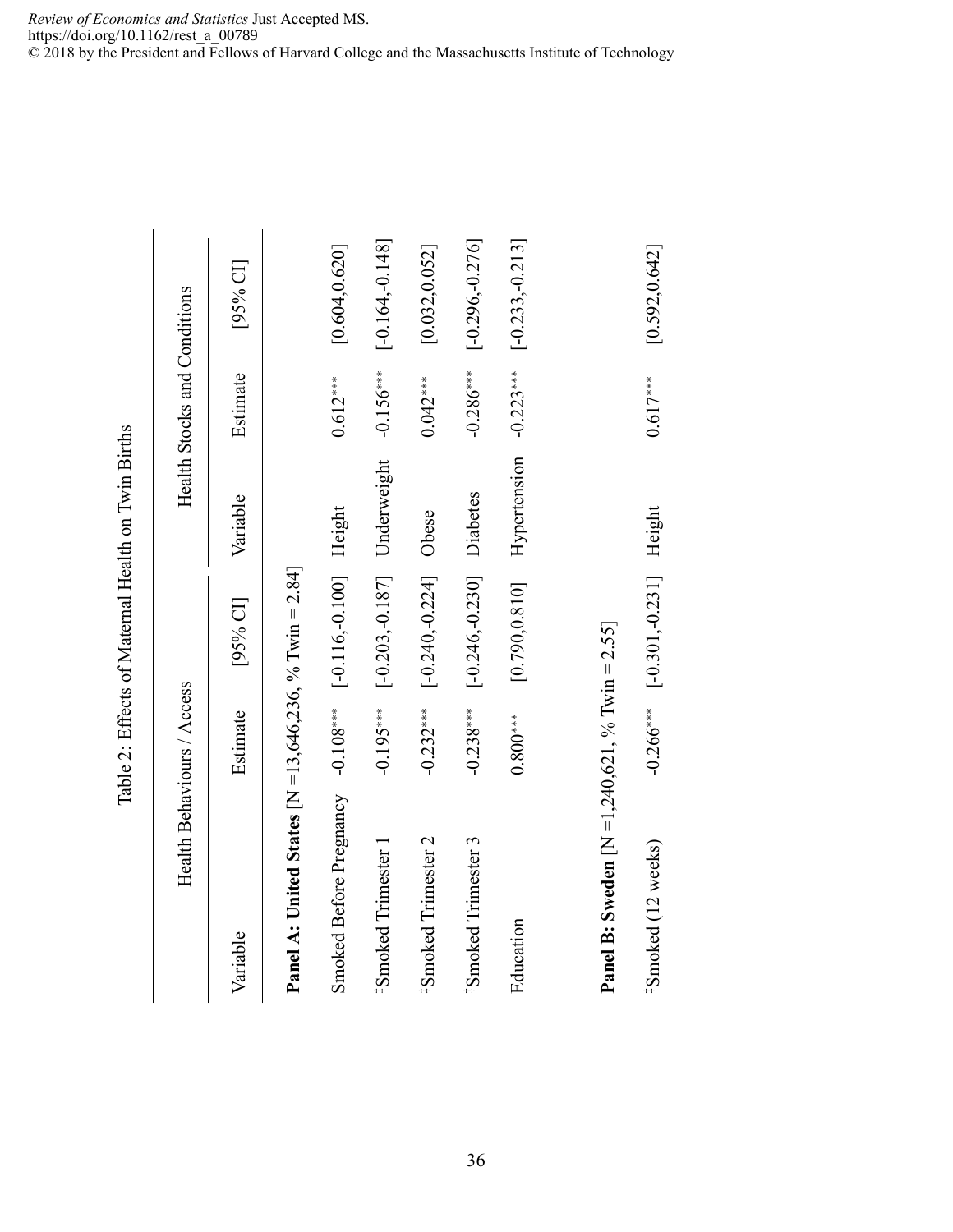| $*$ Smoked (30-32 weeks) -0.285*** [-0.312,-0.258] Underweight |             |                             |                |             | $-0.140***$ [-0.173,-0.107] |
|----------------------------------------------------------------|-------------|-----------------------------|----------------|-------------|-----------------------------|
|                                                                |             |                             | Obese          | $-0.113***$ | $[-0.137,-0.089]$           |
|                                                                |             |                             | Asthma         | $-0.015*$   | $[-0.033, 0.003]$           |
|                                                                |             |                             | Diabetes       | $-0.253***$ | $[-0.278,-0.228]$           |
|                                                                |             |                             | Kidney Disease | $-0.079***$ | $[-0.101,-0.057]$           |
|                                                                |             |                             | Hypertension   | $-0.099***$ | $[-0.121, 0.077]$           |
|                                                                |             |                             |                |             |                             |
| Panel C: United Kingdom (Avon) [ $N = 10,463, %$ Twin = 2.37]  |             |                             |                |             |                             |
| #Healthy Foods                                                 | $0.538***$  | [0.256, 0.820]              | Height         | $0.399***$  | [0.115, 0.683]              |
| <sup>‡</sup> Fresh Fruit                                       | 0.019       | $[-0.281, 0.319]$           | Underweight    | $-0.161$    | $[-0.439, 0.117]$           |
| <sup>‡</sup> Alcohol (Infrequently) -0.099                     |             | $[-0.373, 0.175]$ Obese     |                | $-0.046$    | $[-0.322, 0.230]$           |
| #Alcohol (Frequently)                                          | $-0.358***$ | $[-0.630, -0.086]$ Diabetes |                | $-0.056$    | $[-0.328, 0.216]$           |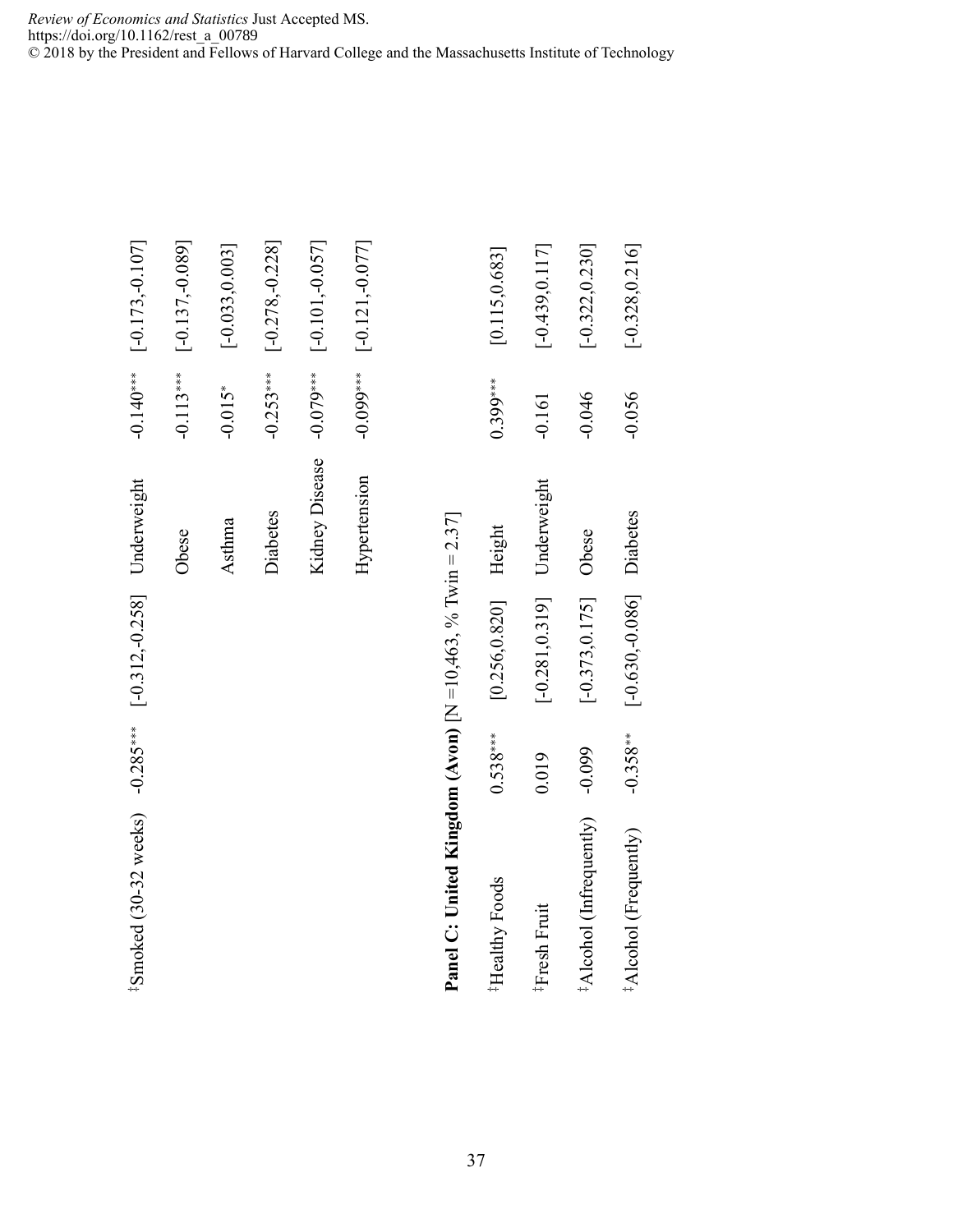| ‡Passive Smoke                                    | 0.047       | $[-0.243, 0.337]$  |             |             | Hypertension -0.480*** [-0.752,-0.208] |
|---------------------------------------------------|-------------|--------------------|-------------|-------------|----------------------------------------|
| <sup>‡</sup> Smoked during Pregnancy              | $-0.162$    | $[-0.448, 0.124]$  |             |             |                                        |
| Education                                         | $0.416*$    | $[-0.002, 0.834]$  |             |             |                                        |
|                                                   |             |                    |             |             |                                        |
| <b>Panel D: Chile</b> [N = 14,050, % Twin = 2.55] |             |                    |             |             |                                        |
| <sup>‡</sup> Smoked during Pregnancy -0.327****   |             | $[-0.572, -0.082]$ | Underweight | $-0.183*$   | $[-0.399, 0.033]$                      |
| <sup>‡</sup> Drugs (Infrequently)                 | 0.002       | $[-0.253, 0.257]$  | Obese       | $-0.258***$ | $[-0.446, 0.070]$                      |
| <sup>‡</sup> Drugs (Frequently)                   | $-0.161***$ | $[-0.196, 0.126]$  |             |             |                                        |
| #Alcohol (Infrequently)                           | $-0.072$    | $[-0.362, 0.218]$  |             |             |                                        |
| #Alcohol (Frequently)                             | $-0.172***$ | $[-0.213,-0.131]$  |             |             |                                        |
| Education                                         | $0.529***$  | [0.200, 0.858]     |             |             |                                        |
|                                                   |             |                    |             |             |                                        |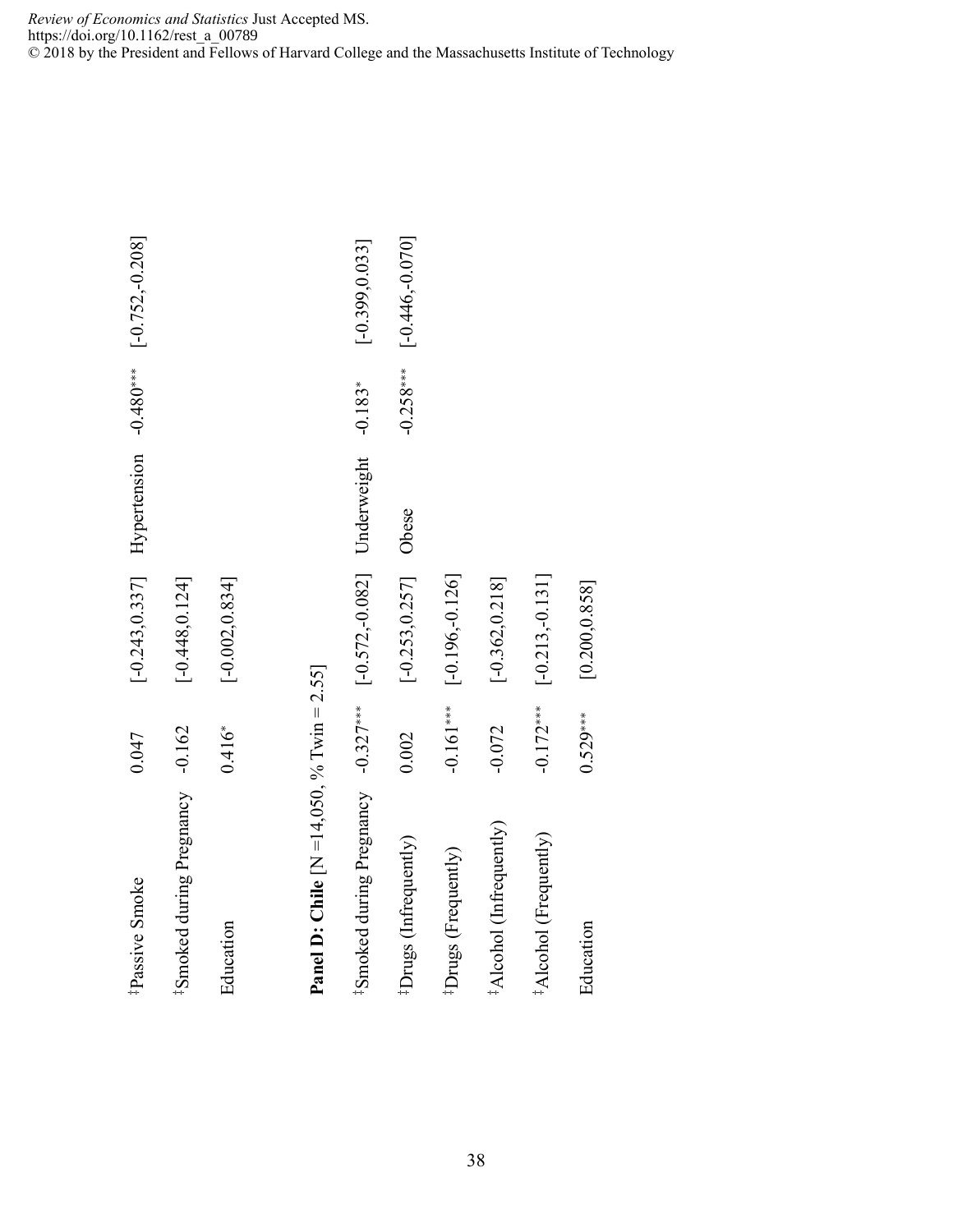Panel E: Developing Countries  $N = 2.050$  795  $\%$  Twin = 2.071 **Panel E: Developing Countries** [N =2,050,795, % Twin = 2.07]

| <b>LATER E:</b> DEVELOPMENT MANAGEMENT CONSTRUCTED: $\left[\frac{1}{2}, \frac{1}{2}, \frac{1}{2}, \frac{1}{2}, \frac{1}{2}\right]$ |                                                |            |                    |
|------------------------------------------------------------------------------------------------------------------------------------|------------------------------------------------|------------|--------------------|
| Doctor Availability                                                                                                                | $0.092***$ [0.059,0.125] Height                | $0.276***$ | [0.245, 0.307]     |
| Nurse Availability                                                                                                                 | $0.060***$ [0.029,0.091] Underweight -0.090*** |            | $[-0.115, -0.065]$ |
| Prenatal Care Availability 0.103*** [0.076,0.130] Obese                                                                            |                                                | $0.059***$ | [0.028, 0.090]     |
| Education                                                                                                                          | $0.141***$ [0.110,0.172]                       |            |                    |

behaviours and conditions. In each sample, all mothers aged 18-49 are included. Twins (dependent variable) is behaviours and conditions. In each sample, all mothers aged 18-49 are included. Twins (dependent variable) is Appendix Tables A1 and A2. Results are robust to the inclusion of education as a quadratic term (Appendix Table Each coefficient represents a separate regression of child's birth type (twin or singleton) on the mother's health Each coefficient represents a separate regression of child's birth type (twin or singleton) on the mother's health mutliplied by 100 and the independent variables are standardised as Z-scores so coefficients are interpreted as the All models include fixed effects for age and birth order, and where possible, for wealth (panels A and D) and for All models include fixed effects for age and birth order, and where possible, for wealth (panels A and D) and for gestation of the birth in weeks (panels A and B). Unstandardised and conditional results are included as online mutliplied by 100 and the independent variables are standardised as Z-scores so coefficients are interpreted as the percentage point change in twin births associated with a 1 standard deviation increase in the variable of interest. percentage point change in twin births associated with a 1 standard deviation increase in the variable of interest. gestation of the birth in weeks (panels A and B). Unstandardised and conditional results are included as online Appendix Tables A1 and A2. Results are robust to the inclusion of education as a quadratic term (Appendix Table <sup>‡</sup>: Conditions which are measured during pregnancy, and so may be behavioural responses to twins. *‡*: Conditions which are measured during pregnancy, and so may be behavioural responses to twins. A3). Standard errors are clustered by mother. \*p<0.1 \*\*p<0.05 \*\*\*p<0.01 A3). Standard errors are clustered by mother. \*p*<*0.1 \*\*p*<*0.05 \*\*\*p*<*0.01.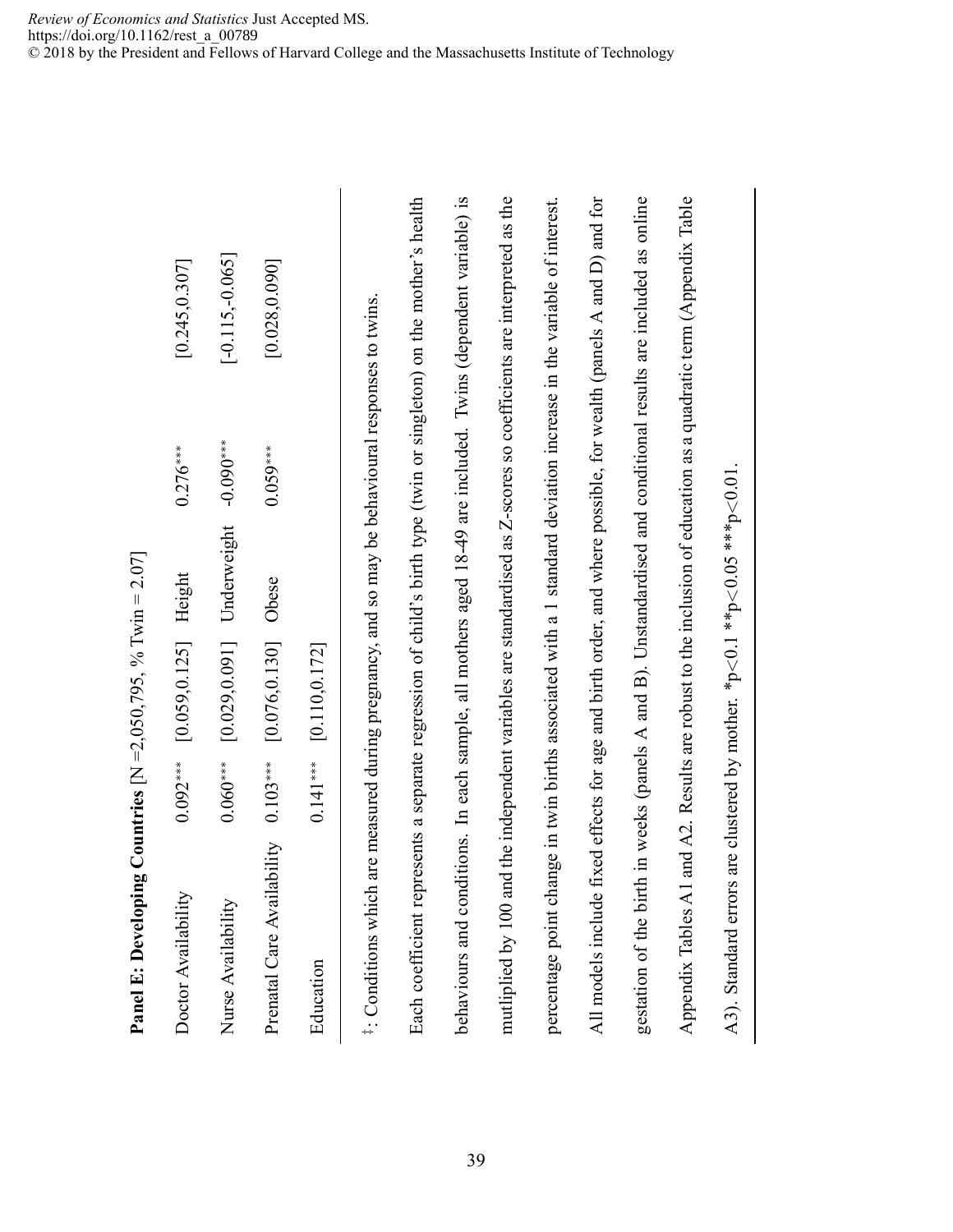<span id="page-39-0"></span>

| Dependent Variable:                               | (1)         | (2)         | (3)         |
|---------------------------------------------------|-------------|-------------|-------------|
| Twins $\times 100$                                |             |             |             |
| ETA Bomb casualities $1st$ trimester of pregnancy | 0.002       | $-0.002$    | $-0.002$    |
|                                                   | (0.006)     | (0.006)     | (0.004)     |
| ETA Bomb casualities $2nd$ trimester of pregnancy | $-0.010***$ | $-0.010***$ | $-0.010***$ |
|                                                   | (0.004)     | (0.004)     | (0.004)     |
| ETA Bomb casualities $3rd$ trimester of pregnancy | $-0.012*$   | $-0.013*$   | $-0.013**$  |
|                                                   | (0.007)     | (0.008)     | (0.006)     |
| Observations                                      | 6,793,890   | 6,759,120   | 6,759,120   |
| Year × month and province FE                      | Y           | Y           | Y           |
| Socio-demographic controls                        |             | Y           | Y           |
| Provice-specific linear year-month trends         |             |             | Y           |

Notes: Data consists of the [Quintana-Domeque and Ródenas-Serrano](#page-29-5) ([2017\)](#page-29-5) sample of live births conceived between January 1980 and February 2003. Treatment is defined as number of ETA bomb casualties in the province of conception. Standard errors are clustered at the level of the province (50 provinces). *<sup>∗</sup>*p*<*0.1; *∗∗*p*<*0.05; *∗∗∗*p*<*0.01.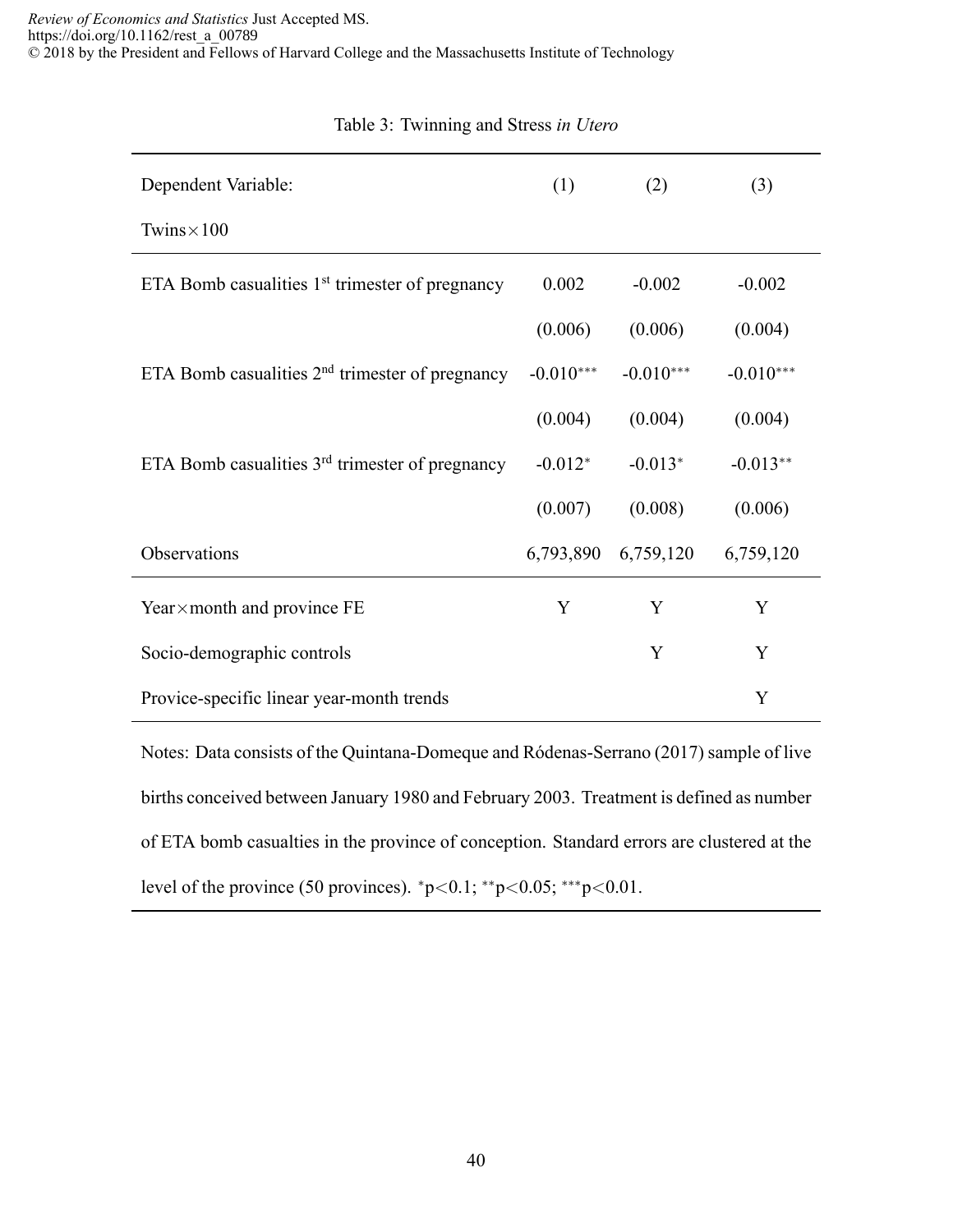<span id="page-40-0"></span>

|                                    | (1)                                                     | (2)         | (3)         |
|------------------------------------|---------------------------------------------------------|-------------|-------------|
|                                    | Birth 2                                                 | Birth 3     | Birth 4     |
| <b>Panel A: Developing Country</b> |                                                         |             |             |
|                                    | Dependent Variable = Infant Mortality Rate $\times$ 100 |             |             |
| Treated                            | 0.211                                                   | $-1.283***$ | $-1.722***$ |
|                                    | (0.183)                                                 | (0.154)     | (0.148)     |
| Mean Value                         | 9.983                                                   | 10.443      | 11.159      |
| Observations                       | 542,186                                                 | 422,498     | 312,350     |
|                                    |                                                         |             |             |

|  | Table 4: Test of hypothesis that women who bear twins have better prior health |  |  |  |  |  |
|--|--------------------------------------------------------------------------------|--|--|--|--|--|
|  |                                                                                |  |  |  |  |  |

# **Panel B: United States Birth Certificates**

|                     | Dependent Variable = Miscarriage Rate $\times 100$ |             |           |
|---------------------|----------------------------------------------------|-------------|-----------|
| Treated             | $-0.727***$                                        | $-0.238***$ | $-0.063$  |
|                     | (0.050)                                            | (0.053)     | (0.067)   |
| Mean Value          | 10.880                                             | 10.519      | 9.911     |
| <b>Observations</b> | 4,945,728                                          | 2,657,239   | 1,131,971 |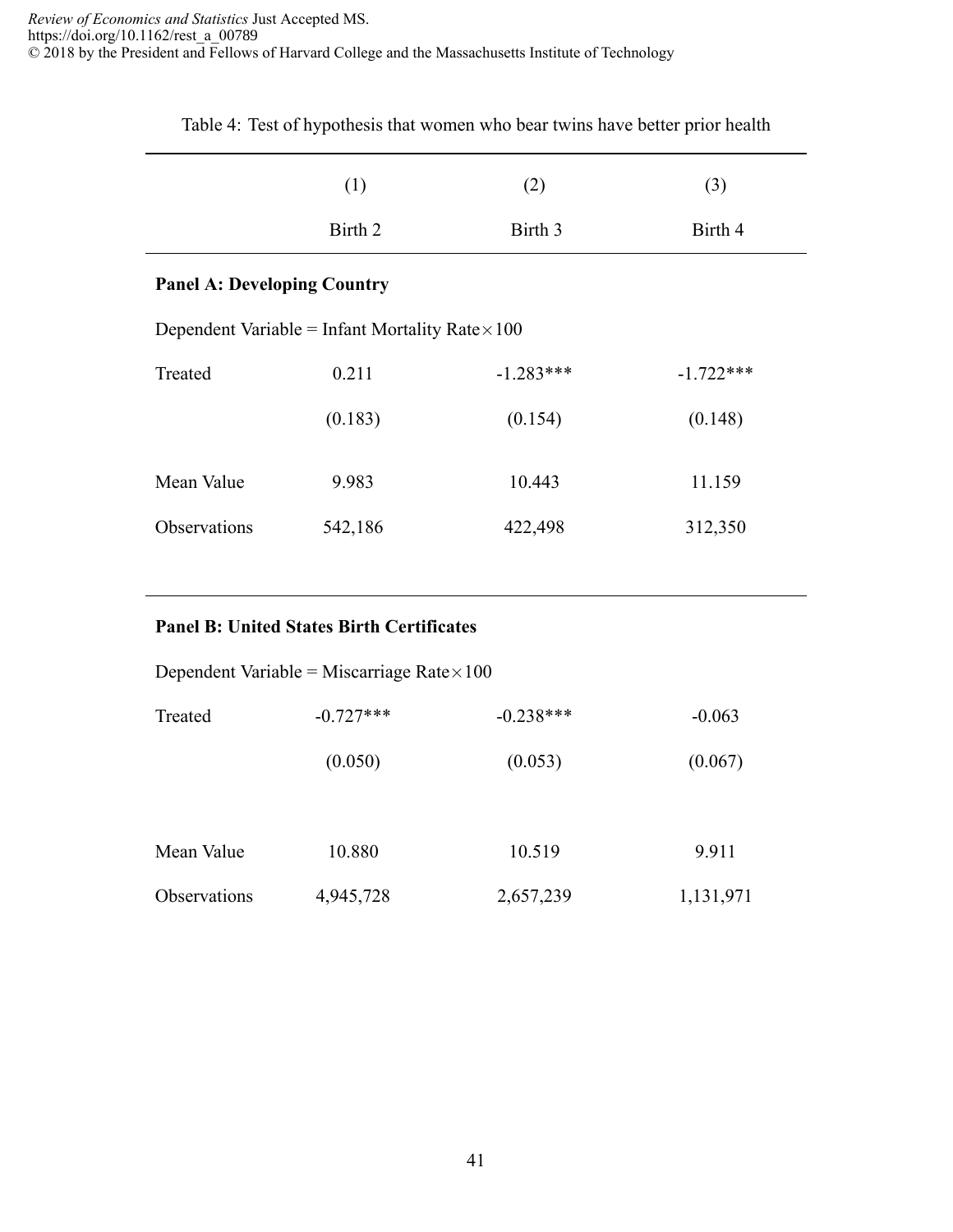Notes: Dependent variables are constructed as the proportion of any prior births which have died in the first year of life (panel A), or resulted in miscarriage or fetal death (panel B). Regressions are run at the level of the mother taking averages over all prior births/pregnancies. In panel A, only children who have been entirely exposed to the risk of infant mortality are included (ie those over 1 year of age). Treated refers to giving birth to twins (rather than singletons) at the birth order indicated in the column header. A full description of these samples and the treatment variable is provided in section [2](#page-5-0). Regressions include mother's age and race fixed effects. Standard errors are robust to heteroscedasticity. *<sup>∗</sup>*p*<*0.1; *∗∗*p*<*0.05; *∗∗∗*p*<*0.01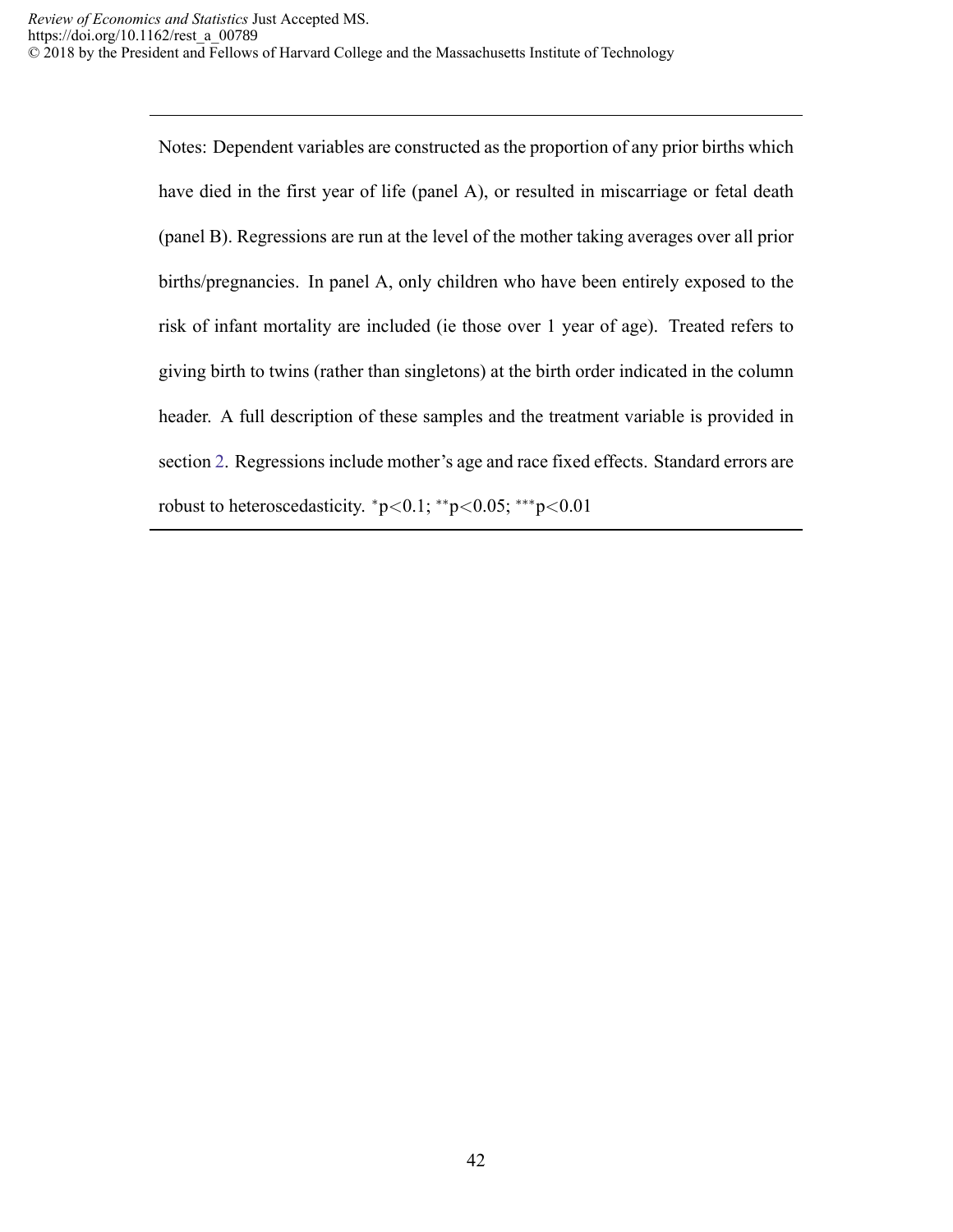*Review of Economics and Statistics* Just Accepted MS . https : //doi.or g /10.1162 /rest\_a\_00789 © 2018 by the President and Fellows of Harvard College and the Massachusetts Institute of Technology

|                                                  |                          |                           | Table 5: Fetal Deaths, Twinning, and Health Behaviours |                         |                |                   |                     |
|--------------------------------------------------|--------------------------|---------------------------|--------------------------------------------------------|-------------------------|----------------|-------------------|---------------------|
| Dependent Variable:                              |                          | $\widehat{C}$             | $\widehat{\mathbb{C}}$                                 | $\widehat{\mathcal{F}}$ | $\overline{6}$ | $\widehat{\odot}$ | $\widehat{\subset}$ |
| Fetal Death $\times$ 1,000                       | Smokes                   | Drinks                    | No College                                             | Anemic                  | N Cigs         | N Drinks          | Years Educ          |
| Panel A: Uninteracted Twin - Non-Twin Difference |                          |                           |                                                        |                         |                |                   |                     |
| Twin                                             | ****(<br>9.979           | $10.375***$               | 10.397****                                             | $11.387***$             | 9.971 ***      | $10.367***$       | $10.397***$         |
|                                                  | (18)<br>$\overline{6}$   | (0.119)                   | (0.108)                                                | (0.115)                 | (0.117)        | (0.119)           | (0.108)             |
| Constant                                         | 1***<br>5.344            | 5.508****                 | 5.172***                                               | 5.964 ***               | 5.337***       | 5.500***          | 5.172****           |
|                                                  | (0.021)                  | (0.021)                   | (0.019)                                                | (0.020)                 | (0.021)        | (0.021)           | (0.019)             |
| Panel B: Health, Twin and                        |                          | Twin × Health Interaction |                                                        |                         |                |                   |                     |
| Twin                                             | 9.907***                 | $10.368***$               | 8.991 ***                                              | $11.337***$             | 9.939***       | $10.354***$       | $19.630***$         |
|                                                  | 123)<br>$\overline{0}$ . | (0.119)                   | (0.145)                                                | (0.117)                 | (0.121)        | (0.119)           | (0.552)             |
| Health (Dis)amenity                              | 1.394****                | 4.924 ***                 | $1.683***$                                             | $0.608***$              | $0.108***$     | $0.602***$        | $-0.242***$         |

<span id="page-42-0"></span>Table 5: Fetal Deaths, Twinning, and Health Behaviours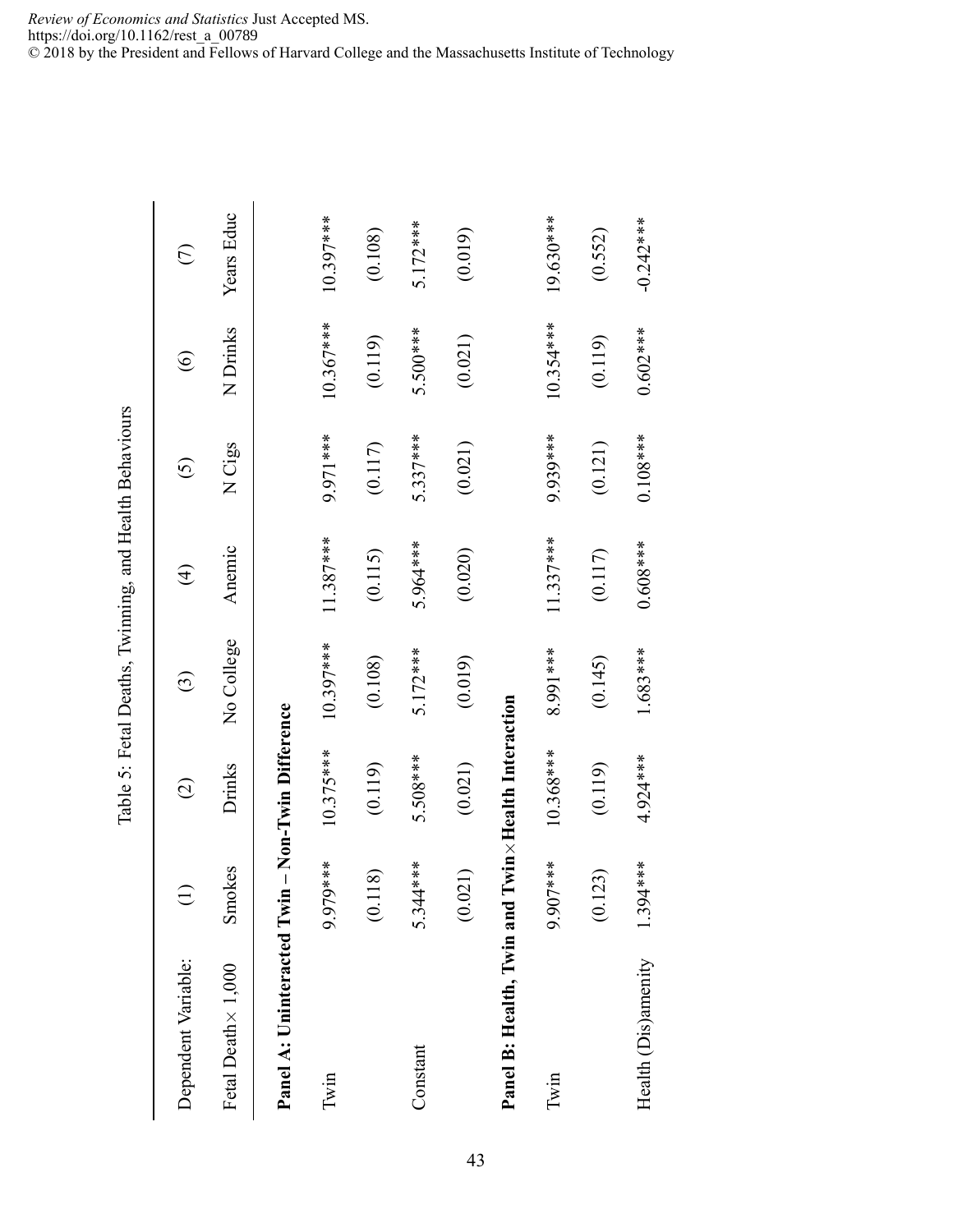https://doi.org/10.1162/rest\_a\_00789 © 2018 by the President and Fellows of Harvard College and the Massachusetts Institute of Technology

*Review of Economics and Statistics* Just Accepted MS.

|                                                                     | (0.066)    | (0.260)    | (0.038)    | (0.131)    | (0.005)    | (0.038)    | (0.007)                                                                                                                         |
|---------------------------------------------------------------------|------------|------------|------------|------------|------------|------------|---------------------------------------------------------------------------------------------------------------------------------|
| Twin $\times$ Health                                                | $1.154***$ | $3.559**$  | $3.573***$ | $1.303**$  | $0.061*$   | $0.756***$ | $-0.674***$                                                                                                                     |
|                                                                     | (0.416)    | (1.754)    | (0.218)    | (0.641)    | (0.032)    | (0.206)    | (0.040)                                                                                                                         |
| Constant                                                            | 5.195***   | 5.476***   | 4.268***   | 5.949***   | 5.214 ***  | 5.482***   | $8.277***$                                                                                                                      |
|                                                                     | (0.022)    | (0.021)    | (0.028)    | (0.020)    | (0.021)    | (0.021)    | (0.088)                                                                                                                         |
| Observations                                                        | 13,660,400 | 13,809,830 | 15,909,836 | 16,158,564 | 13,679,142 | 13,828,573 | 15,909,836                                                                                                                      |
|                                                                     |            |            |            |            |            |            | Each column in panel A represents a regression of whether a pregnancy ends in a fetal death (multiplied by 1,000) on whether    |
| the pregnancy is a twin pregnan                                     |            |            |            |            |            |            | cy. Panel B augments the same regressions to include a health behaviour or health stock, and                                    |
| the interaction between being a                                     |            |            |            |            |            |            | twin pregnancy and the health variable. The health variable in each column is indicated in the                                  |
|                                                                     |            |            |            |            |            |            | column title. Regressions including controls for mother's age, child birth year and total fertility fixed effects are presented |
| in Appendix Table A11. * $p < 0.10$ ; ** $p < 0.05$ ; ** $p < 0.01$ |            |            |            |            |            |            |                                                                                                                                 |